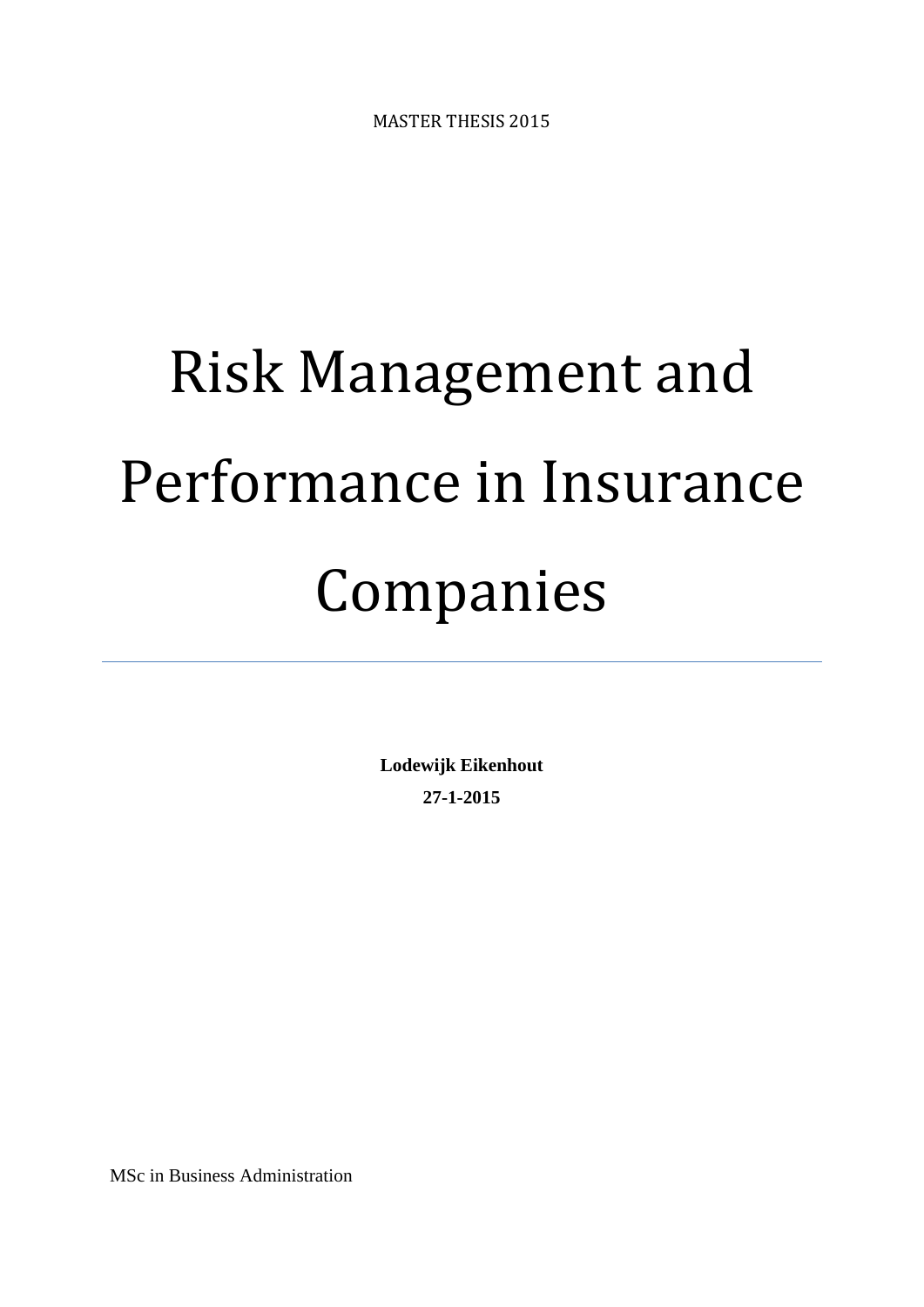# **Risk Management and Performance in Insurance Companies**

# Master Thesis

# **Date** Enschede, January  $27<sup>th</sup>$ , 2015

# **Author**

| Name:           | Lodewijk Eikenhout                          |
|-----------------|---------------------------------------------|
| Student number: | 0099538                                     |
| Faculty:        | Management and Governance                   |
| Programme:      | Master of Business Administration (MSc. BA) |
| Specialisation: | Financial Management (FM)                   |

# **Supervision**

| Name:       | Dr. Xiaohong Huang               |
|-------------|----------------------------------|
| Company:    | University of Twente             |
| Function:   | Assistant professor              |
| Faculty:    | <b>Management and Governance</b> |
| Department: | Finance and Accounting           |
|             |                                  |
| Name:       | Prof. Dr. Rez Kabir              |
| Company:    | University of Twente             |
| Function:   | Head Finance & Accounting Group  |
| Faculty:    | <b>Management and Governance</b> |
| Department: | Finance and Accounting           |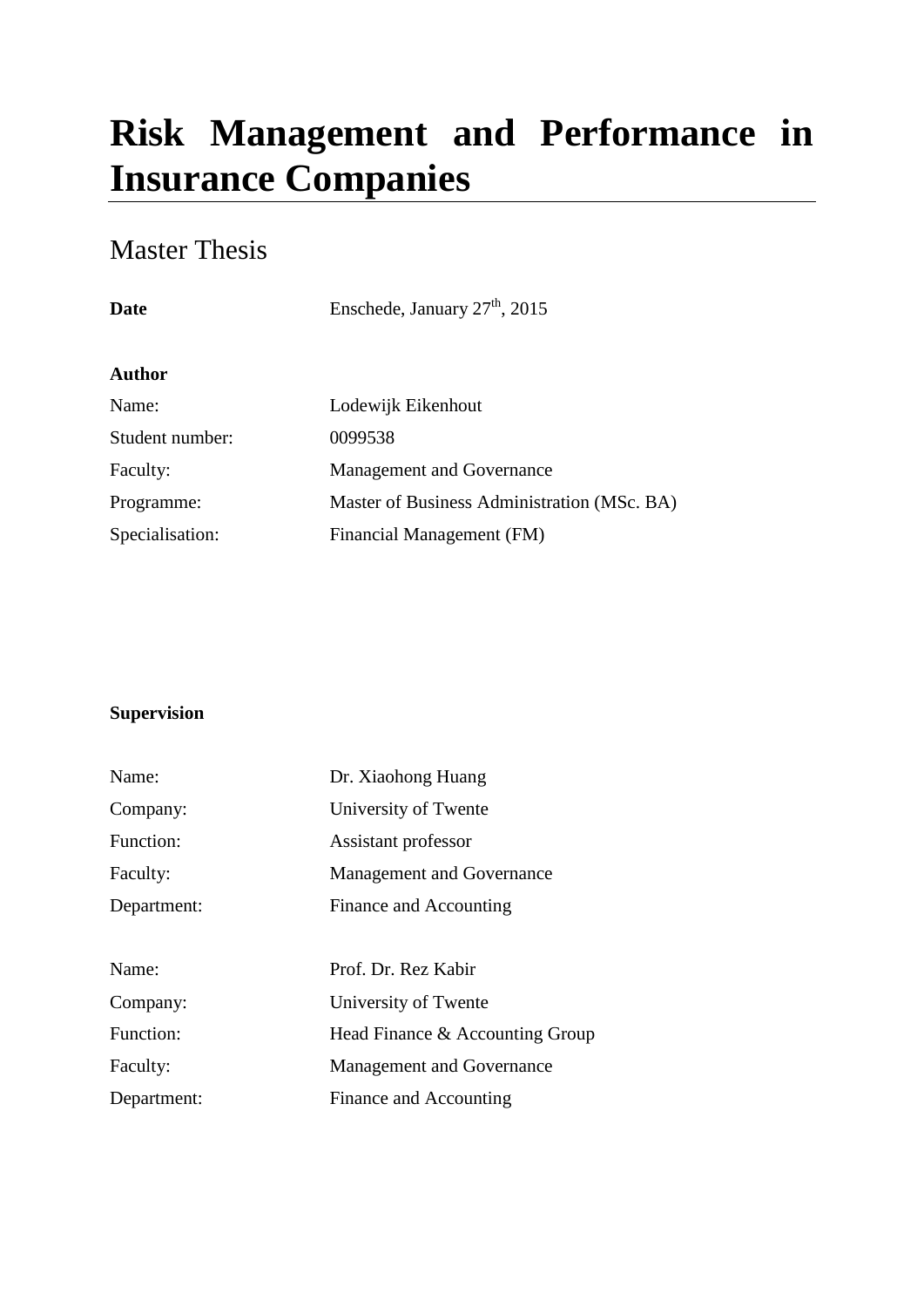# <span id="page-2-0"></span>**Summary**

A study in the Netherlands by Laeven & Perotti (2010) has shown that the financial crisis has had a dramatic effect on the insurance industry. The impact of the crisis caused various insurance firms to fail to fulfil financial requirements as stated by the Dutch Central Bank.

Willaims et al. (2006) defined risk management in the following way: "Risk management aims to provide decision makers with a systematic approach to coping with risk and uncertainty." First, there is traditional risk management which focuses on financial risk and manages risks in individual cases. Next, there is enterprise risk management (ERM) which manages the risks as a package. ERM focussus not only on financial risks, but also on nonfinancial risks.

Multiple researches have shown that the implementation of ERM has positive effects on both the performance and the value of a firm (McShane et al., 2011; Hoyt & Liebenberg, 2011; Baxter et al., 2013).

The question now rises, whether the effects of the 2007 and 2008 financial crisis could have been alleviated by having implemented enterprise risk management (ERM). This has led to the formulation of the following research question:

*Does ERM implementation mitigate the effect of the crisis on performance of insurance companies?*

For this study, the data from annual reports has been collected from 39 Dutch insurance firms, resulting in a sample of 156 firm year observations. The years 2005 – 2008 have been taken into account, 2005 and 2006 are regarded pre-crisis years and the years 2007 and 2008 are the years during the crisis.

To find an answer on the research question, both t-tests and regression analysis have been used. The results confirm the decrease in performance during the crisis years. This drop in performance is crucial for investigating the mitigating effect of ERM on performance.

No statistically significant evidence has been found to support the positive effects of ERM on performance, both before and during the crisis years. However, results have been found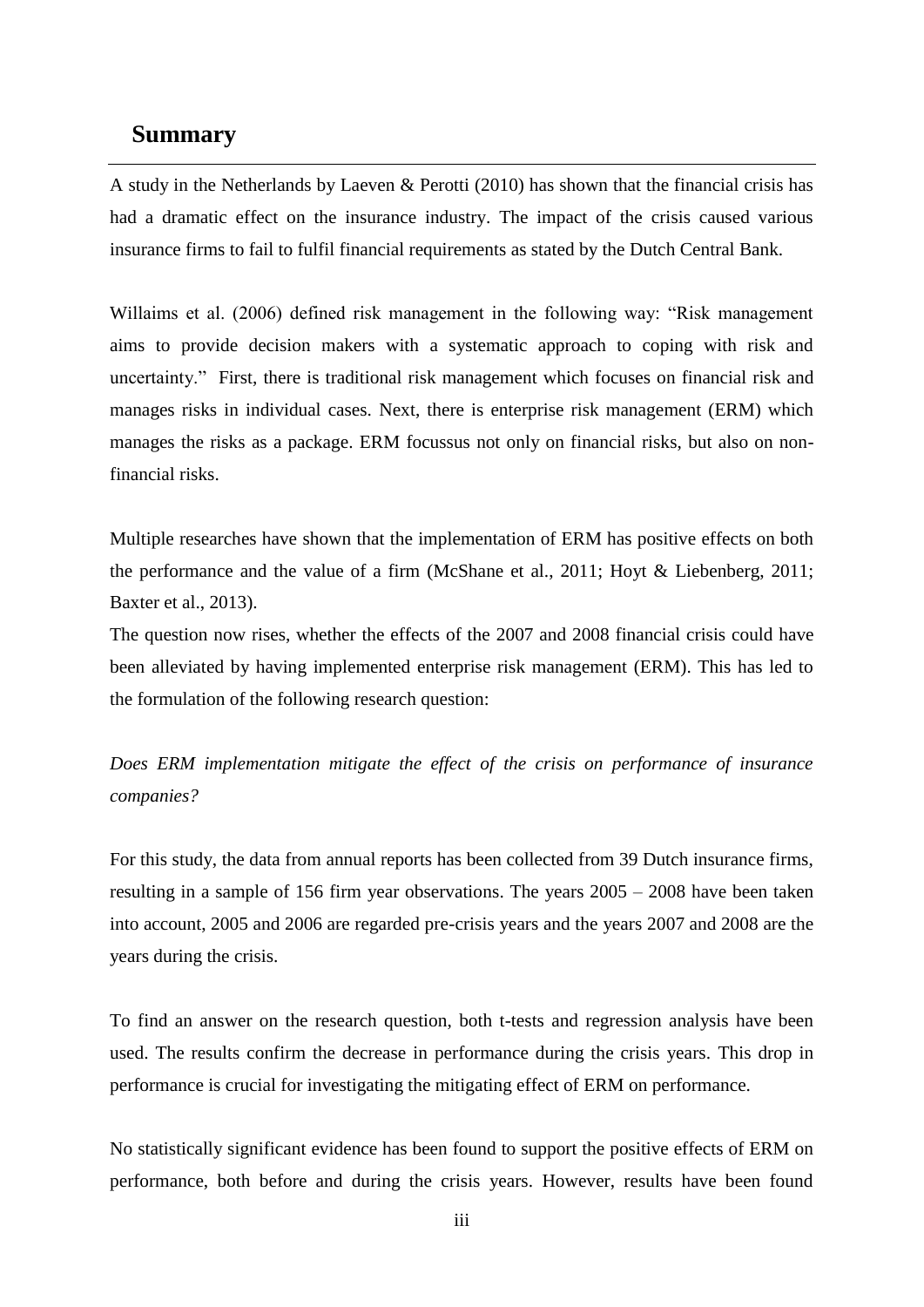supporting the exact opposite. Statistically significant results also show that firms with a higher ERM implementation level have a lower ROA than firms with a lower ERM implementation level in the pre-crisis period.

The combination of these findings results in the following conclusion based on the research question:

*Very little evidence has been found to support a mitigating effect of ERM implementation on the negative effects on insurance company performance of the crisis.*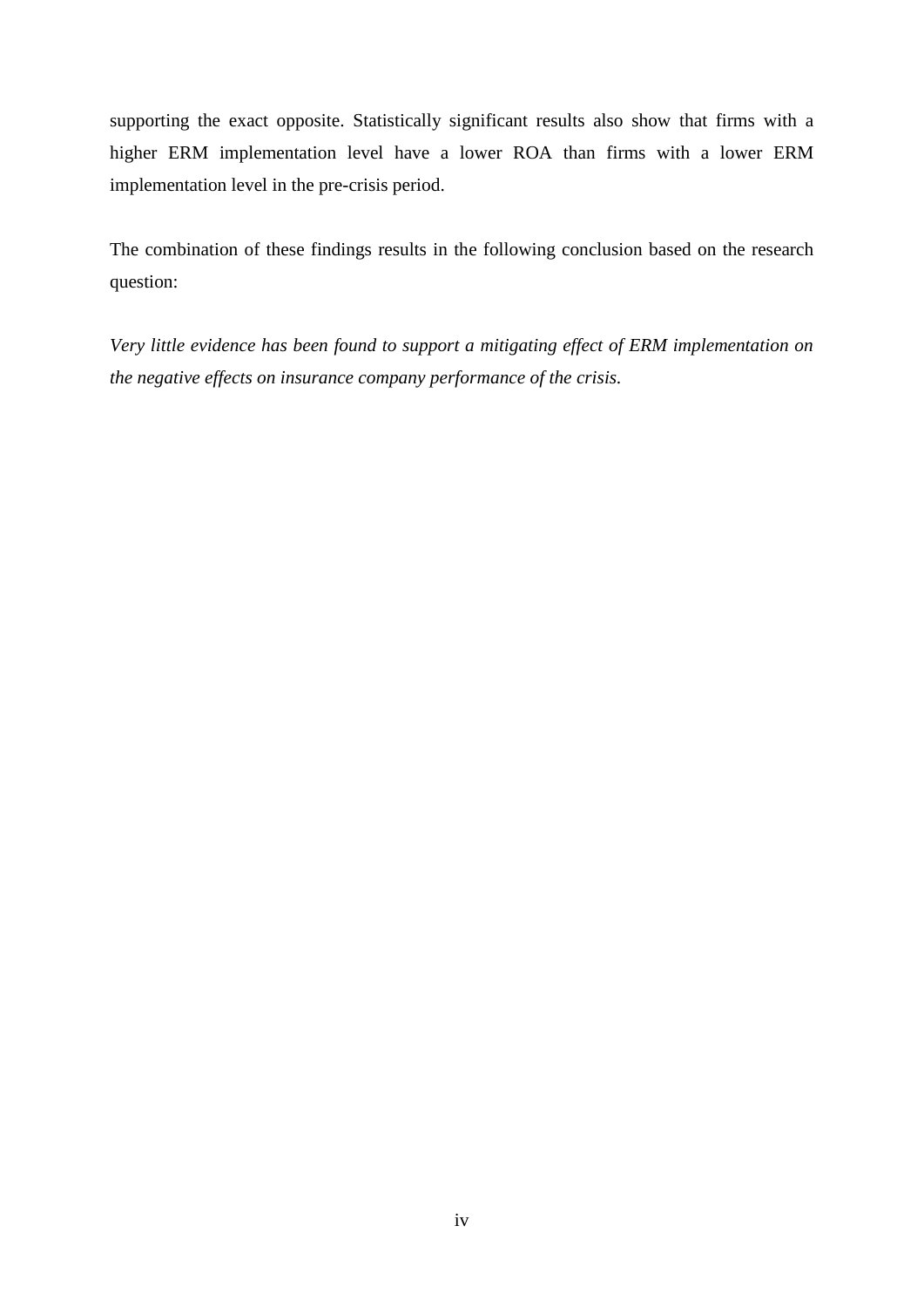# <span id="page-4-0"></span>**Foreword**

This thesis has been written as a final assignment of my MSc Business Administration (Financial Management track) program at the University of Twente. The subject of this thesis is enterprise risk management (ERM) and its effect on performance, before and during the financial crisis of 2007 and 2008.

Now that I have finished writing my thesis, I would like to thank several people for their help and support. First I would like to thank Dr. Xiaohong Huang and Prof. Kabir for their guidance and knowledge on the subject of my thesis.

Also I would like to thank my family and friends for their support in some hard times I had while writing this thesis. Special thanks go out to Liselotte for helping out with SPSS, Suzanne for support and motivation and last but not least to my girlfriend Marije for her personal support and understanding.

Enschede, January  $27<sup>th</sup>$ , 2015.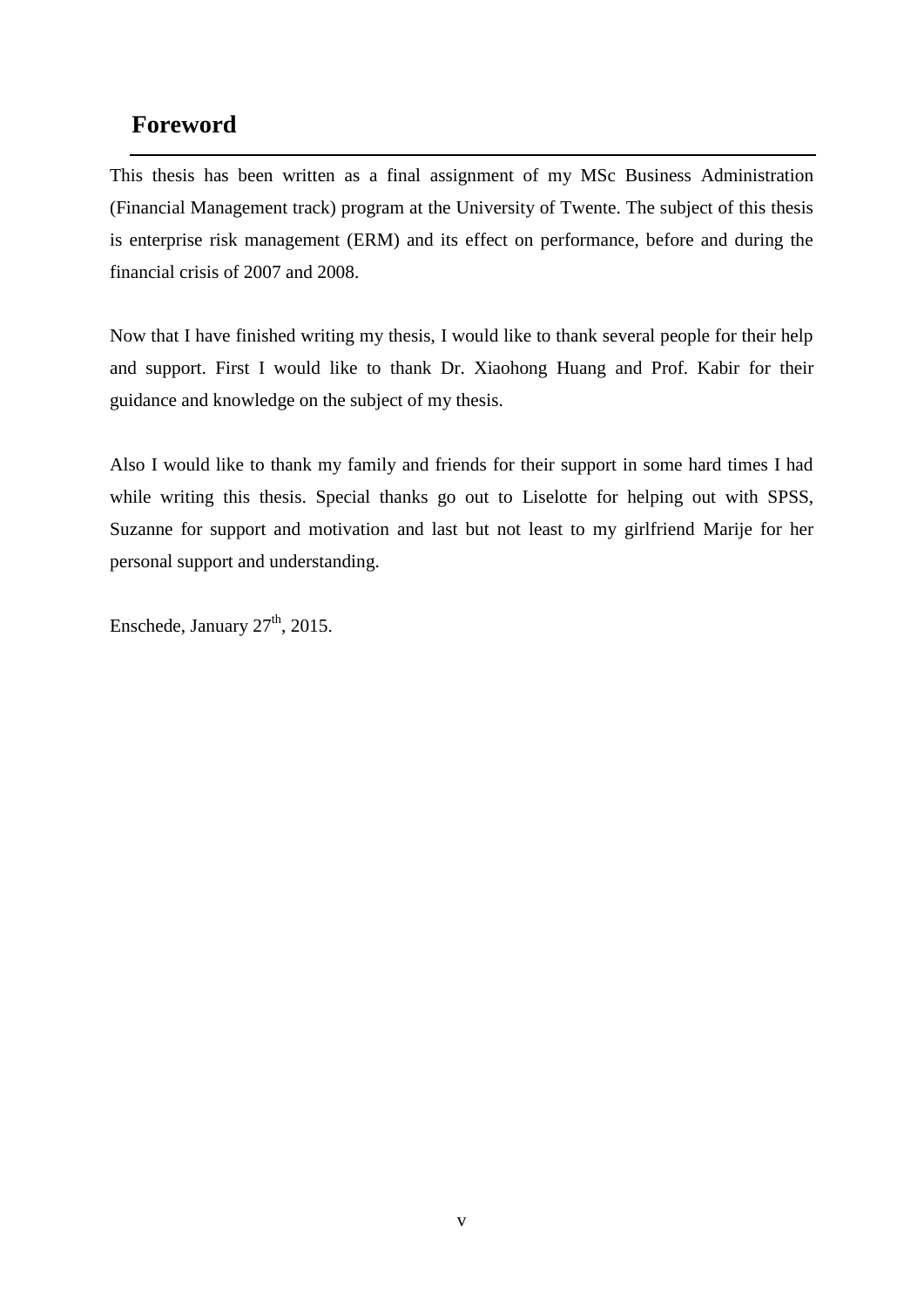# **Table of contents**

| 1. |  |       |                                                                               |  |
|----|--|-------|-------------------------------------------------------------------------------|--|
|    |  |       |                                                                               |  |
|    |  |       |                                                                               |  |
| 2. |  |       |                                                                               |  |
|    |  |       |                                                                               |  |
|    |  |       |                                                                               |  |
|    |  |       |                                                                               |  |
|    |  | 2.3.1 |                                                                               |  |
|    |  | 2.3.2 |                                                                               |  |
|    |  | 2.3.3 |                                                                               |  |
|    |  |       |                                                                               |  |
|    |  | 2.4.1 |                                                                               |  |
|    |  |       | 2.5 The Solvency Directive: European regulations for insurance companies.  11 |  |
|    |  | 2.5.1 |                                                                               |  |
|    |  | 2.5.2 |                                                                               |  |
|    |  |       |                                                                               |  |
|    |  | 2.5.4 |                                                                               |  |
|    |  |       |                                                                               |  |
| 3. |  |       |                                                                               |  |
|    |  |       |                                                                               |  |
|    |  |       |                                                                               |  |
|    |  | 3.2.1 |                                                                               |  |
|    |  | 3.2.2 |                                                                               |  |
|    |  | 3.2.3 |                                                                               |  |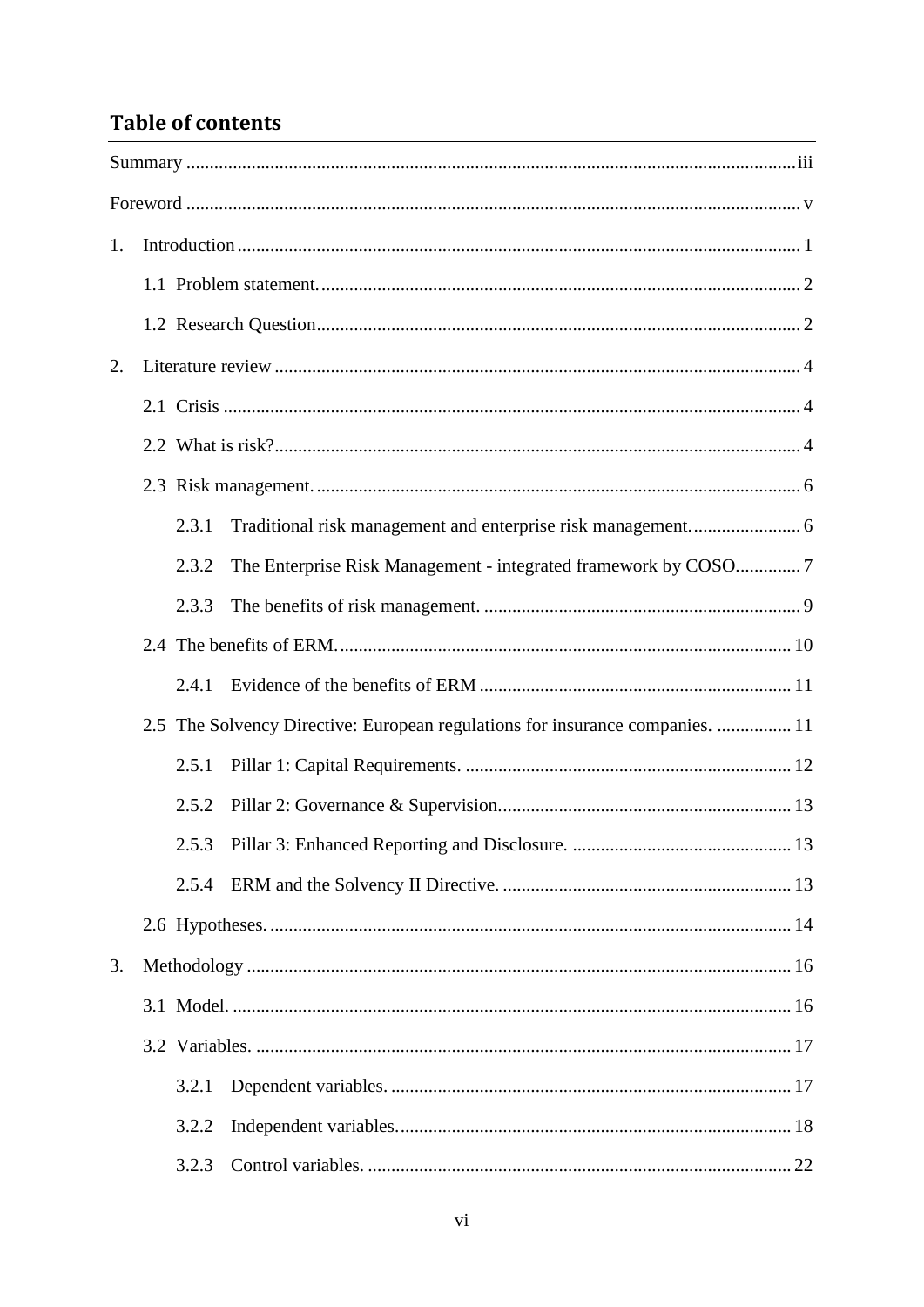|                | 3.4.1 |  |
|----------------|-------|--|
|                |       |  |
|                |       |  |
|                |       |  |
| $\mathbf{4}$ . |       |  |
|                |       |  |
|                |       |  |
| 5.             |       |  |
|                |       |  |
|                | 5.1.1 |  |
|                | 5.1.2 |  |
|                |       |  |
|                | 5.2.1 |  |
|                |       |  |
|                |       |  |
|                |       |  |
|                | 5.4.2 |  |
| 6.             |       |  |
|                |       |  |
|                |       |  |
| 7.             |       |  |
|                |       |  |
|                |       |  |
|                |       |  |
|                |       |  |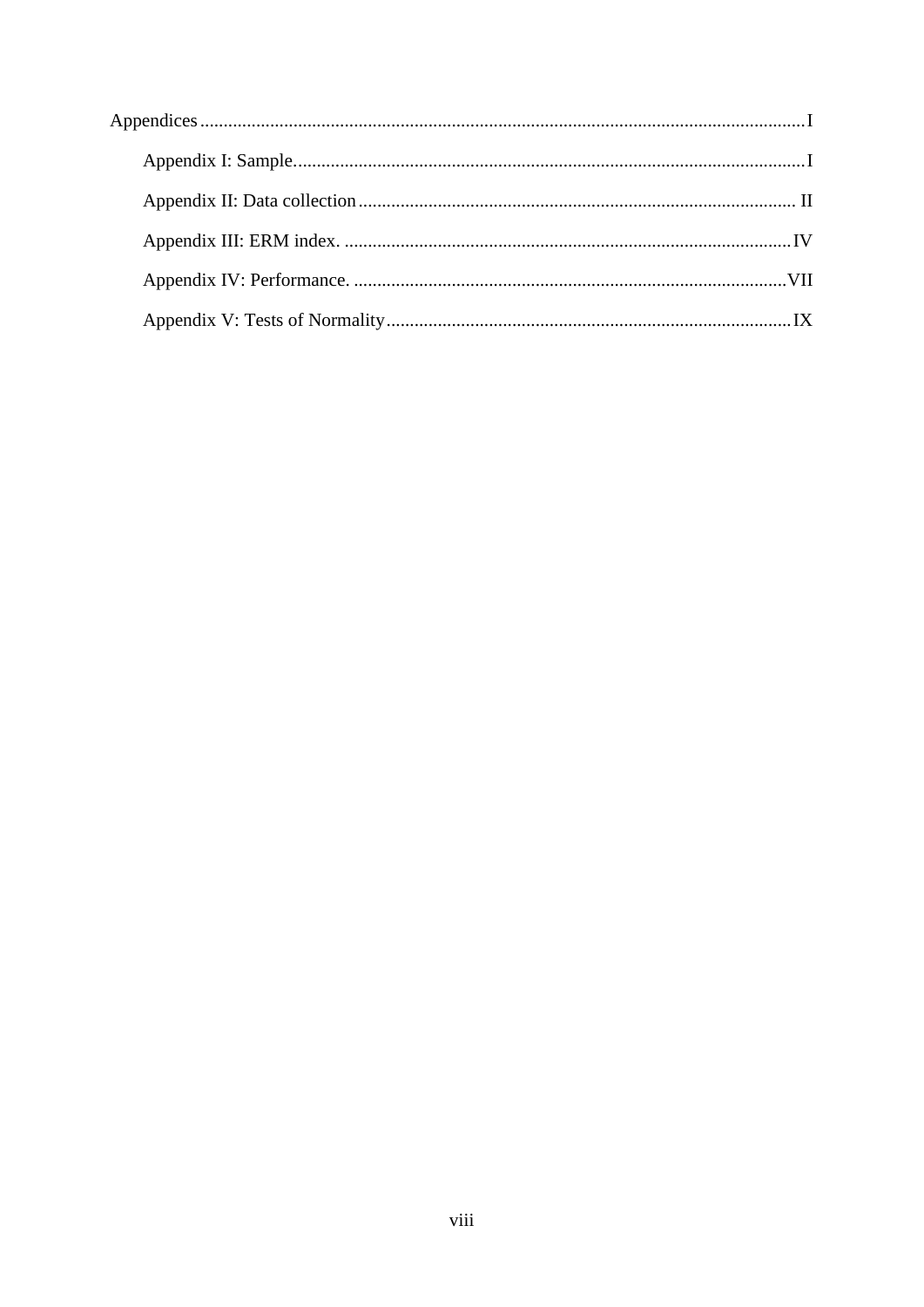# **1. Introduction**

<span id="page-8-0"></span>A study in the Netherlands by Laeven & Perotti (2010) has shown that the last financial crisis has had dramatic impact on the solvency level of insurance companies. The actual solvency capital was on a level above 300% of the required solvency level before the crisis and dropped dramatically in the years 2007 and 2008. Various individual insurance companies dropped to the level, or below, of the bare minimum requirements of solvency capital as stated by the Dutch Central Bank.

In the insurance business, capital is referred to as surplus. Surplus is required for insurance companies to have collateral for outstanding policies. Without it, insurance companies cannot fulfil their obligations towards the customers. Legislation requires insurance companies to hold certain levels of surplus to cover default risks (Myers & Read, 2001).

Surplus is costly for several reasons. First there are agency and information costs attached to invested capital (Merton & Perold, 1993). Second, some tax systems subject investment income to double taxation, both at corporate level and later when it is realised on shareholder level. Because of the costliness of surplus, insurance companies want to minimize their surplus amounts (Myers & Read, 2001).

Evidence found in earlier studies show that insurance companies have suffered in different extends during the recent crisis. Some insurance companies had some setbacks and decreasing surplus, while other companies had to be bailed out by the government to prevent default (example: AIG (Eling & Schmeiser, 2010); Laeven & Perotti, 2010)).

This shows the impact of the crisis on insurance companies. The question now rises whether or not the effects of the crisis could have been diminished by having an Enterprise Risk Management (ERM) system in place during the crisis.

Academics and industry experts argue that ERM is beneficial for insurance companies for several reasons. ERM helps by decreasing earnings and stock price volatility, increasing capital efficiency, reducing external capital costs, and creating synergies between different risk management activities (Cumming & Hirtle, 2001; Lam, 2001; Meulbroek, 2002; Beasley, Pagach & Warr, 2008; Hoyt & Liebenberg, 2011).

The implementation of ERM is not something that happens overnight. It is a timely and costly process. The ERM theory suggests that "firms with better ERM should be able to manage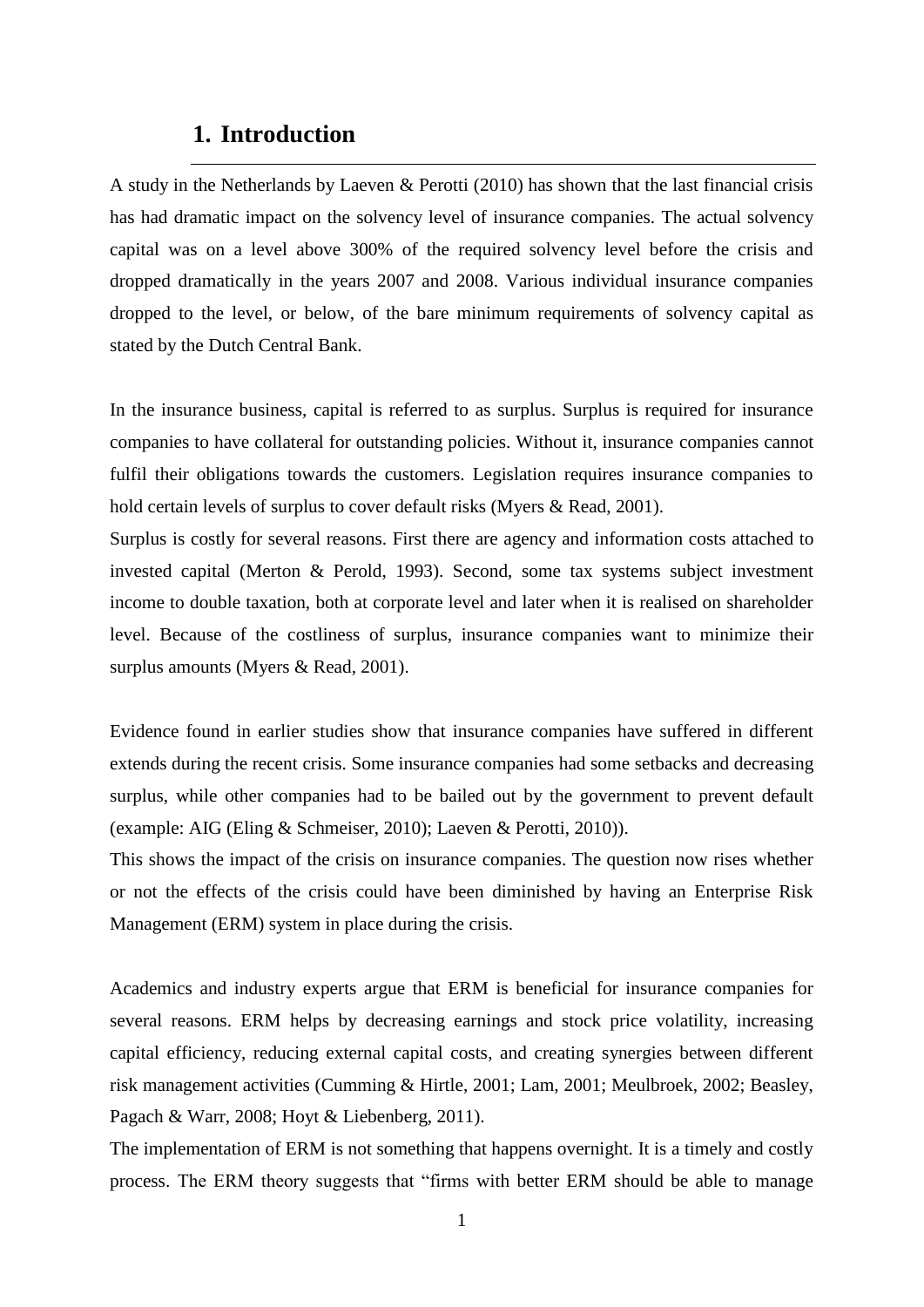their risks more effectively and, therefore, minimize the impact of a crisis on the firm's performance. For instance, firms that possess superior ERM capability should experience less panic sale of their stocks because of analysts' and investors' confidence in such firms" (Nair, Rustambekov, McShane & Fainshmidt, 2013, p.4).

The implementation of ERM programs is held back due to insufficient empirical evidence on the value of these programs (Hoyt & Liebenberg, 2011).

A recent study has shown the value relevance of ERM. Hoyt & Liebenberg (2011) have found evidence for a positive relation between ERM and firm value, calculating firm value by using Tobin's Q. They found statistically significant evidence that firms engaged in ERM have higher firm value than firms not engaged in ERM. Even though proving the value of ERM in insurance companies, the relative small sample size reduces the extend of the generalisation of this study.

# **1.1 Problem statement.**

<span id="page-9-0"></span>Over the past decades, more regulations for insurance companies have been created. The Solvency II Directive has been worked on for the past several years and will come into effect in 2016. The question now rises whether regulations concerning risk management are enough to prevent problems from occurring as we saw in the last crisis. There is still no proof that the implementation of Enterprise Risk Management (ERM) leads to better performance. Therefore more research is required to examine the relationship between ERM implementation and performance during a financial crisis.

The ERM framework, created by COSO, does include the components 'Reporting' and ‗compliance.' When implementing this framework, firms will have to think about objectives for reporting and compliance. Reporting and compliance is the third pillar in the Solvency II directive. This shows the compatibility of ERM with the Directive.

# **1.2 Research Question**

<span id="page-9-1"></span>Based on the problem statement, the following research question can be formulated: *Does ERM implementation mitigate the effect of the crisis on performance of insurance companies?*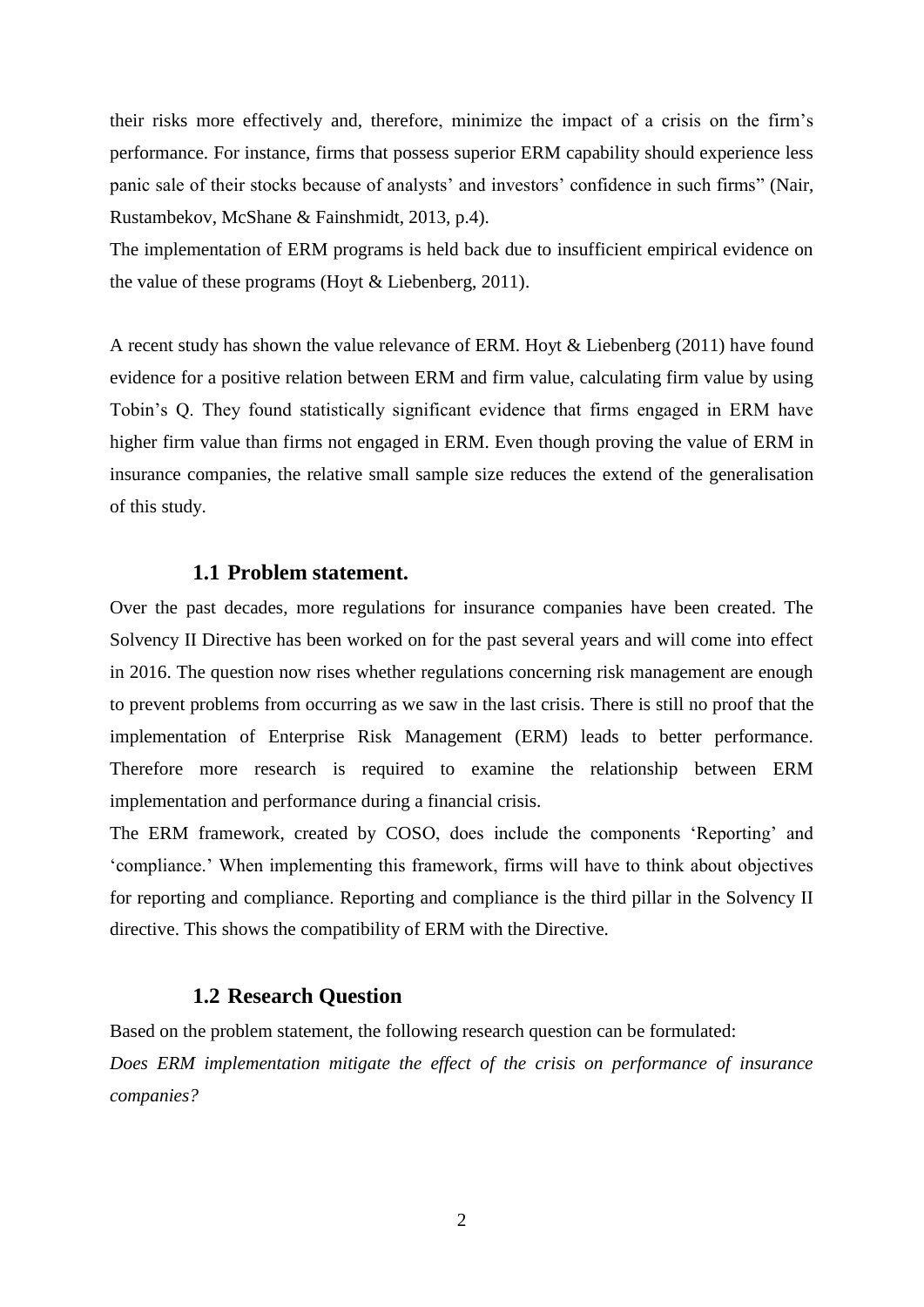To answer this research question, several sub questions need to be answered. The first set of sub questions will be theoretical to give a better understanding of the topic at hand.

First of all risk needs to be defined to see what risks financial firms encounter. When understanding the risks the need for risk management will become clearer. This will also give a better understanding of risk management and the benefits of risk management. Next the difference between traditional risk management and enterprise risk management (ERM) needs to be discussed. This leads to the first set of theoretical sub questions:

### *What is risk?*

*How can risk be managed?*

*What are the benefits of enterprise risk management and how does it differ from traditional risk management?*

To answer the main research question, some additional sub questions need to be answered. Earlier studies have shown the negative effects of the crisis on performance. The difference in performance before and during the crisis needs to be researched to make sure the same is true for the sample in this study.

Also the question whether ERM implementation affects performance needs to be investigated. This will be done by dividing the sample into groups based on their level of ERM implementation. After dividing the sample, analysis on the difference in performance can be performed. Not only will the performance before and during the crisis be compared, also the effect of the crisis will be investigated for both samples.

The ERM implementation level per insurance firm will be taken into account to see if firms with a higher ERM implementation level have performed better overall, before and during the crisis. This leads to the second set of sub questions.

*Is there a difference in performance before and during the crisis?*

*Does the implementation of ERM lead to better performance?*

*Do insurance firms with a higher level of ERM implementation perform better than insurance firms with a lower level of ERM implementation?*

Answering all of the sub questions will help to answer the main research question, which is the main goal of this thesis.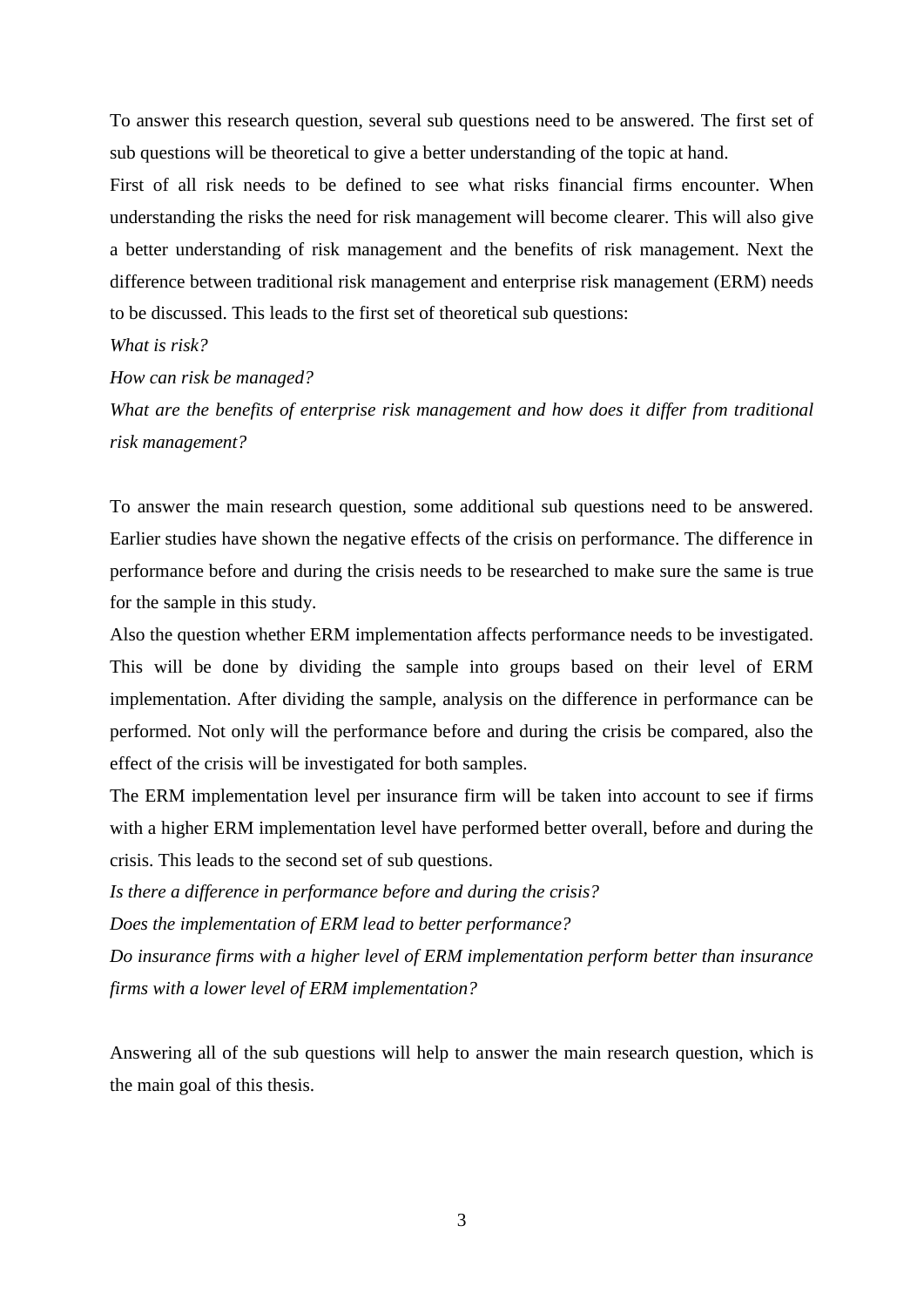# **2. Literature review**

<span id="page-11-0"></span>In this literature review several aspects concerning risk management and performance are discussed. First risk will be defined, followed by the discussion of two methods of risk management, traditional risk management and enterprise risk management and the difference between these methods. The focus will lie on ERM and the benefits of engaging in ERM. Next, the main European regulations for insurance companies are discussed, the Solvency directive. The chapter will be concluded by the hypotheses.

# **2.1 Crisis**

<span id="page-11-1"></span>During the recent credit crisis, insurance companies were less affected than banks (Eling & Schmeiser, 2010). This is because of the difference in business models. Insurance companies are funded in advance and the payments are linked to claims. Also, according to Elling & Schmeiser (2010), many insurers "do not have significant exposure to mortgage–backed securities (MBS) and other forms of securitization and thus have not been directly affected by the credit crunch that was at the root of the current financial crisis."

However, insurance companies have suffered substantially during the recent crisis, on both the asset and liability side. The liability side of the industry can be affected through insurances in the credit market, errors in omissions insurance, or by reinsurers' default.

The negative development of the asset value is unavoidable since insurers are amongst the largest institutional investors on the capital market. Most insurers felt an indirect impact from the losses in investments during plunge in the credit market.

Evidence found in earlier studies show that insurance companies have suffered in different extends during the recent crisis. Some insurance companies had some setbacks and decreasing surplus, while other companies had to be bailed out by the government to prevent default to prevent disastrous repercussions (example: AIG (Eling & Schmeiser, 2010; Laeven & Perotti, 2010)).

# **2.2 What is risk?**

<span id="page-11-2"></span>The Oxford dictionary gives multiple definitions of the term 'risk': "The possibility that something unpleasant or unwelcome will happen" and also "The possibility of financial loss". Horcher (2005) states that risk and exposure are closely linked and often used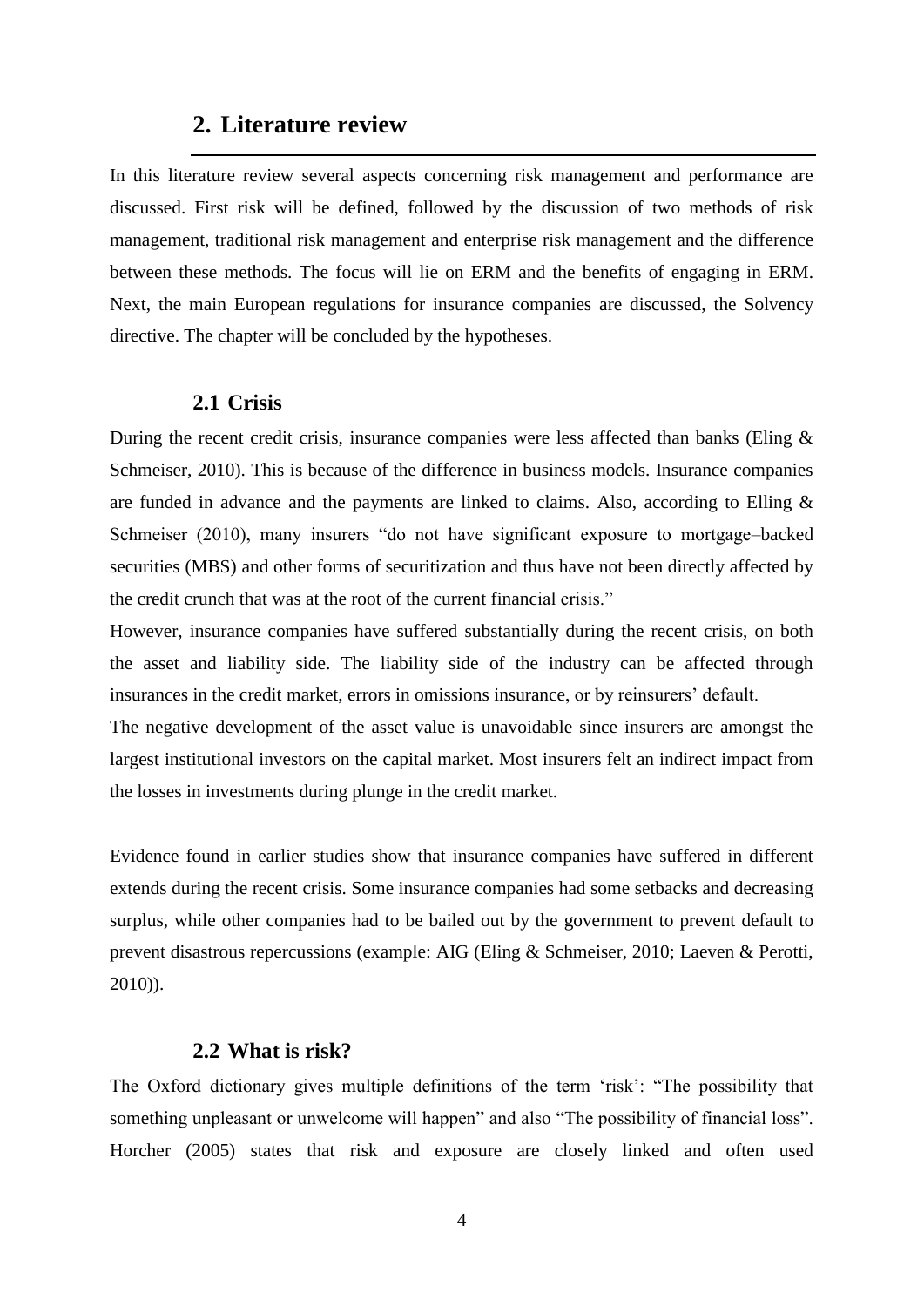interchangeable. Risk is defined as the probability of loss, while exposure is defined as the possibility of loss. Risk arises as a result of exposure.

Financial market exposure can lead to losses but also to opportunities for gain or profit. Risk is the likelihood of losses occurring from the exposure to the market and changes within the market. Since every organisation exists to provide value for its stakeholders, every organisation needs to have a level of exposure to create opportunities for gain and profit.

Insurance companies face two types of risk: financial risk and non-financial risk (Ai & Brockett, 2008). Over the past years the financial risks have become more important. New types of risks are created due to the changing business environment (Casualty Actuarial Society [CAS], 2003). The foreign exchange risk for instance companies occurred due to growing globalisation.

Financial risk refers to risks involved with capital and financial market risk (Ai & Brockett, 2008). The market risk is associated with fluctuations in value of traded assets (McNeil, Frey & Embrechts , 2005) and consists of interest rate, commodity risk, foreign exchange risk. The credit risk is "the risk of not receiving the promised repayments on outstanding investments, because of default of the borrower" (McNeil et al., 2005), or in short default risk (Ai  $&$ Brockett, 2008).

There are multiple types of non-financial risks: Hazard risk, operational risk and strategic risk (Ai & Brockett, 2008). Hazard risk refers to physical risks like theft, fire, liability claims, business interruptions, etc. Operational risk is a broad concept and is defined by the Basel Committee on Banking Supervision (2004) as "the risk of loss resulting from inadequate or failed internal processes, people and systems or from external events." This can include internal and external fraud, products and business practices, damage to physical assets, business disruption and system failures, and execution, delivery and process management. Strategic risk is closely related to the firm's overall strategies. Reputation risk, competition risk and regulatory risk are included in the strategic risk.

To prevent losses to occur from these risks, multiple forms of risk management can be implemented. The next paragraph will explain more about risk management.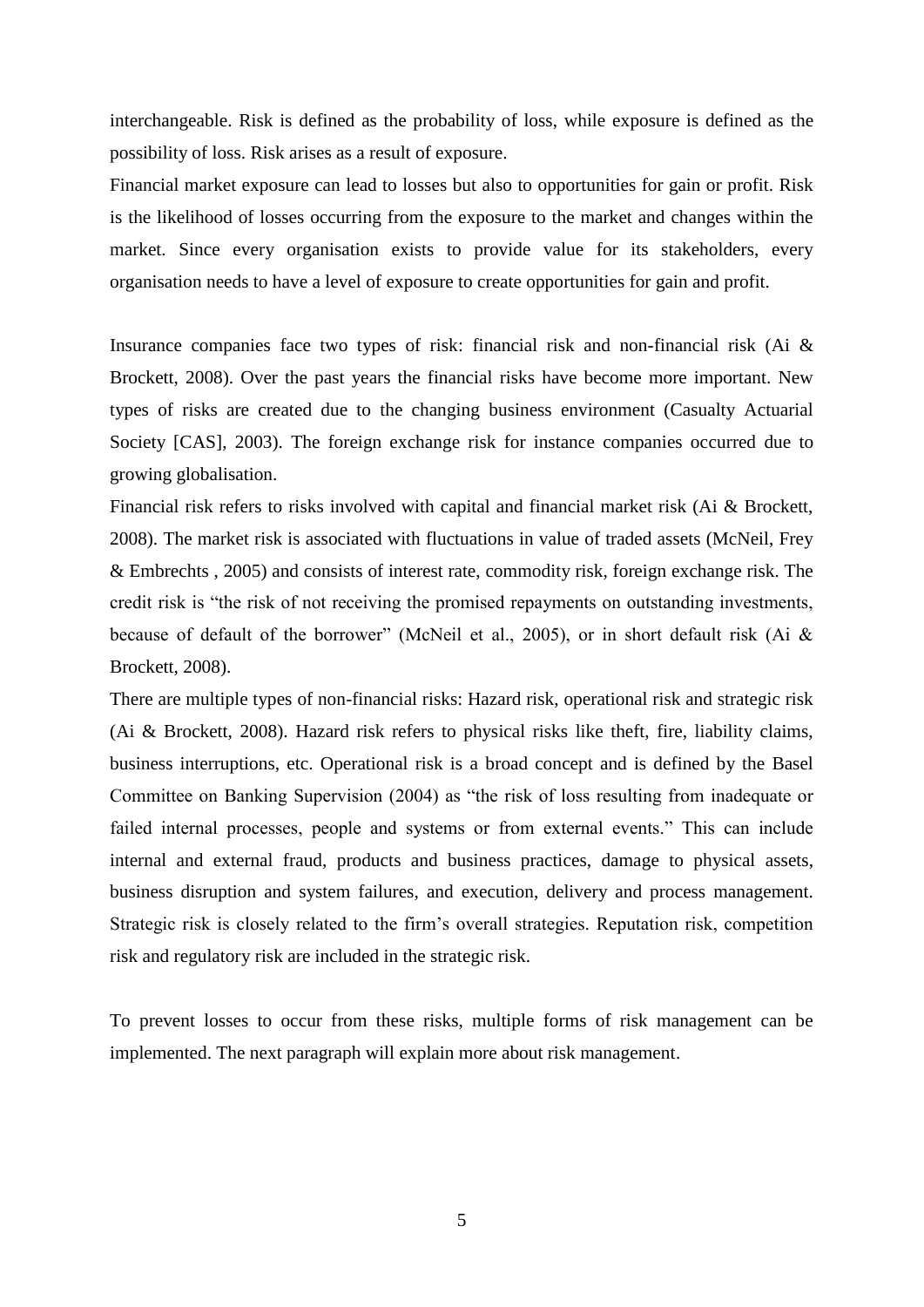# **2.3 Risk management.**

<span id="page-13-0"></span>Risk management has been around for ages. Risk management has been managed by experience, intuition and gut feeling. Being pushed by the financial problems arising from the dot-com boom and bust at the end of the last century, things began to change. This crisis led to specific sets of regulations for specific sectors. For the banking sector Basel and for the insurance industry the Solvency Directive was created. Each of these sets contains regulations concerning the amount of risk companies are allowed to take and financial buffers firms need to have to ensure their continuity. Solvency will be discussed in more detail in chapter 2.5. With these systematic approaches into place, a new definition by Williams, Bertsch, Dale, Iwaarden, Smith & Visser (2006, p68) was created: "Risk management aims to provide decision makers with a systematic approach to coping with risk and uncertainty."

According to Williams et al. (2006) there are three types of risk, overlapping the earlier mentioned risk types. First, there are the risks firms are obliged to manage. Often this comes through regulations of regulatory bodies and/ or governments. Also the quality of management and many environmental risks come into this category. Second, there are the classic risks of internal and external theft and fraud inherent to a business dealing with money. These risks are different because they are not regulated externally. Firms create special systems to manage these kinds of risk. Thirdly, there are the risks managed by risk management models. The integrated enterprise risk management (ERM) framework created by the Commission of Committee of Sponsoring Organizations of the Treadway Commission (COSO) (2004) is an example of such a model.

There are two main approaches for risk management in a firm: traditional risk management and ERM which will now be discussed.

# **2.3.1 Traditional risk management and enterprise risk management.**

<span id="page-13-1"></span>Traditional risk management separates risk categories into so called risk-silos (Liebenberg & Hoyt, 2003). This means that different risk types; market, credit, liquidity and operational risk are managed separately. The downside of this method is that because of the splitting up of the risks, every risk needs to be managed individually, leading to inefficiencies in risk management.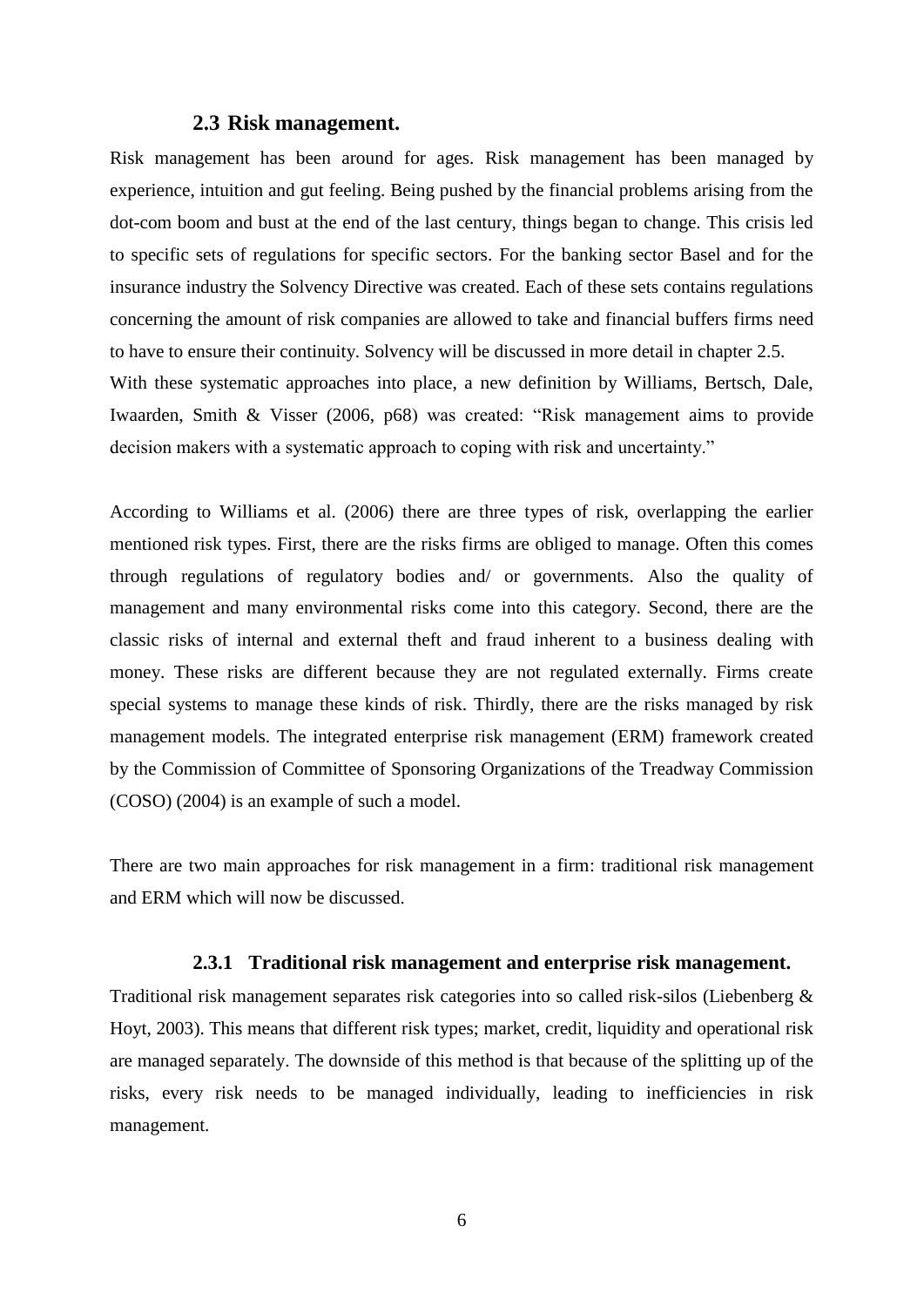Enterprise risk management approaches risk management in a different way. Risks are combined into a portfolio leading to a residual risk. This residual risk is smaller than all the risks combined, making it cheaper for hedging and insuring. The risk decrease of the portfolio is explained by the modern portfolio theory. This theory assumes that different assets in a portfolio work in opposite directions on a certain event, causing the negative movement to be cancelled out or minimised by the impact of the positive movement. This decreases the total risk of the portfolio.

Another difference between traditional risk management and enterprise risk management is the focus. Where traditional risk management mainly focuses on financial risks, ERM incorporates strategic and operational risk together with the financial risk into one complete risk management framework.

Enterprise risk management (ERM) was developed because the traditional form of risk management did not produce effective results (Lam, 2000). COSO (2004) developed an ERM – Integrated framework to help organisations evaluate and improve their ERM. COSO defines ERM with the following definition (COSO, 2004, p. 2):

*"Enterprise risk management is a process, effected by an entity's board of directors, management and other personnel, applied in strategy setting and across the enterprise, designed to identify potential events that may affect the entity, and manage risk to be within its risk appetite, to provide reasonable assurance regarding the achievement of entity objectives".*

The main objective of ERM is to help management to deal with uncertainties and the associated risks and opportunities in the process of creating value. The next paragraph will go into more detail about the COSO ERM – Integrated Framework.

# **2.3.2 The Enterprise Risk Management - integrated framework by COSO.**

<span id="page-14-0"></span>Prior to the introduction of the ERM – integrated framework, COSO had successfully introduced the Internal Control – Integrated Framework in 1992. After observations on the need for a framework to effectively identify, assess and manage risk, COSO initiated a project in 2001 to develop a framework for evaluating and improving ERM. In cooperation with PricewaterhouseCoopers, the framework was finished in 2004.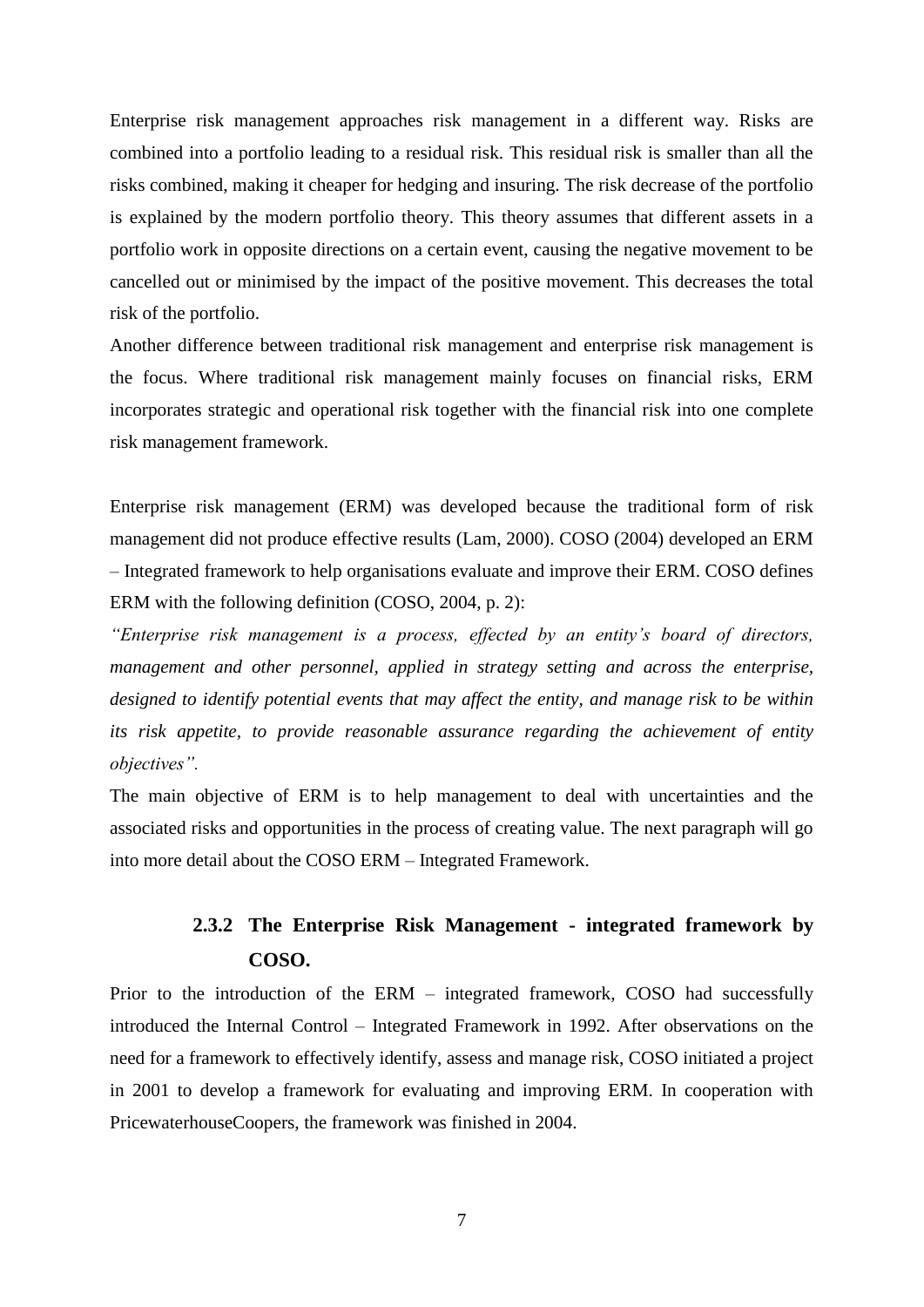To maximise value, management needs to set strategy and objectives to optimally balance growth and return goals and related risks. The following 6 capabilities inherent to ERM will help management to achieve firm's performance targets while preventing loss of resources.

Management needs to *align risk appetite and strategy* by considering the firm's willingness to take risks in evaluating different strategic situations. Related objectives need to be set and mechanisms need to be developed to manage related risks.

ERM will *enhance risk response decisions* by assisting in identifying and selecting alternative risk responses such as risk avoidance, reduction, sharing, and acceptance.

By implementing ERM, firms gain an enhanced capability to identify potential events and establish responses, *reducing operational surprises and losses*.

Firms face risks in different parts of the organisation. ERM helps *identifying and managing multiple and cross-enterprise risks* by facilitating effective response to the interrelated impacts of these risks.

By considering a full range of potential events, management is positioned to identify and proactively *realize opportunities*.

ERM also assists in *improving the deployment of capital*. By obtaining robust risk information, management can effectively assess the overall capital need and enhance capital allocation.



**Figure 2.1: COSO ERM - Integrated Framework.**

Figure 2.1 is a depiction of the three dimensions of the COSO ERM model. The first dimension is the *achievement of objectives*. The four categories in which objectives will be achieved are shown on the top of the cube. The categorisation of objectives allows a focus on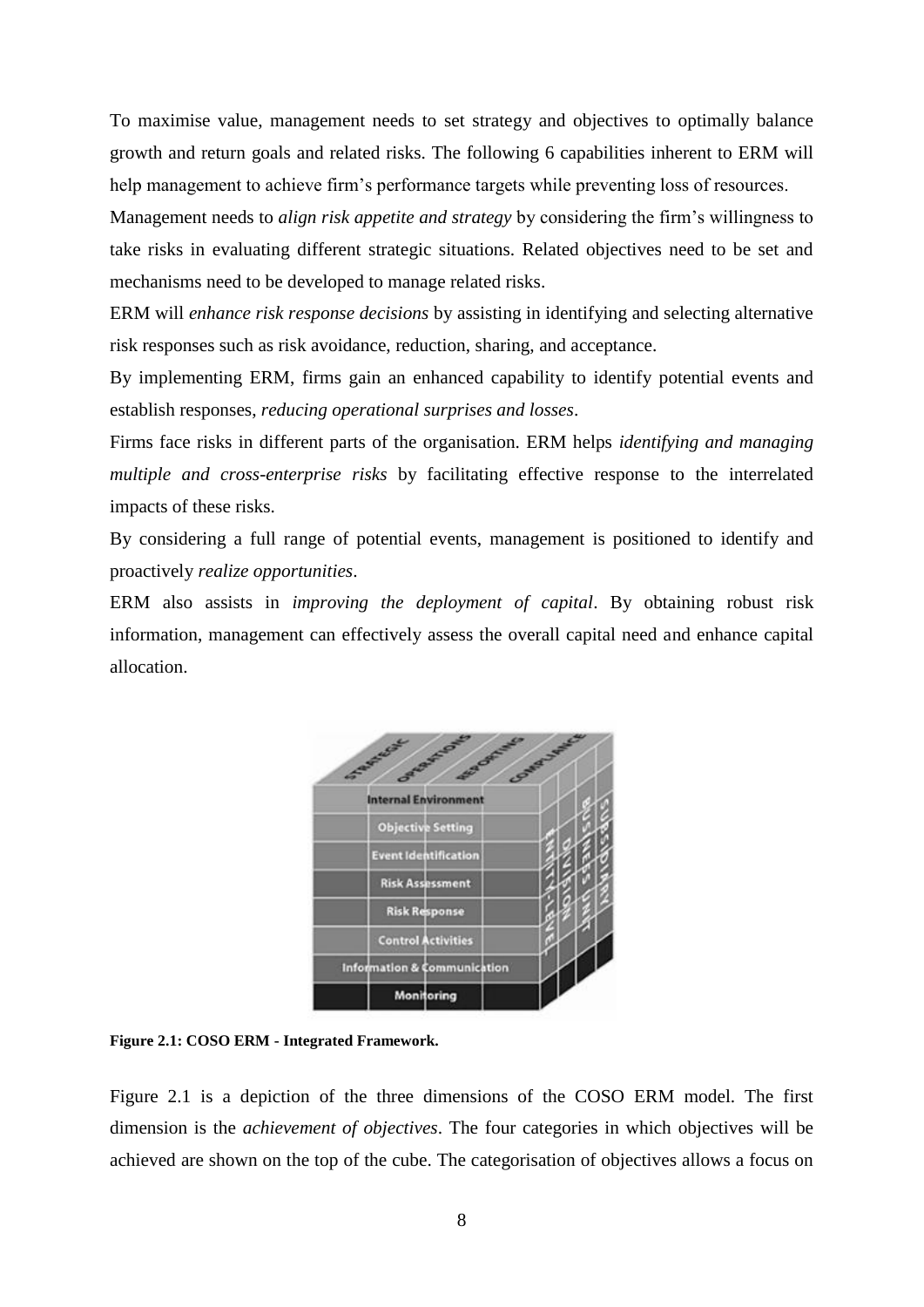separate aspects of ERM. Objectives relating to reporting and compliance are within the entity's control, while strategic and operation objectives are subject to external events not always under the entity's control.

The second dimension consists of the eight interrelated *components of ERM* and is shown on the front of cube. These components are derived from the way management runs an enterprise and integrated within the management process.

The *entity's units* are depicted in the third dimension on the right side. The three dimensional depiction of the ERM model portrays the ability to focus on the entirety on an entity's ERM, on all three dimensions, or by objectives category, component, entity unit, or any subset thereof (COSO, 2004).

### **2.3.3 The benefits of risk management.**

<span id="page-16-0"></span>Corporate insurance and hedging are two popular types of risk management. Corporate insurance protects against financial consequences of actions by representative of the firm, malfunctioning products or faulty services and contains several types of insurance. One type is ‗general liability insurance,' which protects against claims against employees, products or services. A second type is the 'professional liability insurance,' which protects against claims from clients of malpractice, negligence or errors. A third type is the 'directors and officers insurance,' which protects against claims of mismanagement. The second and third examples are often excluded from the general liability insurance (Kumaraswamy, 2005).

Both these methods cost money but when viewed as part of the firm's financing policy, may increase firm value (Liebenberg & Hoyt, 2003). Mayers & Smith (1982) stated that corporate insurance affects firm value through its effects on investment policy, contracting costs and the tax liabilities.

Theory suggests that corporate insurance helps to reduce expected bankruptcy costs, the tax burden and the cost of regulatory scrutiny. These theories are supported by several studies (Mayers & Smith, 1990; Ashby & Diacon, 1998; Hoyt & Khang, 2000).

Just as corporate insurance, corporate hedging also reduces expected bankruptcy costs. This is done by reducing the probability of financial distress (Smith & Stulz, 1985). The hedging literature (see Smith & Stulz, 1985; MacMinn, 1987; Campbell & Kracaw, 1990; Bessembinder, 1991; Froot, Scharfstein & Stein, 1993; Nance, Smith & Smithson, 1993) also suggests that hedging reduces expected taxes and improves the firm's ability to take advantage of attractive investment opportunities (Liebenberg & Hoyt, 2003).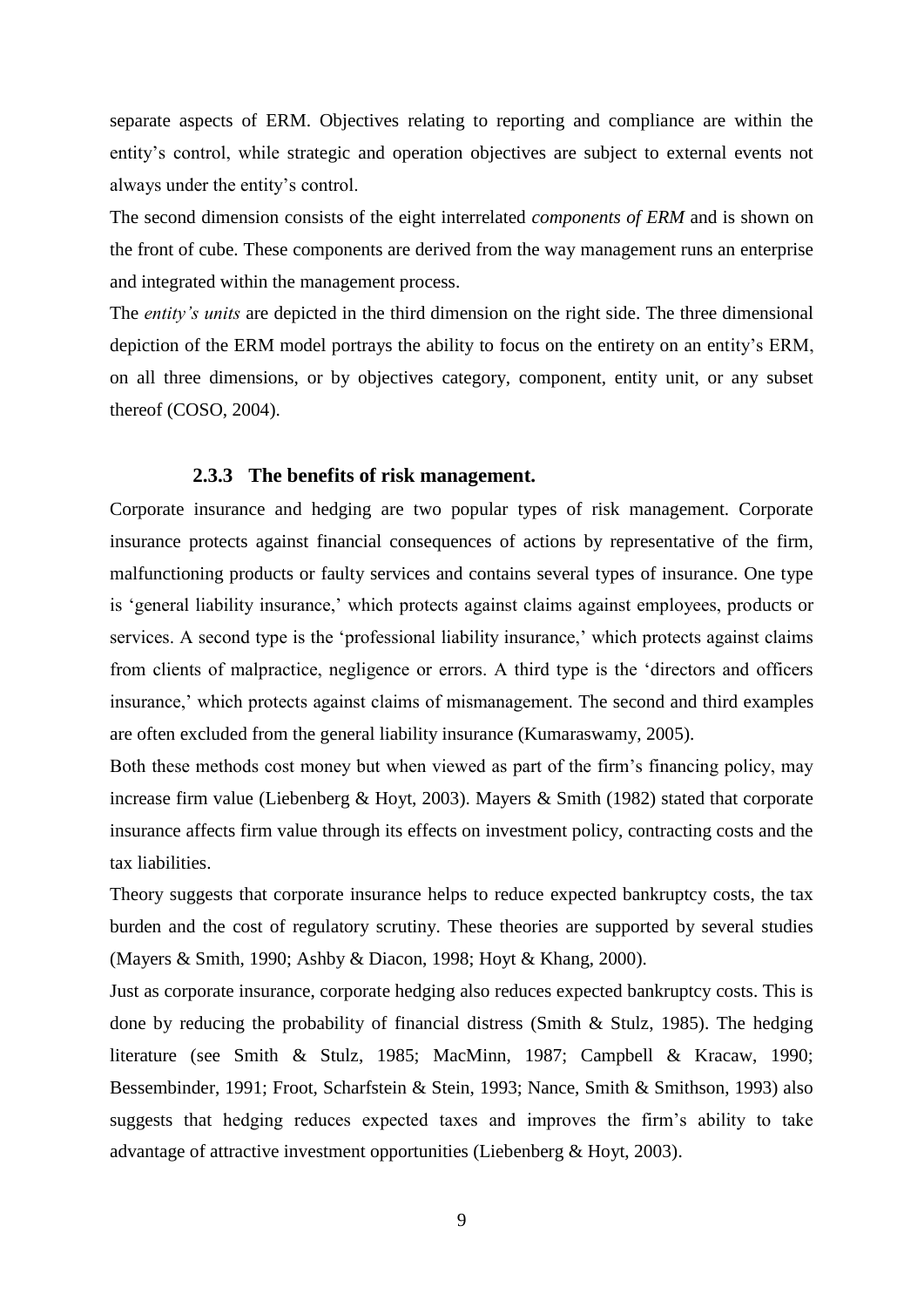# **2.4 The benefits of ERM.**

<span id="page-17-0"></span>The main advantage of ERM over traditional risk management is the management of all risk types together instead of using the older 'silo' approach. By integrating decision making across all risk types, firms can exploit natural hedges, thus avoiding the costs of the duplication of risk management. Firms engaged in ERM should have a better understanding of the aggregated risk of different business activities, providing them with a more objective basis for resource allocation. This will improve return on equity (ROE) and capital efficiency (Meulbroek, 2002).

When having a wide range of investment opportunities, ERM is likely to be more beneficial in selecting investments based on a more accurate risk-adjusted rate than was possible whilst using traditional risk management.

ERM provides a framework which combines all risk management activities, facilitating the identification of interdependencies between risks. Thus an ERM strategy aims to reduce volatility by preventing aggregation of risk across different sources (Hoyt & Liebenberg, 2011).

The improvement on the information of the organisation's risk profile is another potential source of value created by ERM. Assessing the financial strength and risk profiles for highly financially and operationally complex organisations is difficult for outsiders. ERM might enable these organisations to be more transparent about their risk profile and serve as a signal of their commitment to risk management. By being more transparent about risk management, expected external capital and regulatory scrutiny costs are likely to decrease (Meulbroek, 2002). Standard & Poor's, a major rating agency, has increased the focus on risk management in the insurance industry and has taken ERM as assessment criteria. This will likely be an incentive for insurance companies to implement ERM, leading to a higher rating. Since ratings by rating agencies are often used as a performance indicator, a higher rating will be deemed a safer investment, thus reducing the costs of external capital.

Research on ERM has proven that ERM-adopting firms are able to produce a greater reduction of risk per dollar spent on risk management. Firms adopting ERM also experience a reduction in stock volatility. Due to the costliness and complexity of ERM implementation, the reduction in stock volatility is gradual and grows over time (Eckles, Hoyt & Miller, 2014).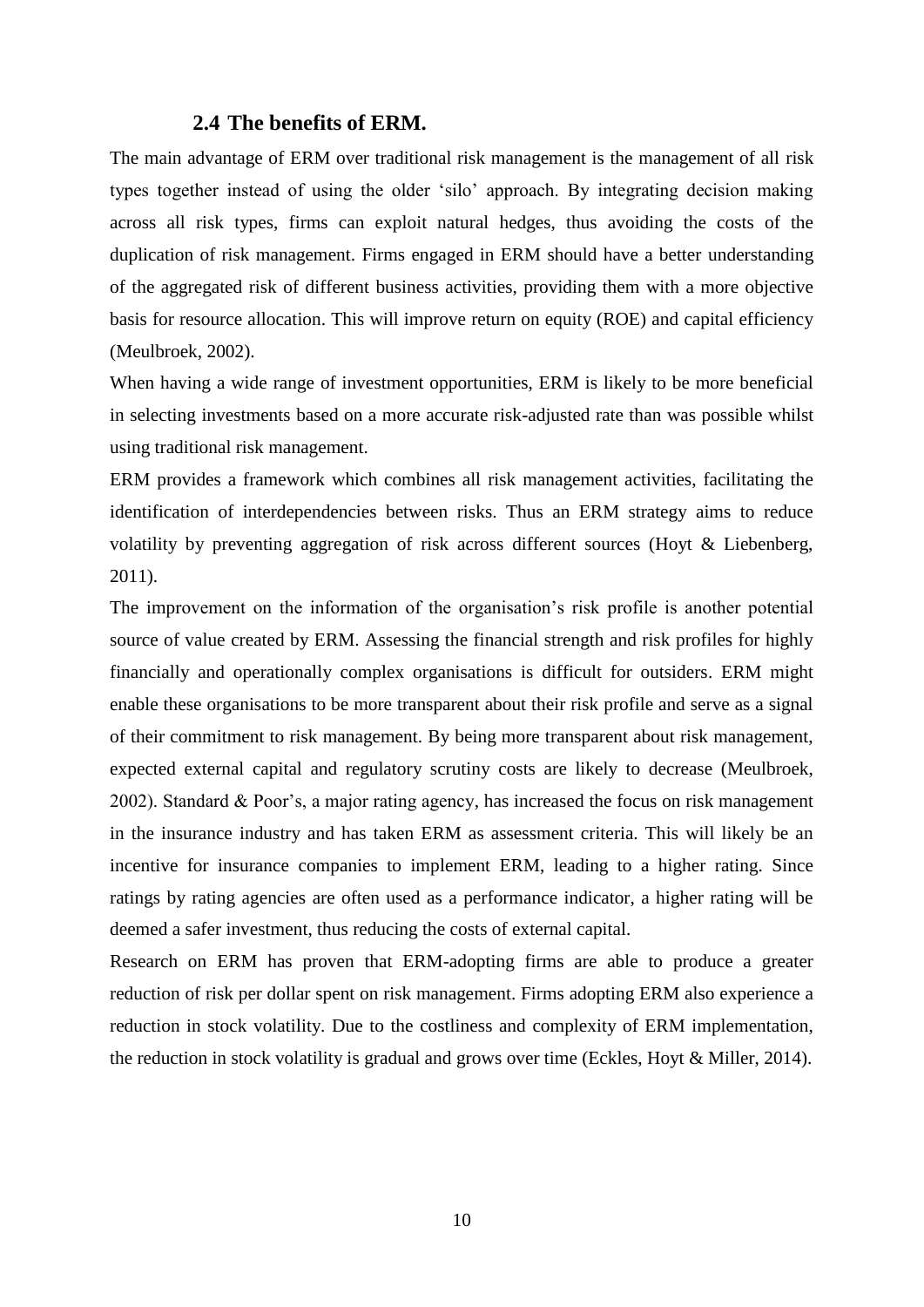# **2.4.1 Evidence of the benefits of ERM**

<span id="page-18-0"></span>To study the value implications of ERM in insurance companies, Hoyt & Liebenberg (2011) created two main variables; Tobin's Q and ERM. Tobin's Q is the most often used proxy for firm value (Smithson & Simkins, 2005).

The study has shown that firm engagement in ERM has positive outcomes. The announcement of a chief risk officer (CRO) is used as one of the indicators for ERM implementation. The mean and median Tobin's Q observations are significantly higher in the group with an identifiable ERM program, meaning a higher firm value for the ERM users.

Baxter, Bedard, Hoitash & Yezegel (2013) have investigated whether firms with high-quality ERM systems in place, perform better and are higher valued than firms with lower quality ERM systems in place. Their findings show that a higher level of ERM implementation "assists performance by helping to mitigate losses and/or to take advantage of opportunities." Also evidence is found for a positive and significant market effect to high levels of ERM implementation. Positive market responses to high levels of ERM implementation imply anticipation for better future performance. The positive market responses occur prior to the announcement of a CRO, which is often used as an indicator of ERM implementation. This is evidence of the usefulness of accounting information such as annual reports.

Also evidence has been found of quicker rebounds after the crisis period for firms with higher levels of ERM implementation. This is further proof of the confidence investors have in high level ERM implementation and the ability of these firms to address future risk in a more systematic manner.

# **2.5 The Solvency Directive: European regulations for insurance companies.**

<span id="page-18-1"></span>Different sectors have different regulations. In this chapter the European regulations will be described as put down in the Solvency Directive. The Oxford Dictionary defines solvent as: ―Having assets in excess of liabilities; able to pay one's debts.‖ The solvency ratio in insurance companies refers to the amount of capital available compared to the premium written. After the description of the Solvency Directive, the link between ERM and the Directive will be made.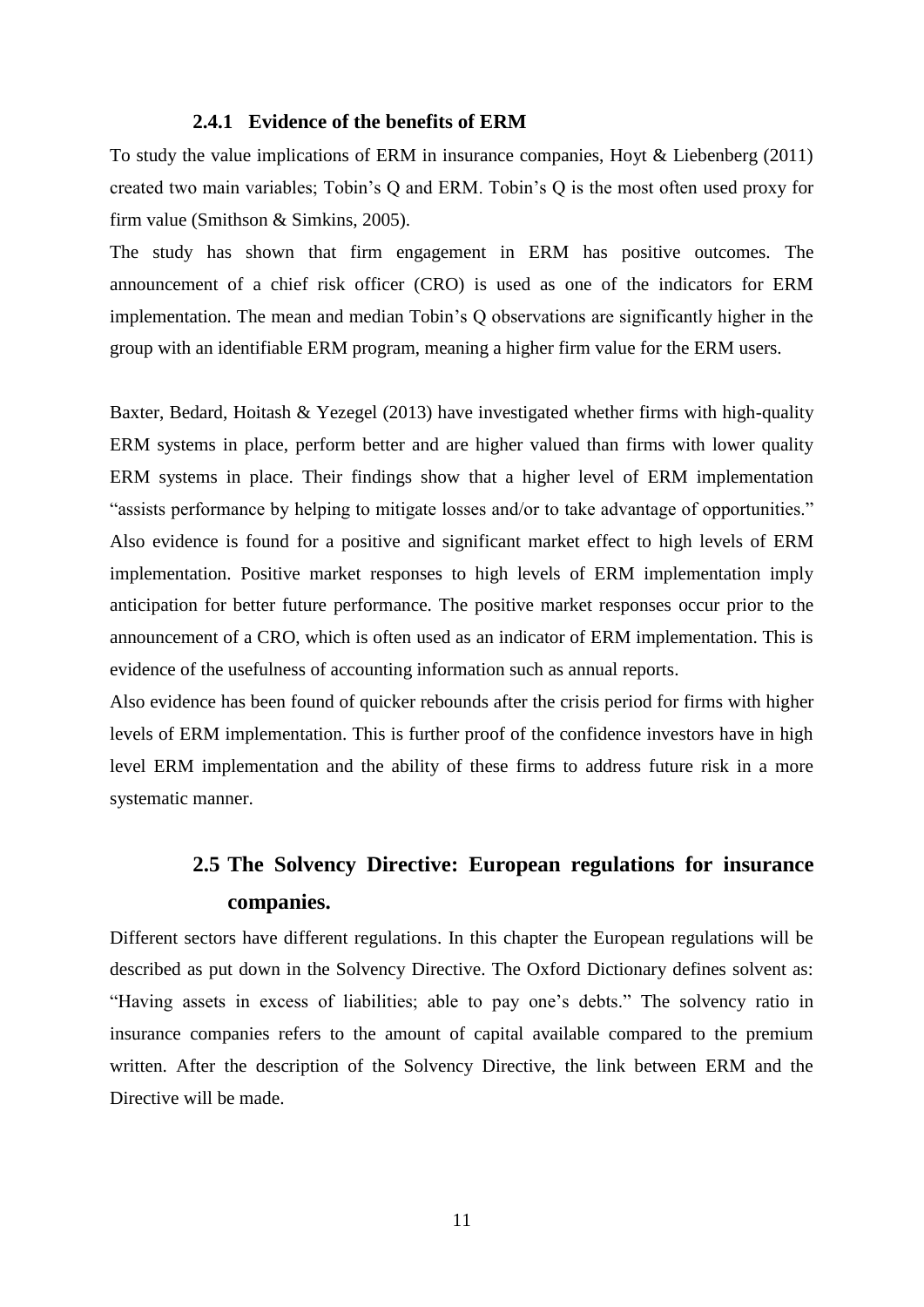In the European Union (EU) there are centralized regulations for the solvency of the insurance industry. These regulations have been put in place to protect the consumers against the risk of insolvency of insurance companies (Solvency II Directive, 2009). The EU's solvency regime was created in the 1970's and contained a specific set of outlined solvency requirements. In 2004 the Solvency I project came into effect. The Solvency I regulations did not differ very much from the earlier regulations, focussing on calculations of the solvency margins. Solvency I can be seen as a robust and easy to understand system which is inexpensive to monitor. The downside of this system is that it is mainly volume based and not explicitly risk based (McNeil et al., 2005).

To really change the regulations, the Solvency II project was started in 2001. When Solvency II comes into effect in 2016, it will replace multiple insurance directives currently in place. The key objectives of Solvency II include an improved consumer protection, Modernised supervision, a deepened EU market integration and an increased international competitiveness of EU insurers.

Solvency II is not just about capital requirements. A lot of risk management aspects are covered in the Solvency II program. Different aspects are covered in the three different pillars; 1) Capital Requirements, 2) Governance & Supervision and 3) Enhanced Reporting and Disclosure.

### **2.5.1 Pillar 1: Capital Requirements.**

<span id="page-19-0"></span>The focus of pillar 1 is the capital requirements. The main requirements are based on the Solvency Capital Requirement (SCR) and the Minimum Capital Requirement (MCR). More detailed information can be found in the Solvency II directive (2009) Chapter VI.

There is a standardized formula designed to calculate the firm's SCR. The standardized formula shall consist of at least the following risk modules: non-life underwriting risk; life underwriting risk; health underwriting risk; market risk; counterparty default risk. Insurance firms are also allowed to use an internal model to calculate the SCR when regulatory approval is given.

Calculations regarding MCR must be clear and simple and in such a way as to ensure that the calculation can be audited. The MCR is calculated using a linear function of specified variables; the undertaking's technical provisions, written premiums, capital-at-risk, deferred tax and administrative expenses. The MCR is required to stay above 25% and below 45% of the SCR.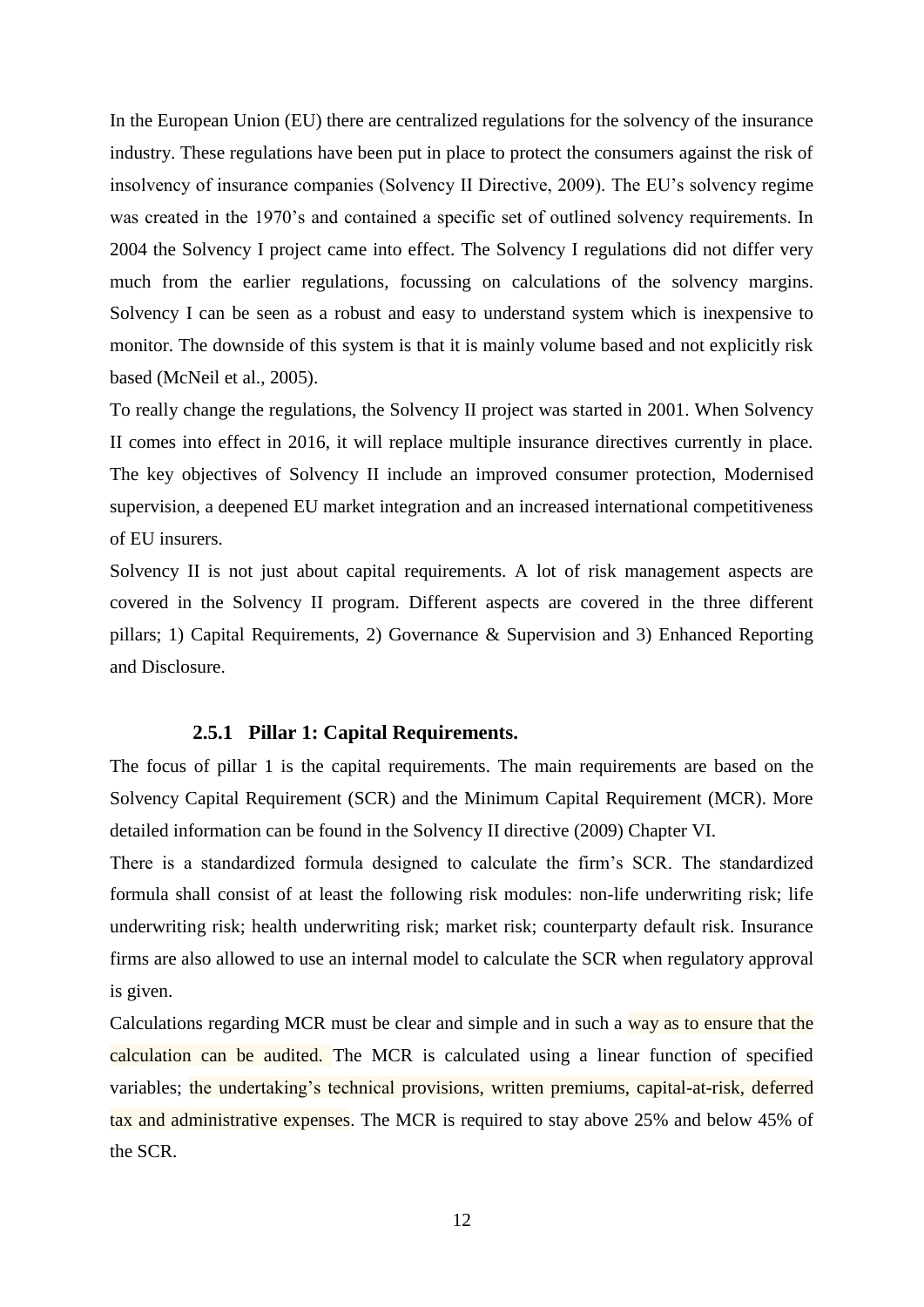Pillar 1 also includes harmonized standards for the valuation of assets and liabilities (Solvency II Directive, 2009).

# **2.5.2 Pillar 2: Governance & Supervision.**

<span id="page-20-0"></span>Pillar 2 demands higher standards of risk management and governance and supervision within a firm. This can be achieved by creating a system of governance within key positions of the organization. Supervisors in this system are given more power to challenge their firms on risk management issues. The system includes the 'Own Risk and Solvency Assessment', requiring a firm to undertake its own forward-looking self-assessment of its risks, corresponding capital requirements, and adequacy of capital resources (Solvency II Directive, 2009).

### **2.5.3 Pillar 3: Enhanced Reporting and Disclosure.**

<span id="page-20-1"></span>Pillar 3 aims for greater levels of transparency for both supervisors and the public. This will be achieved by introducing the Solvency and Financial Condition Report for the public and the Regular Supervisory Report for the supervisors. Firms will have to make reports containing core information to the regulators on a quarterly and annual basis to ensure a better representation of the firm's financial position.

This increase of transparency and open information is intended to assist market forces imposing greater discipline in the insurance industry (Solvency II Directive, 2009).

# **2.5.4 ERM and the Solvency II Directive.**

<span id="page-20-2"></span>Two of the objectives of the COSO ERM framework are the improvement of reporting and of compliance (COSO, 2004), as can be seen on the top side of the COSO model in Figure 2.1. Both of these aspects of the ERM framework can be directly linked to the Solvency II Directive. The reliability of reporting is one of the main aspects of pillar 3 of the Directive. The compliance aspect of ERM strives for the compliance to rules, regulations and laws put in place by the governments.

As stated earlier, the reporting and compliance are within the entity's own control. This makes it relatively easy to fulfil European regulations by implementing these aspects of the ERM framework.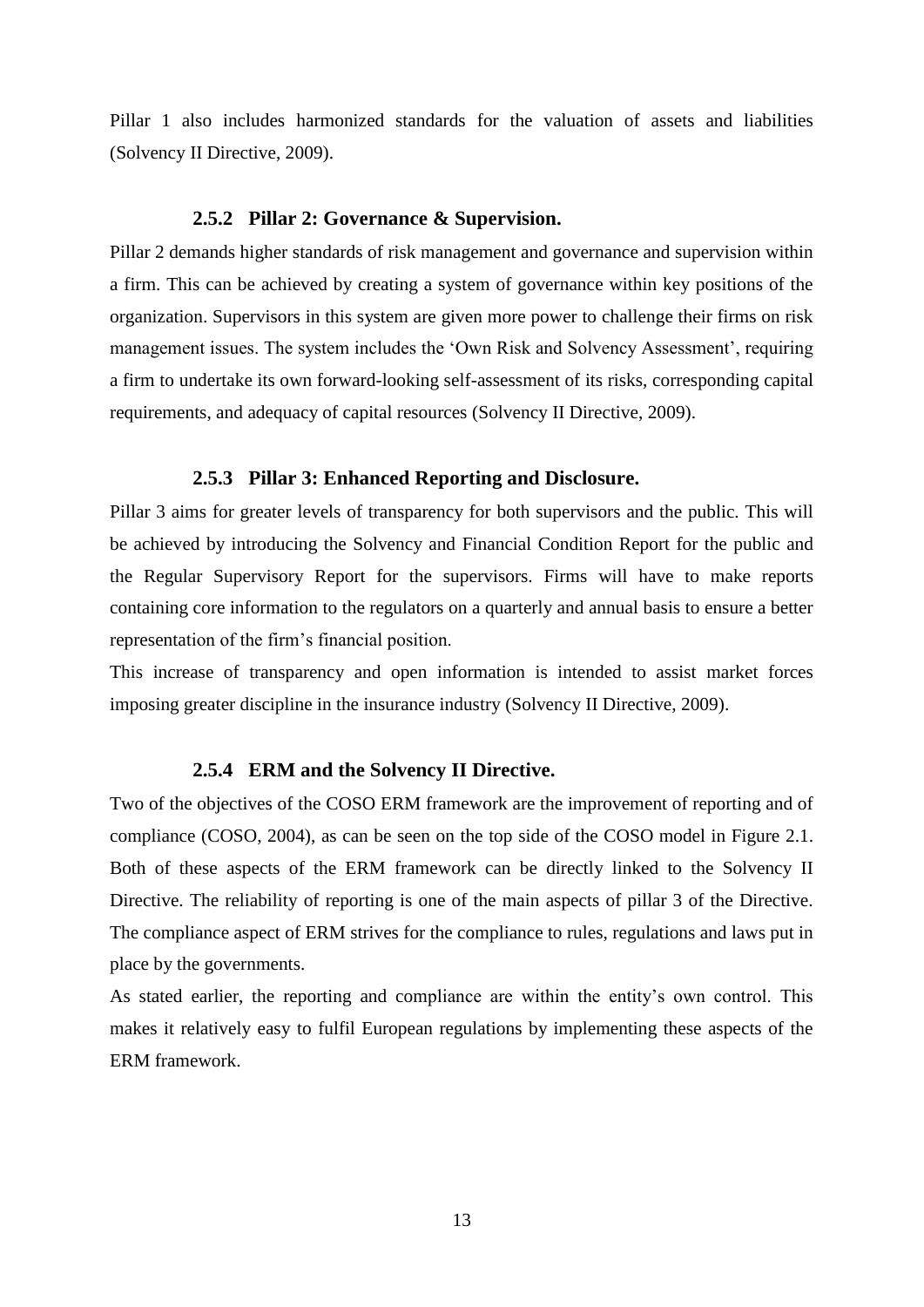# **2.6 Hypotheses.**

<span id="page-21-0"></span>To answer the research question some hypotheses have been formulated. These hypotheses are derived from findings of earlier research and literature.

As seen in the research by Laeven & Perotti (2010), the crisis had a big impact on the solvency level of insurance companies. Before the crisis, solvency levels exceeded 300% of the required solvency capital. During the crisis this has dropped to, or even below, the bare minimum amount of solvency capital as required by the Dutch Central Bank. Decreasing performance could lead to lower solvency capital and could be the cause for this drop in solvency capital.

Erkens, Hung & Matos (2012) have shown that performance during the crisis has decreased in their global study on financial firms.

To properly answer the research question, insurance company performance of the pre-crisis years (2005, 2006) needs to be compared with performance of the crisis years (2007, 2008). This has led to the formulation of hypothesis 1.

*H1: Performance in the insurance industry level has been worse during the financial crisis.*

Research has shown the level of ERM implementation affects performance in a positive way (Hoyt & Liebenberg, 2011; Baxter et al., 2013). A higher level of ERM implementation could help firms to identify and address risks in an earlier stage. Early identification of risks allows time for the organisation to respond to the risks before real damage has been caused to the finances of the firm.

To answer the research question, performance of firms with a higher ERM implementation level needs to be compared to the performance of firms with a lower ERM implementation level.

*H2: Insurance companies having higher levels of ERM implementation perform better than insurance companies with lower levels of ERM implementation.*

A higher level of ERM implementation could help firms to identify and address risks in an earlier stage. An earlier identification of the financial crisis, could allow for reinvesting the firms' capital, steering clear of the investments highly affected by the crisis such as stocks. Early measures against the crisis should result in a smaller impact of the crisis, thus mitigating the effects of the crisis.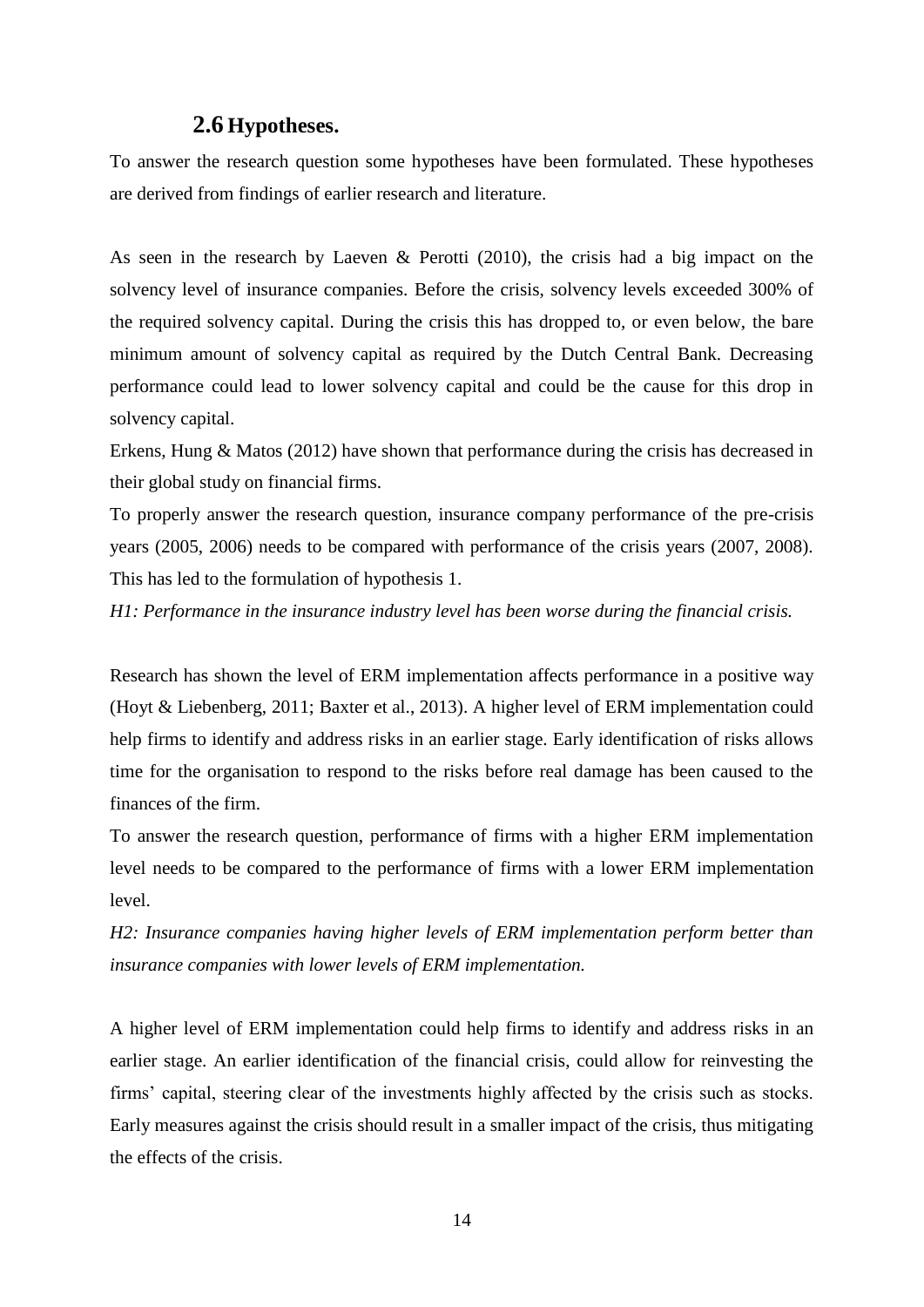To study the mitigating effect of ERM implementation on performance during a crisis, the relative decrease of performance during the crisis years needs be compared between firms with high and firms with low ERM implementation levels. This has led to the formulation of hypothesis 3.

*H3: A higher level of ERM implementation mitigates the effects of a financial crisis on performance of insurance companies.*

To answer H2 and H3, an analysis of the ERM implementation level needs to be performed. Second, the ERM implementation levels and performance of the insurance companies need to be coupled and compared to the other insurance companies in the sample.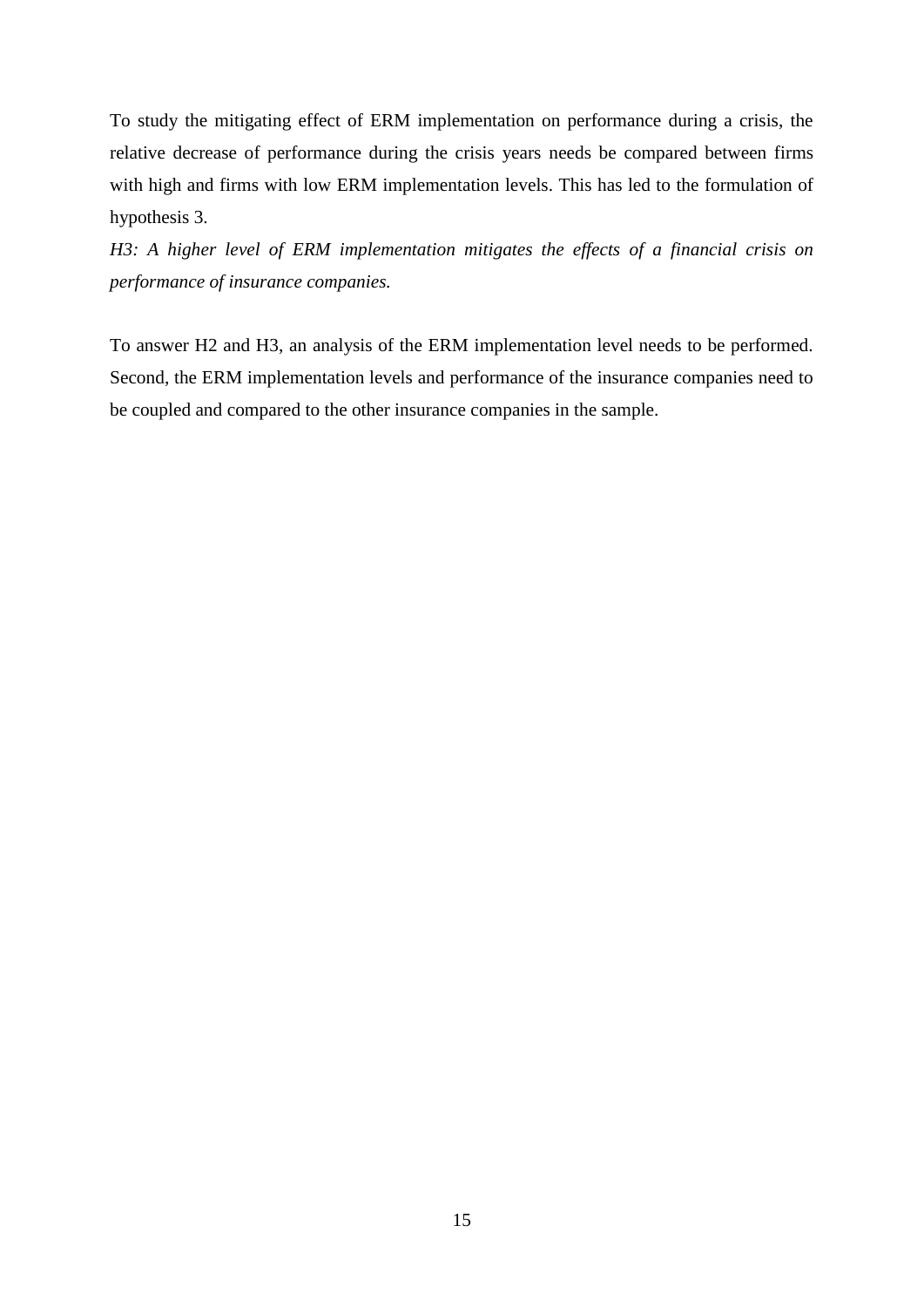# **3. Methodology**

<span id="page-23-0"></span>This chapter will begin with discussing the model used in this study. This will be followed by a description of the testing methodology. This will include a description of the variables used during the study. Next the principal component analysis and regression analysis will be discussed. The chapter will conclude with a description of the measurement period and the sample selection process.

# **3.1 Model.**

<span id="page-23-1"></span>

### **Figure 3.1: Model**

This model shows the assumed negative impact of the financial crisis and the assumed positive impact of ERM on performance. Whether ERM has a significant impact on performance during a crisis will be the focus of this study.

Before investigating the impact ERM has on performance during the crisis, the crisis impact on performance needs to be investigated. This will be done by comparing the firm performance before (2005 and 2006) and during (2007 and 2008) the crisis years using paired samples t-tests (Eling & Schmeiser, 2010; Laeven & Perotti, 2010). Performance will be measured using the return on assets (ROA) and return on equity (ROE) (Clarke, Seng  $\&$ Whiting, 2011; Baxter et al., 2013).

The results of the analysis on the crisis impact on performance will be used in answering hypothesis 1. Hypothesis 1 will only be supported if the results of the t-tests are statistically significant. Data within the confidence interval of 95% or a significance level of  $p < 0.05$  will be regarded as statistically significant (Van Groningen & De Boer, 2010).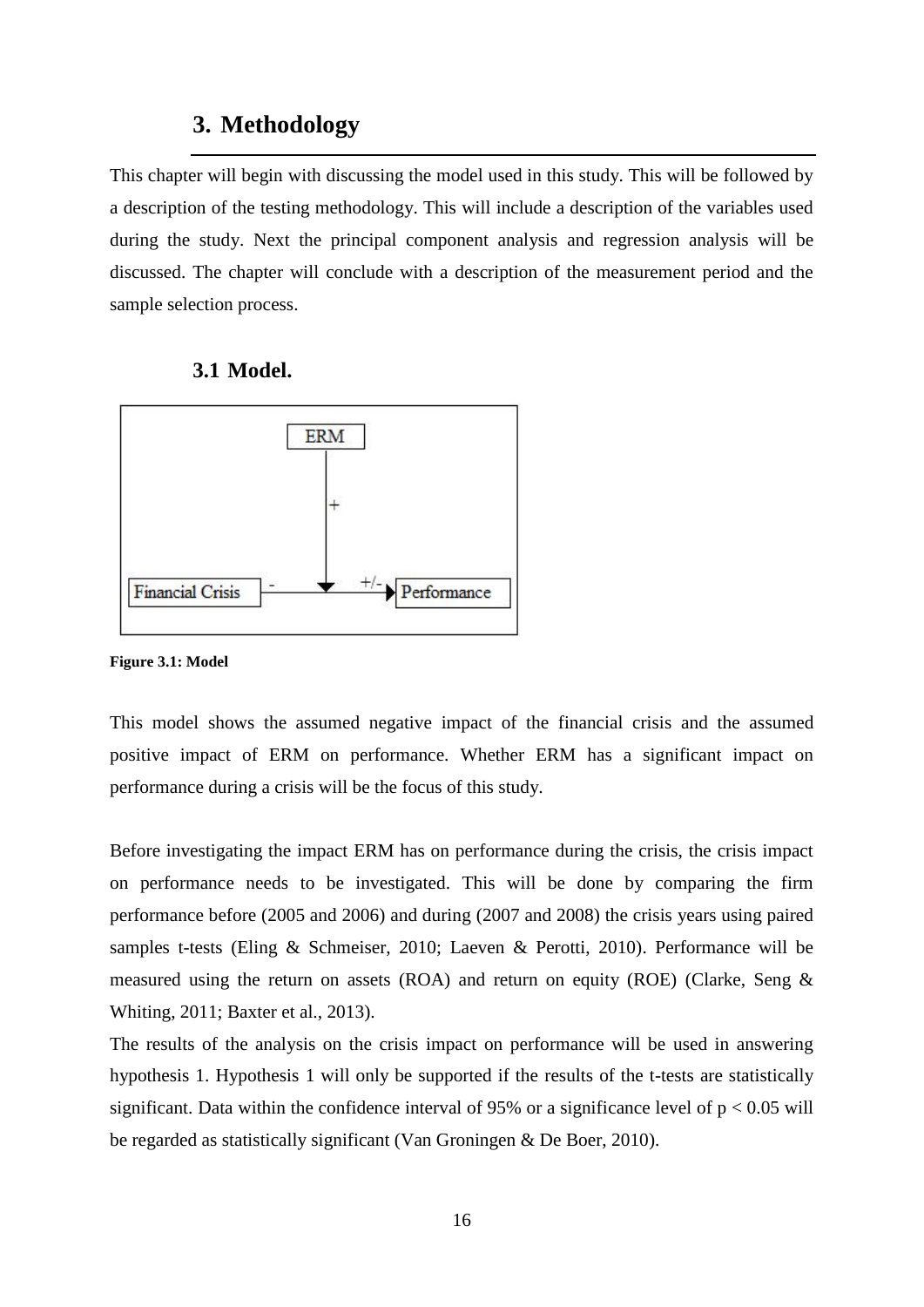For the testing of the impact the ERM implementation level has on performance, the sample will be divided into two samples. The division will be based on the ERM implementation level. Again, t-tests will be used to determine whether the difference between the two samples is statistically significant.

To further analyse the impact ERM implementation has on performance, a regression analysis will be performed (Baxter et al., 2013). The regression formula is presented below in Formula 3.1.

Performance<sub>i</sub> =  $\beta_0$  +  $\beta_1$  ERM<sub>i</sub> +  $\beta_2$  LEVERAGE<sub>i</sub> +  $\beta_3$  SIZE<sub>i</sub> +  $\beta_4$  LIFE <sub>i dummy</sub> +  $\beta_5$  (ERM<sub>i</sub> \*  $DURINGCRISIS_i_{dummy} + \beta_6 DURINGCRISIS_i_{dummy} + \epsilon_i$ . **Formula 3.1: Performance regression formula**

The regression formula consists of three types of variables; dependent, independent and control variables. These types of variables will be discussed in the next paragraphs. The error term, or residuals,  $\epsilon_i$  is also included in the regression formula. This variable covers all other factors influencing the independent variable other than the variables already included in the model.

# **3.2 Variables.**

<span id="page-24-0"></span>Dependent variables, independent variables and control variables are multiple types of variables included in the regression formula in Chapter 3.1. The different variable types will be explained and more information on the variables will be given in this chapter.

# **3.2.1 Dependent variables.**

<span id="page-24-1"></span>To measure the performance of a company, multiple methods can be used such as the return on assets (ROA), return on equity (ROE) and Tobin's Q, these are the dependent variables. Both the ROA and the ROE are ratios used for the measurement of performance in different studies. The ROA is used by Baxter et al. (2013) as a measure of accounting performance in their study on the benefits of ERM on performance. The ROE and the ROA are both used in a performance study by Clarke et al. (2011).

Tobin's Q is often used a variable to examine firm value (Smithson & Simkins, 2005; Hoyt & Liebenberg, 2011; Quon, Zéghal & Maingot, 2012). An advantage of using Tobin's Q when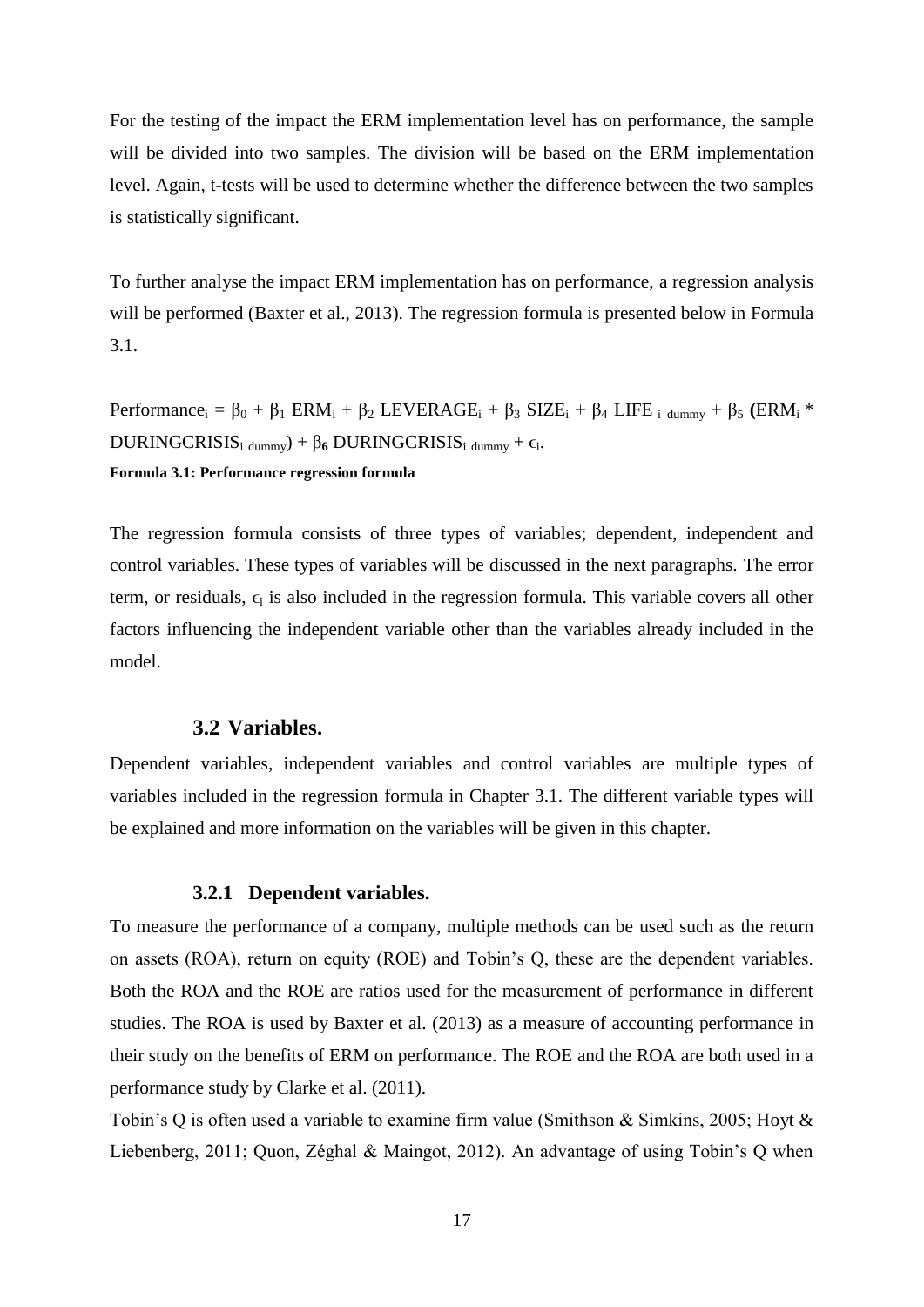measuring firm value is that it reflects market expectations and therefore is relatively free of managerial manipulations.

The ROA and the ROE will be calculated using the same formula as is used in the Orbis database and by Clarke et al. (2011).

The ROA will be calculated by dividing the profit before tax by the total assets.

The ROE will be calculated by dividing the profit before tax by the total equity.

Tobin's Q will be calculated as the market value of equity plus the book value of liabilities divided by the book value of assets. This formula is widely used for Tobin's Q as seen in multiple studies in different fields (Allen & Rai, 1996; Palia, 2001; Cummins, Lewis & Wei, 2006; Elango, Ma & Pope, 2008; Hoyt & Liebenberg, 2011).

### **3.2.2 Independent variables.**

<span id="page-25-0"></span>This study focuses on the impact of ERM implementation and of the financial crisis on the performance of insurance firms. To make a distinction between the period before and during the crisis, the dummy variable DURINGCRISIS has been included in the regression formula. DURINGCRISIS is scored 0 for the period preceding the crisis (2005 and 2006) and 1 otherwise (2007 and 2008).

The second and more complicated independent variable is ERM. The variable ERM indicates the ERM implementation level for each firm per firm year. On the next pages the measurement of ERM will be described.

There are multiple manners in measuring the implementation of ERM. Several researchers use the appointment of a Chief Risk Officer as an indicator of first ERM implementation (Hoyt & Liebenberg, 2003; 2011; Beasley, Clune & Hermanson, 2005; 2008; Eckles et al., 2014). Often this information is gathered from news databases like LexisNexis by searching articles on key words and phrases such as: ‗Chief Risk Officer,' ‗Enterprise Risk Management,' ‗Enterprise Risk Officer,' ‗Strategic Risk Management,' ‗Integrated Risk Management,' ‗Holistic Risk Management' and ‗Consolidated Risk Management.' After a hit on an article, the article is carefully studied to determine whether an ERM adoption event is documented (Eckles et al., 2014).

Standard & Poor's is a rating agency. Only recently have they begun rating risk management in the insurance industry. Some studies base their ERM implementation level on the risk management rating provided by S&P (McShane, Nair & Rustambekov, 2011; Baxter et al., 2013). The S&P rating is qualitative, using the terms 'weak,' 'adequate,' adequate with a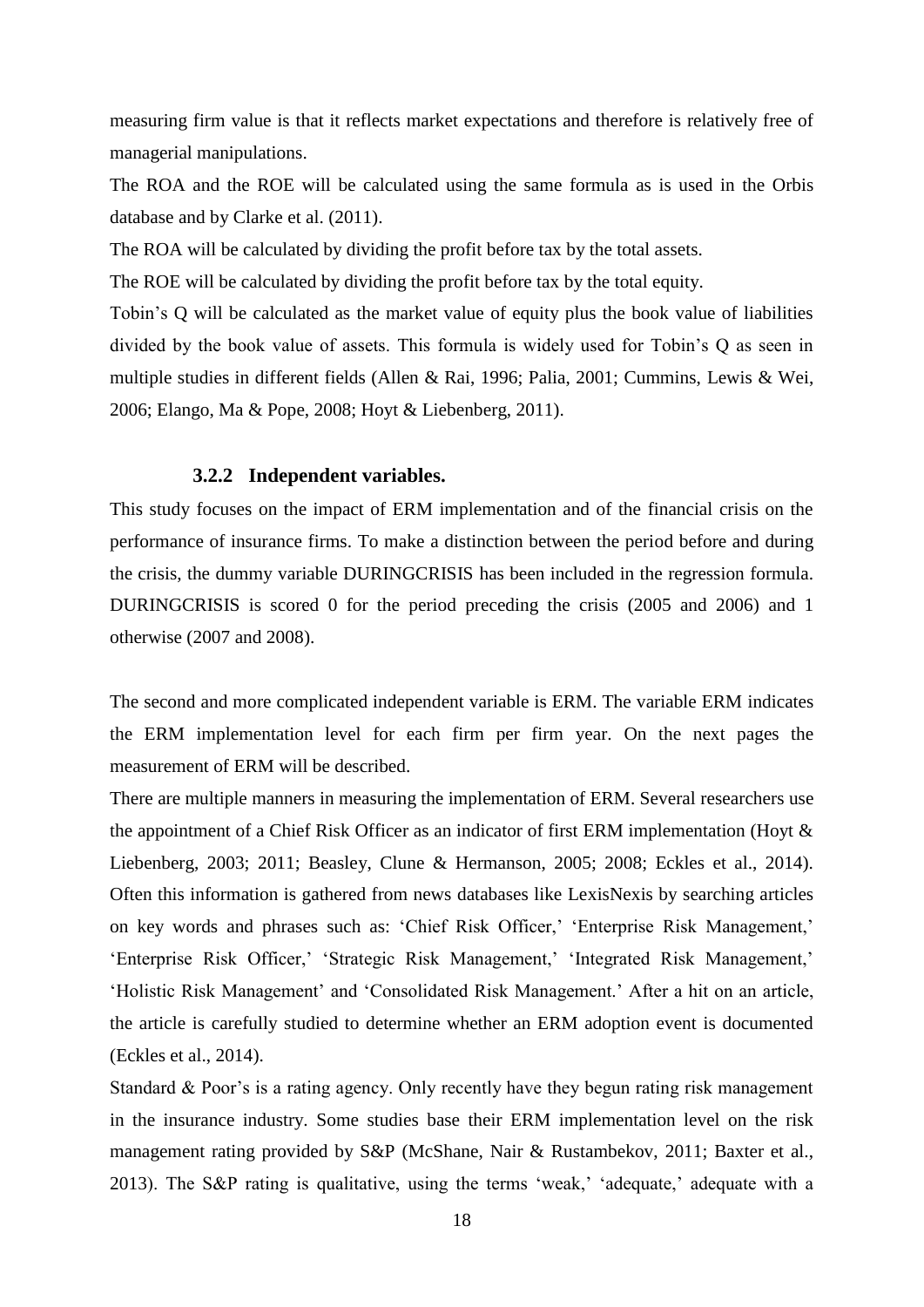positive trend,' 'strong' and 'excellent' to describe the risk management level. When comparing companies by using statistical analysis, these qualitative scores need to be changed to numerical scores.

Next to qualitative measurements of ERM implementation, quantitative measurements have been used, often in the form of an ERM index. Gordon, Loeb & Tseng (2009) created an ERM index based on the COSO Framework as described in Chapter 2.3.2. The four objectives components of the framework, 'Strategic,' 'Operations,' 'Reporting' and 'Compliance' were used for the calculation of the ERM index score. The scores on the variables were first standardized before use in the ERM index formula.

Aebi, Sabato & Schmid,  $(2011)$  used a set of ten variables for the creation of their ERM index. They based their variables on a set of best practices for risk management as defined by Mongiardino & Plath (2010). The method of an ERM index will be the method used in this paper.

To properly compare companies based on ERM, some measurements need to be performed to assess the level of ERM implementation within the firm. The presence of a chief risk officer (CRO), board independence, ERM support by the chief executive officer (CEO) and the chief financial officer (CFO), the presence of a Big Four auditor, entity size and entities in the insurance sector are all measurable factors associated with the stage of ERM implementation (Beasley et al., 2005). Other research has shown additional factors associated with the stage of ERM implementation such as the presence of a risk committee, leverage and external stakeholders (Pagach & Warr, 2010; Sabato, 2010; Aebi et al., 2011; Hoyt & Liebenberg, 2011). All of these factors are determinants of the ERM implementation level and are included in the following formula:

ERM implementation level = f [CRO, RC, BOARDINDEP, BIG4, SIZE, LEVERAGE, INSTITUTIONS]

**Formula 3.2: ERM implementation level**

Next the ERM determinants will be shortly discussed. For the calculations of the ERM determinants, all the information will be extracted from year reports and databases. No interviews will be conducted to gather data.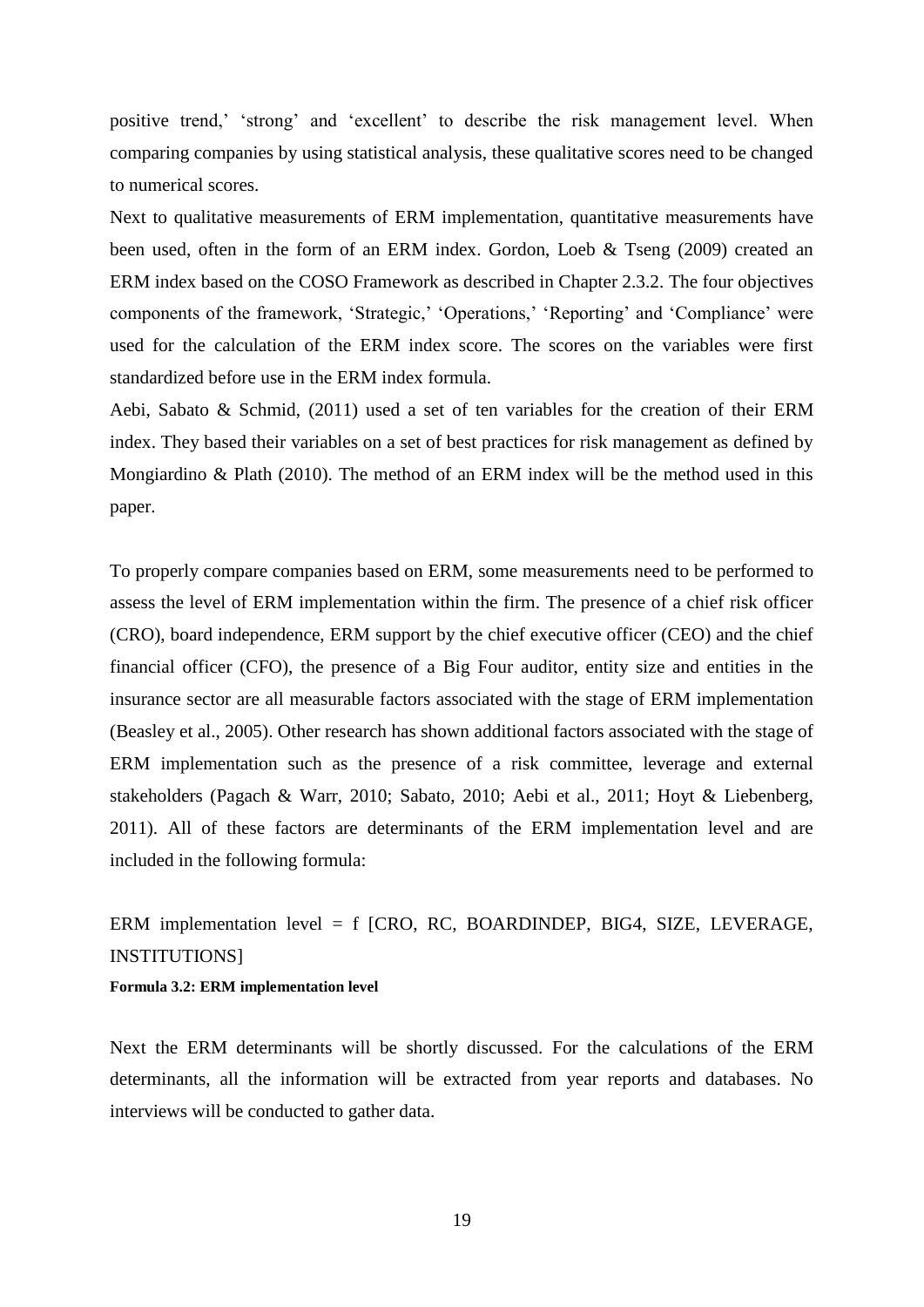# **Presence of a CRO [CRO].**

Multiple studies (Liebenberg & Hoyt, 2003; Beasley et al., 2005) have used the presence of a CRO as a benchmark for the implementation of ERM. These studies have proven that the presence of a CRO is positively associated with the ERM implementation level.

CRO will be scored 1 when a chief risk officer is present and 0 if not present in the firm. No mention of a chief risk officer will result in a score of 0, thus negatively impacting the score on the ERM implementation level (Hoyt & Liebenberg, 2011).

# **Presence of a risk committee [RC].**

Similarly to the presence of a CRO, the presence of a risk committee is also a good indicator of the implementation of ERM (Sabato, 2010; Aebi et al., 2011). Since a risk committee is comparable to a CRO, the risk committee will be included in this research.

RC will be scored 1 when a risk committee is present and 0 if not present in the firm. No mention of a risk commission will result in a score of 0, thus negatively impacting the score on the ERM implementation level (Hoyt & Liebenberg, 2011).

### **Independence of the board of directors [BOARDINDEP].**

Firms in the Netherlands have two boards, the executive board and the supervisory board. The executive board runs the day-to-day business. The supervisory board supervises the executive board. In this study the independence of the supervisory board will be measured.

The implementation of ERM is often encouraged by the board of directors (Kleffner, Lee & McGannon, 2003). This study showed that the independence of the board of directors from management is a key factor affecting the board's oversight effectiveness. A more independent board is more objective in the assessment of management actions than a less independent board. Beasley et al. (2005) have shown that a higher percentage of independent board members leads to a higher level of ERM implementation.

The presence of a CRO and the higher level of board independence are both factors showing that ERM implementation is dependent on the tone at the top towards ERM.

BOARDINDEP will be calculated to represent the percentage of independent supervisory board members present. No information on the independence of the supervisory board members will result in a score of 0 thus negatively impacting the score on the ERM implementation level.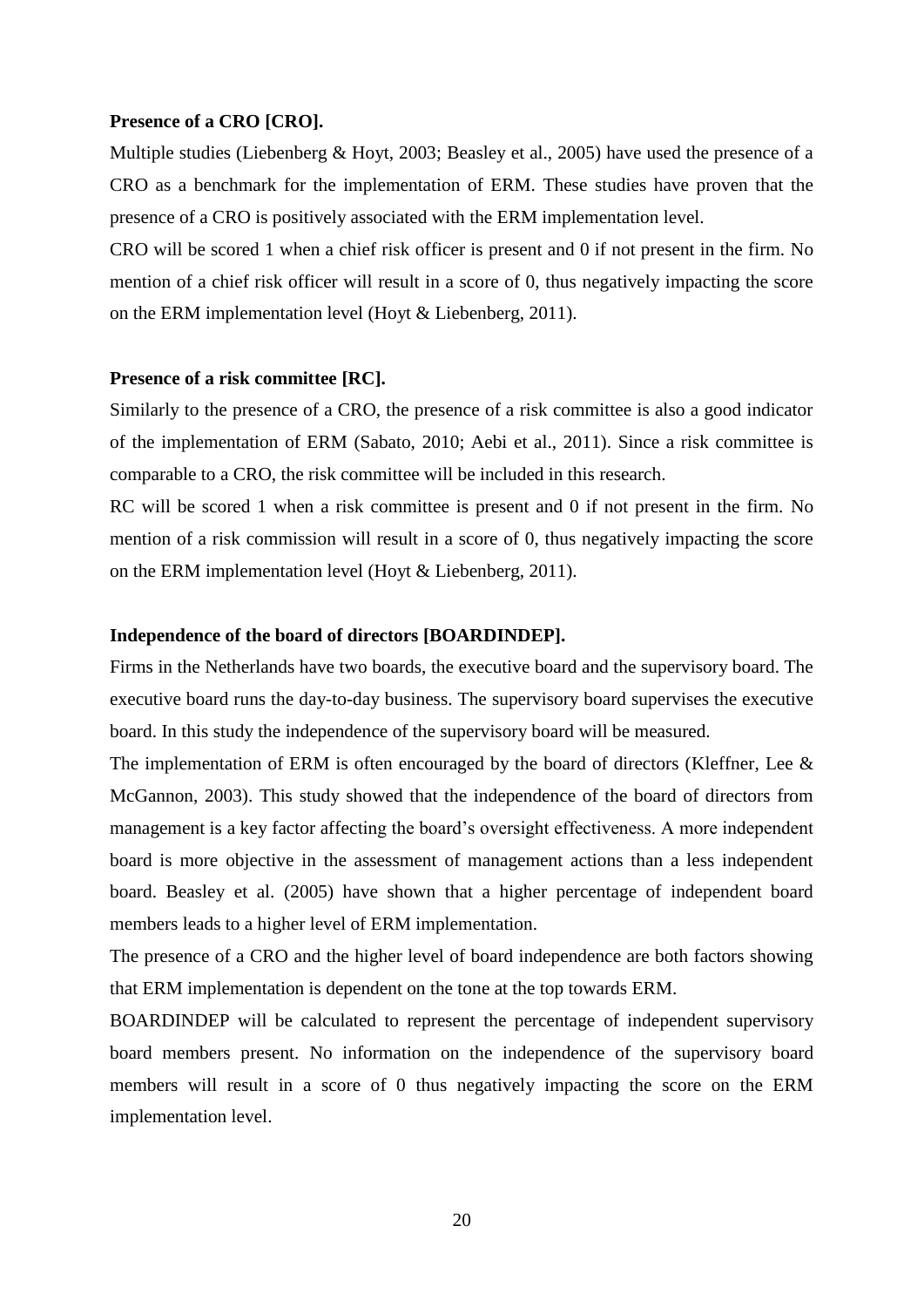## **Presence of Big Four auditor [BIG4].**

Deloitte, PwC, Ernst & Young and KPMG are the "Big Four" auditor firms. Most of the academic literature studying audit quality, classify the Big Four as high quality auditors. Beasley et al. (2005) have shown that firms audited by one of the Big Four auditing firms are further into ERM implementation than firms audited by non-Big Four auditing firms.

BIG4, will be scored 1 if one of the Big Four auditing firms audits the firm and 0 if another auditing firms does the firms' auditing.

# **Firm size [SIZE].**

As the size of an organisation increases, the scope of risks is likely to differ in nature, timing and extent. The need for having a more effective enterprise-wide risk management system will increase with the size of the firm. Larger firms may have greater resources allowing for greater ability to implement an ERM system. Multiple studies have shown that larger firms have a higher ERM implementation level than smaller firms (Colquitt, Hoyt & Lee, 1999; Beasley et al., 2005; Hoyt & Liebenberg, 2011)

SIZE will be calculated by using the natural log of the book value of assets (Hoyt & Liebenberg, 2011).

# **Leverage [LEVERAGE].**

The theoretical link between leverage and ERM implementation is unclear. Firms having implemented ERM, may have lower leverage if they have decided to lower the probability of financial distress, while on the other hand, firms may decide to take greater financial risk thus increasing their leverage.

Hoyt & Liebenberg (2011) have shown that on average a firm implementing ERM has a lower leverage that a firm not implementing ERM, proving that a negative correlation exists between leverage and ERM implementation. These findings are also supported by Pagach & Warr (2010).

LEVERAGE is the only variable with a negative correlation with ERM. Firms with lower leverage have higher ERM scores (Pagach & Warr, 2010; Leach & Melicher, 2012). To incorporate this into the calculation, LEVERAGE will be calculated by dividing 1 by the total debt divided by the total assets.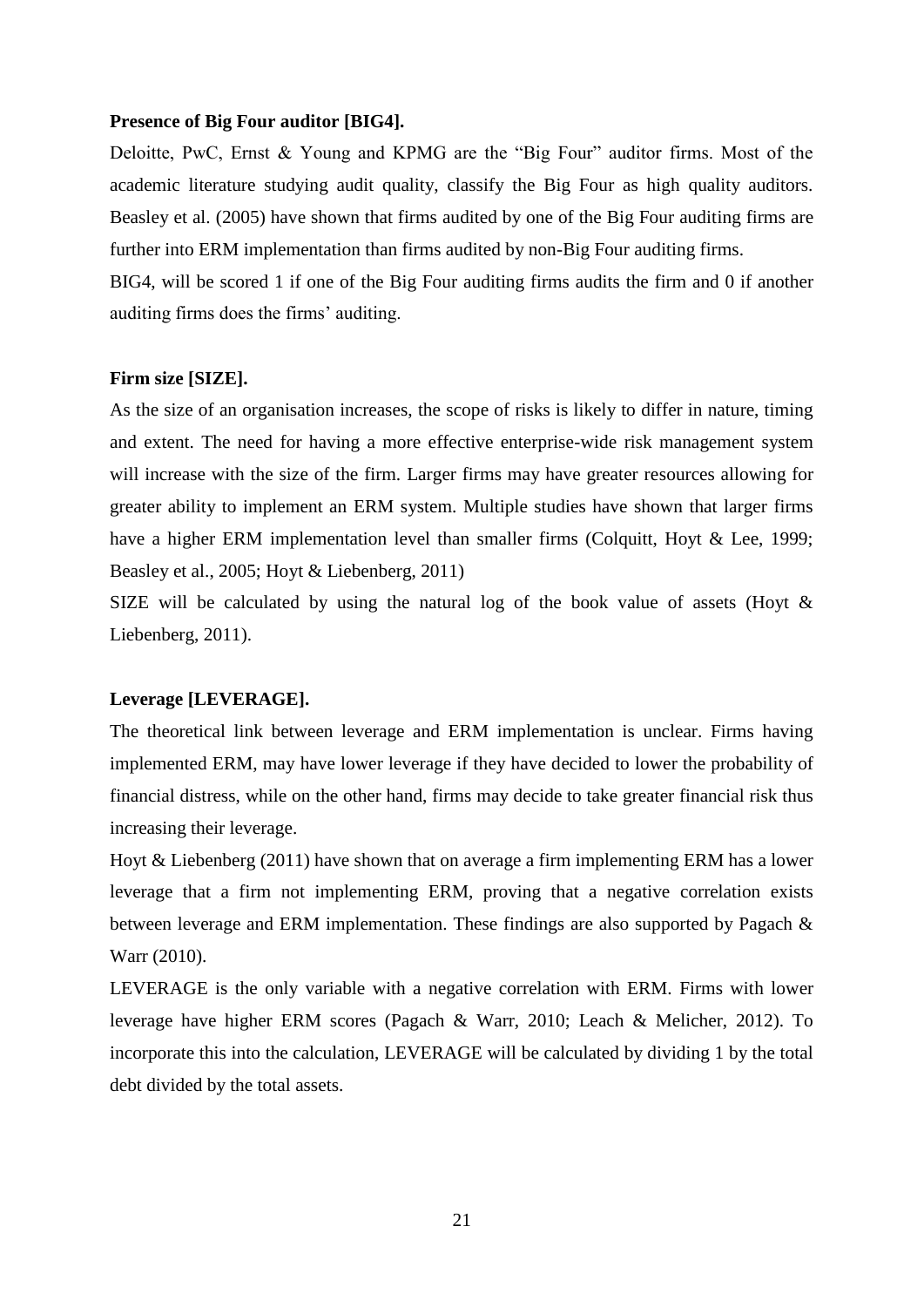### **External stakeholders [INSTITUTIONS].**

Pressure from external stakeholders is an important force behind the implementation of ERM (Lam & Kawamoto, 1997; Lam, 2001). Where regulatory pressure will be similar across a given industry, shareholder pressure will be different per firm.

Institutions holding large quantities of shares will have more pressure than individuals holding smaller amounts of shares. This makes them more powerful in exerting pressure on the firm. The higher the percentage of institutional share ownership, the more likely it is for firms to engage in ERM. Hoyt & Liebenberg (2011) have proven that firms engaged in ERM have a higher percentage of institutional share ownership.

The INSTITUTIONS variable will be scored as the percentage of stocks held by institutions. No available stock data will result in a score of 0.

### **3.2.3 Control variables.**

<span id="page-29-0"></span>The first control variable is LEVERAGE. Leverage ratios indicate to which extend a firm has used debt to finance its business (Leach & Melicher, 2012). The relation between financial leverage and performance is unclear. Leverage reduces free cash flow that might have been invested by self-interested managers in suboptimal projects (Jensen, 1986), thus increasing performance. Excessive leverage can increase bankruptcy probability, causing additional financial distress costs (Hoyt & Liebenberg, 2011).

In earlier studies (Anderson & Reeb, 2003; Hoyt & Liebenberg, 2011; Baxter et al., 2013), leverage is used as a control variable for firm performance.

The second control variable, SIZE, will be calculated by using the natural log of the total assets (Hoyt & Liebenberg, 2011). Hoyt & Liebenberg (2011) have found a negative relation between size and performance. To control for size related variation in performance, SIZE will be included as a control variable.

The last control variable is the dummy variable LIFE. The difference between life and nonlife insurance companies needs to be taken into account when looking at performance. Where life insurance pays out in case of a death, non-life insurance has much more frequent pay-out moments. This fundamental difference makes it necessary to create the dummy variable LIFE (Hoyt & Liebenberg, 2011; Cummins & Weiss, 2013). The variable LIFE takes value 1 if the insurance firm focuses primarily on life insurance, 0 otherwise.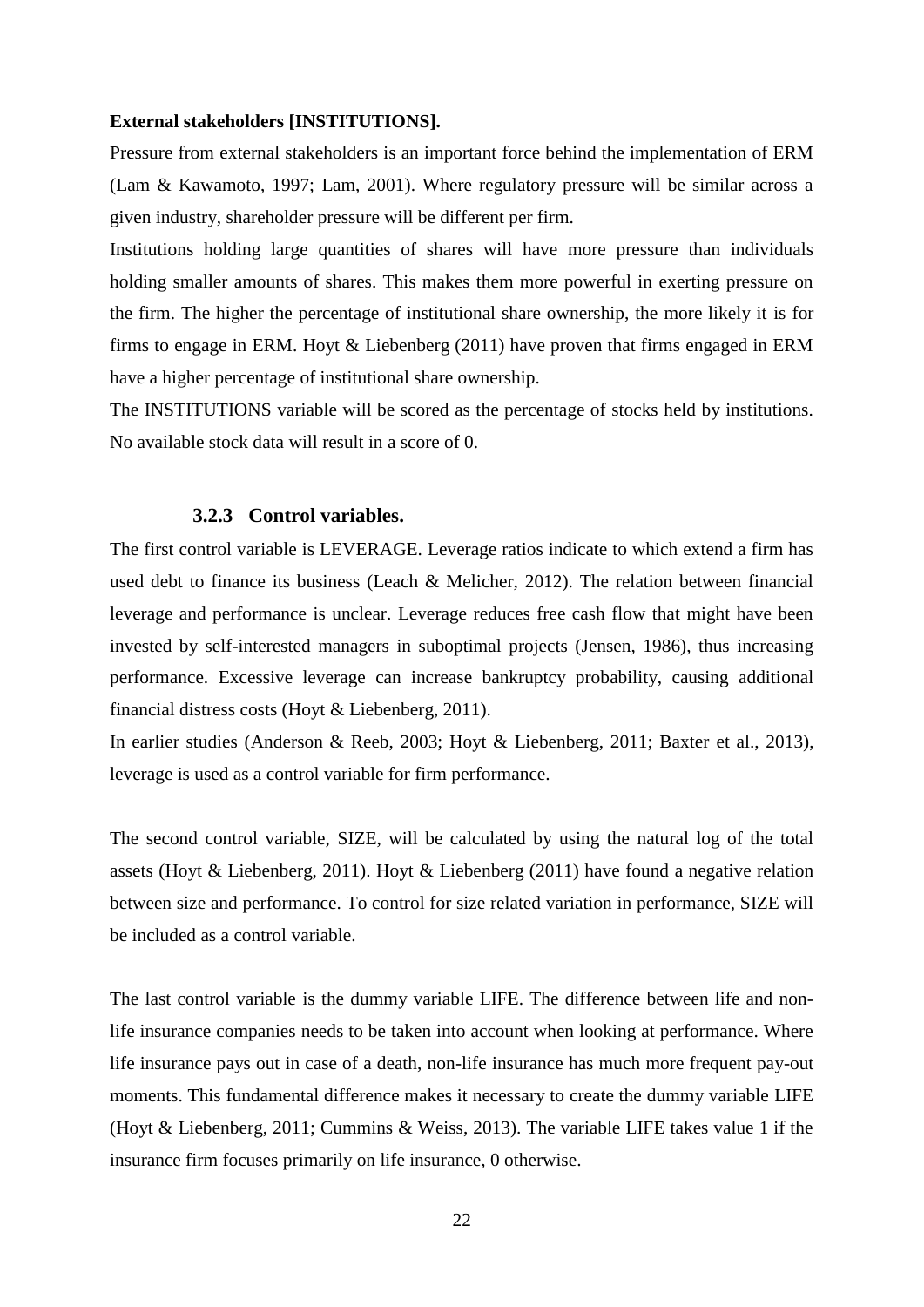The ORBIS database has the search criteria life insurance and non-life insurance. This has been used to make the primary division. Some firms are marked as both life and non-life insurers in the database. These firms have been divided manually based on their largest sector.

# **3.3 Principal component analysis to create the ERM index.**

<span id="page-30-0"></span>The ERM index is a composite variable, created by using different types of variables using different measurement scales. The ERM index will be determined by applying the principal component analysis (PCA) as is done by Ellul & Yerramilli (2013).

The PCA helps to reduce the number of variables in the study by combining the original variables into a smaller set of new variables. The variables of Formula 3.2 will be used as input for the PCA. The new components are called principal components. The transformation into principal components is done in such a way that the first component accounts for the maximum variance in the data as possible. Each succeeding component has the highest variance possible, under the constraint that it is uncorrelated with the preceding components.

Before any the creation of an ERM index can take place, all scores on the variables need to be standardized. At this moment the variables differ in scale and the PCA is highly sensitive to scaling of variables. The CRO is a dummy variable and can only take a score of 0 or 1. The BOARDINDEP is expressed as a percentage, allowing for scores between 0 and 1. SIZE is the natural logarithm of the total book value of the assets. By transforming all of the variables into standardized z-scores, every measure is on the same scale, allowing for computing with different variable types (Van Groningen & De Boer, 2010).

Standardized z-scores are calculated by subtracting the mean (μ) of the total sample from the score of this particular firm. This is divided by the standard deviation ( $\sigma$ ) of the sample. This is formulated in Formula 3.3.

$$
Z=\frac{X-\mu}{\sigma}
$$

# **Formula 3.3: Standardized z-score**

The new sample of standardized z-scores always has a mean of 0 and standard deviation of 1. Negative z-scores reflect scores below average on the original variable. If a firm has a z-score of 2 shows that the firm has had a score of 2 standard deviations higher than the mean of the original sample.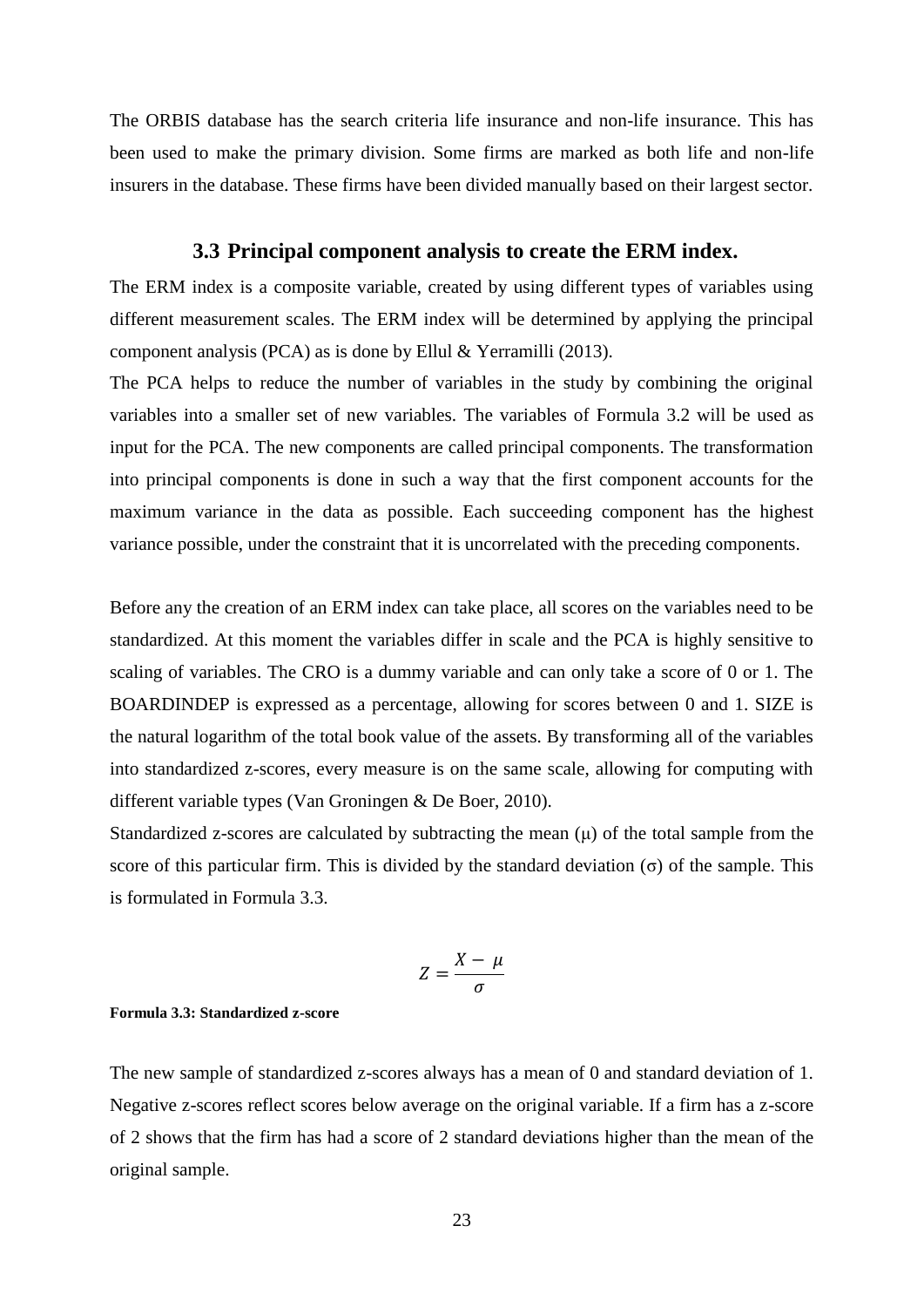# **3.4 Regression analysis.**

<span id="page-31-0"></span>Regression analysis is a technique used to estimate relationships between variables. The regression analysis helps to understand how the dependent variable changes when one of the independent variables is changed, while the other independent variables stay the same (Van Groningen & De Boer, 2010). The size and direction of the change in the dependent variable is shown by  $\beta$  in the regression formula (McShane et al., 2011; Baxter et al., 2013).

This study will focus on the effect of ERM implementation (independent variable) on the firm performance (dependent variable). The effects of the financial crisis will also be incorporated in the regression analysis, but the crisis effect will primarily be investigated using other techniques.

The regression analysis will be performed using the statistical program SPSS. The outcomes of the regression analysis are the β's shown in the regression formula in Formula 3.1. The value of β represents the factor of the change in performance if the independent variable changes. If  $\beta$  has a positive value, the performance will increase by  $\beta$  if the independent variable increases by 1 and performance will decrease by β if the independent variable decreases by 1. The opposite is true for a negative value of β.

# **3.4.1 Validity.**

<span id="page-31-1"></span>The results of the regression analysis also have to be tested to investigate whether or not the results are valid or not. The validity will be tested using a combination of methods. First the  $R^2$  will be investigated. The  $R^2$  measures the amount of variation explained by the independent and control variables. The regular  $R^2$  increases if more variables are added to the equation. To take into account the number of variables, the adjusted  $R^2$  will be used.

The residuals  $(\epsilon)$  in a regression analysis should be normally distributed for the results to be valid. Testing the normality of the residuals can be done by using a histogram or P-P plot. These are two visual tests of normality. A Shapiro-Wilk test for normality is a statistical test to investigate the normality of the residuals. A statistically significant result of this test shows that the sample in non-normally distributed (Razali & Wah, 2011).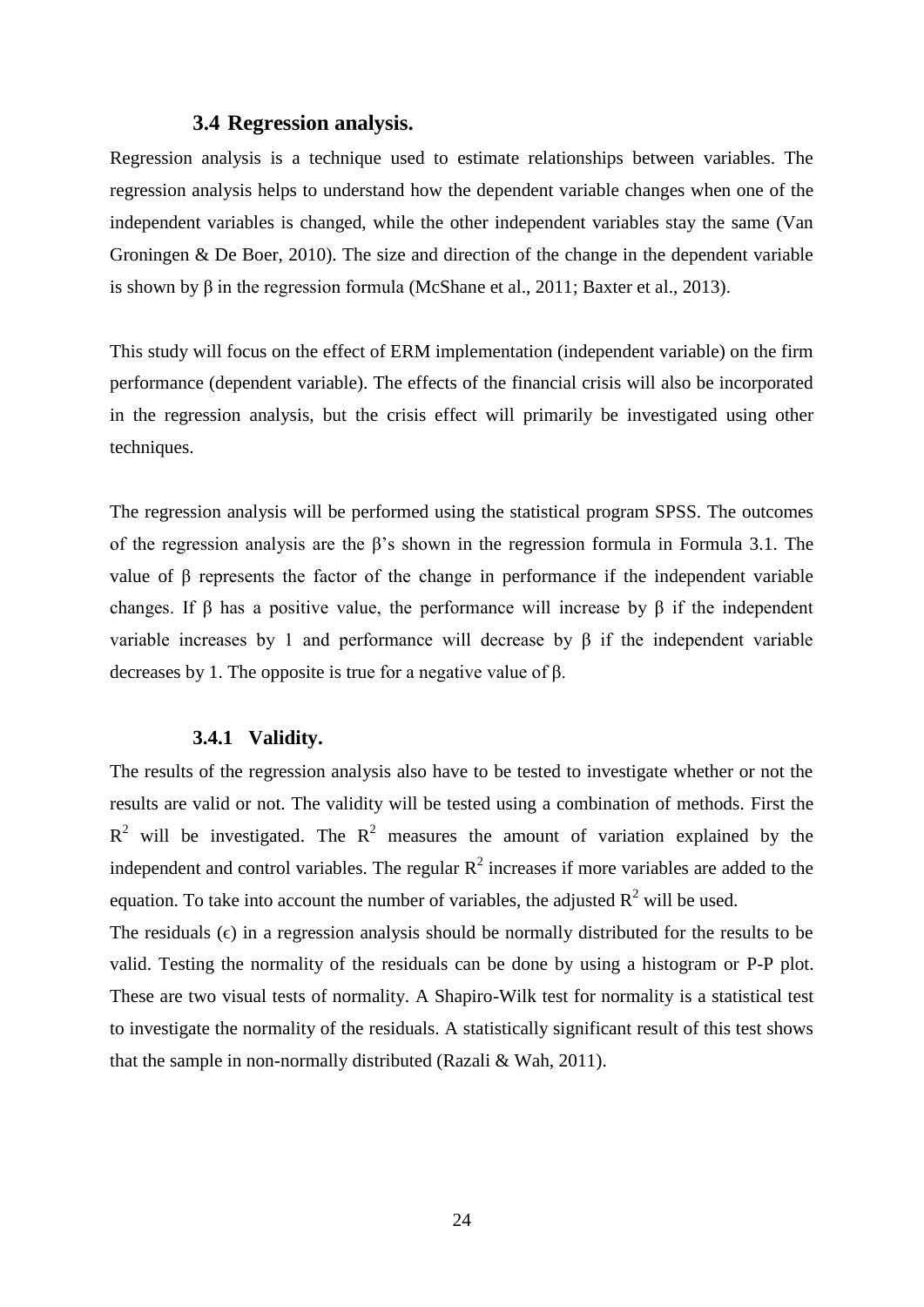# **3.5 Hypothesis testing.**

<span id="page-32-0"></span>Some tests on the data have to be performed to prove, or disprove, the hypotheses as stated earlier in Chapter 2.6. These tests differ between hypotheses.

Hypothesis 1 will be investigated using paired samples t-tests. These tests will show whether or not a difference in performance exists between the 2 groups. In this case the pre-crisis and the crisis years will be selected as grouping variables.

A combination of regression analysis and t-tests will be used to test hypotheses 2 and 3. The firms will be divided into 2 groups based on the ERM implementation level. The performance of these groups will be compared to investigate whether ERM implementation leads to a difference in performance. Also these 2 groups will be used when measuring the difference in the effects of the crisis years and to see whether or not ERM implementation mitigates the effects of the crisis.

Both hypotheses will also be tested using a regression analysis. The effect of the independent variable  $ERM<sub>i</sub>$  on the dependent variable  $PERFORMANCE<sub>i</sub>$  will be investigated. The effects of ERM implementation during the crisis years will be investigated using an interaction dummy variable.

A hypothesis will only be supported when sufficient statistically significant data has been found to support the hypothesis. Data within the confidence interval of 95% or a significance level of  $p < 0.05$  will be regarded as statistically significant (Van Groningen & De Boer, 2010).

# **3.6 Measurement period.**

<span id="page-32-1"></span>A measurement period for this study needs to be defined. To study the performance before and during the financial crisis, first the 'crisis years' need to be defined. Following earlier studies, 2007 and 2008 have been labelled as the 'crisis years' (Eling  $\&$  Schmeiser, 2010; Laeven & Perotti, 2010). To study the difference between crisis and pre-crisis years, also the performance in pre-crisis years need to be taken into account. Because the crisis is affecting regular performance, the two years preceding the crisis, 2005 and 2006, will be regarded as the pre-crisis years.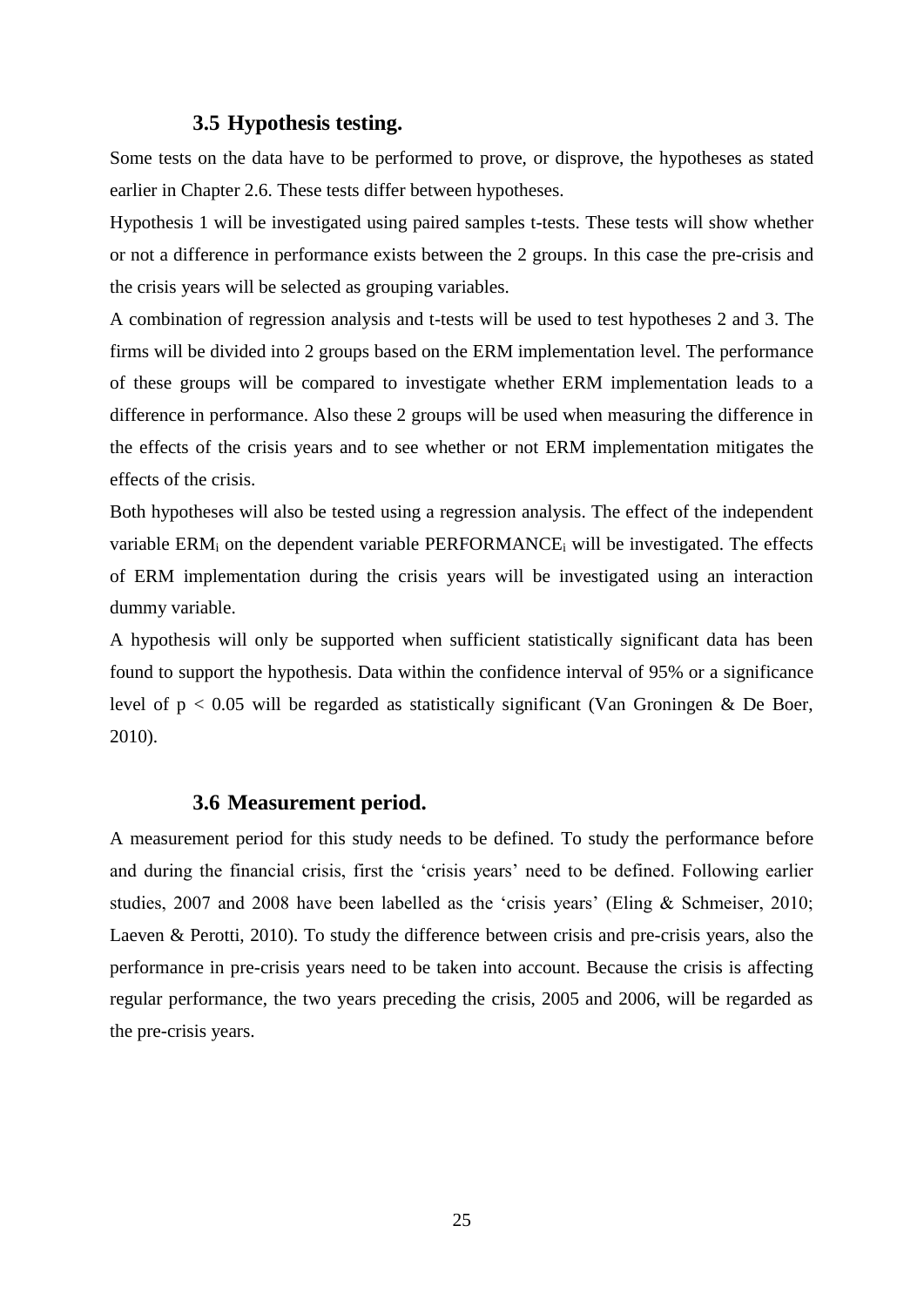# **3.7 Sample selection.**

<span id="page-33-0"></span>For this study, insurance companies in the Netherlands will be studied. To select these companies to be included, some criteria need to be established. The first criterion is that the insurance company must be located in the Netherlands. Second, the financial data required for this study needs to be available.

ORBIS allows for a great variety of search criteria. The firm location (Netherlands) is the first criterion used in the selection. The second selection criterion is the industry the firm is active in. Only insurance firms are included in the search. Lastly, only firms with available financial data in the entire 2005 – 2008 period are included in the search. This has led to 48 insurance companies in the Netherlands, both parent and subsidiary firms, with available financial data from the year 2005 to 2008 available in the Orbis database. 8 firms have been excluded for being the parent company of one or more subsidiary firms in the same dataset. The financial data of the subsidiary firm are included in the consolidated year report of the parent firm, which would lead to a double counting. 1 Firm has been excluded from the study due to insufficient available annual reports, or data required for the calculation of the ERM implementation level, leaving a total sample of 39 firms. A sample of 39 firms results in a total sample of 156 firm years.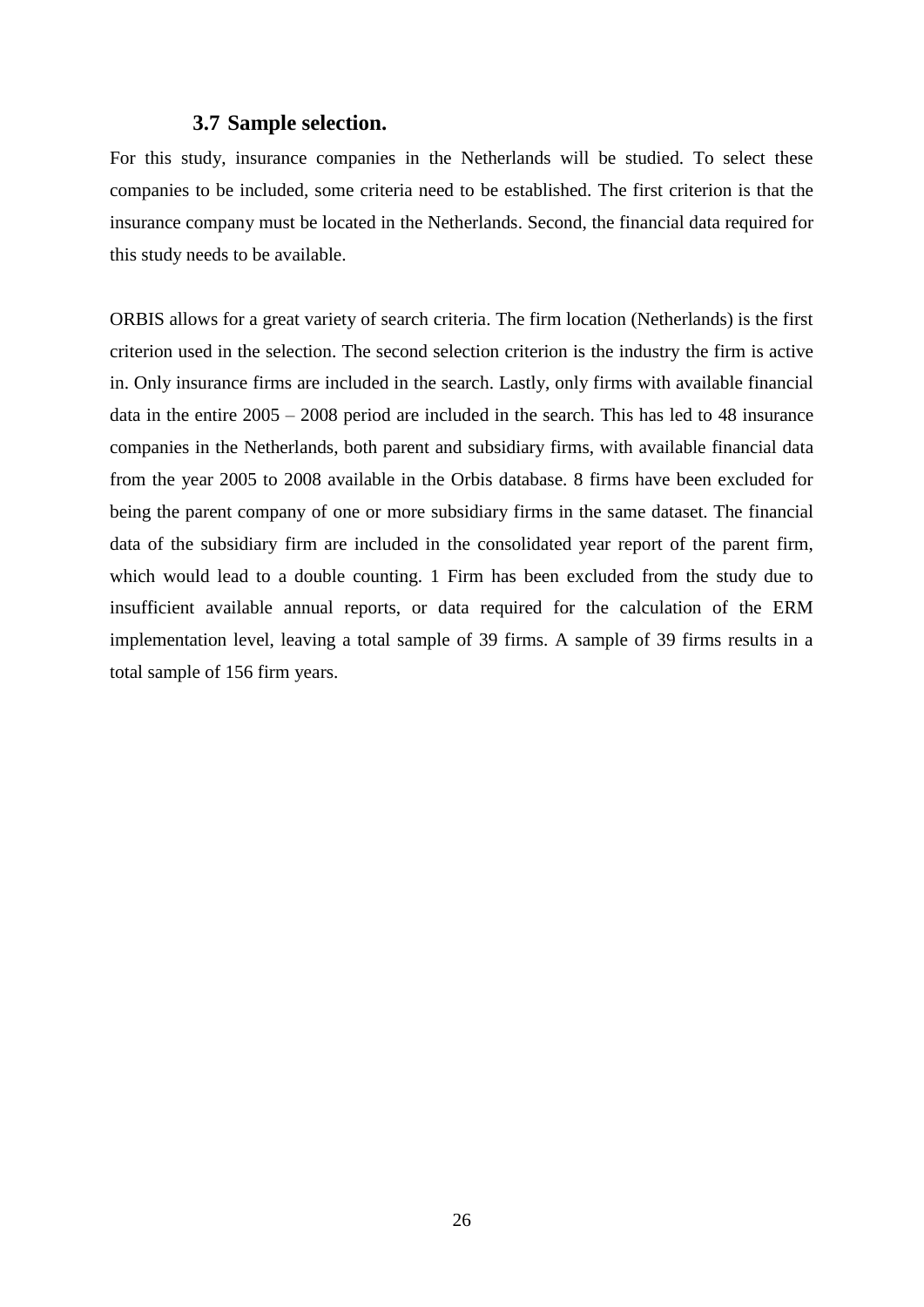# **4. Data**

<span id="page-34-0"></span>Now that the methodology is determined, the data collection will take place. The data will be collected from various sources; annual reports provided by insurance companies websites, the REACH database and the ORBIS database. The ORBIS database will also be used to collect key financial data. An overview of the insurance companies can be found in Appendix I. When information has been gathered, it is put into an excel file per company for later use in SPSS. An example of the data collected and entered into a table for overview can be found in Table II.1 in the appendix. Next a table showing the descriptive statistics of the total sample will be shown.

| Variable              | Mean     | Median  |          | 1st Quartile 3rd Quartile | Min        | Max       | Std Dev |
|-----------------------|----------|---------|----------|---------------------------|------------|-----------|---------|
| <b>ROA</b>            | 2,587    | 2,165   | 0,138    | 5,985                     | $-19,190$  | 16,960    | 5,686   |
| <b>ROE</b>            | 7,978    | 15,070  | 1,065    | 25,533                    | $-438,970$ | 575,620   | 71,882  |
| CRO                   | 0.103    | 0       | $\Omega$ | 0                         | 0          |           | 0,304   |
| RC                    | 0,282    | 0       | $\Omega$ |                           | 0          |           | 0,451   |
| <b>BOARDINDEP</b>     | 0,162    | 0,000   | 0,000    | 0,000                     | 0,000      | 1,000     | 0,345   |
| BIG4                  | 0,949    |         |          |                           | $\Omega$   |           | 0,221   |
| <b>SIZE</b>           | 14,082   | 13,900  | 12,725   | 15,075                    | 9,400      | 19,900    | 2,130   |
| <b>LEVERAGE</b>       | 0,767    | 0,800   | 0,690    | 0,930                     | 0,030      | 1,000     | 0,206   |
| 1/LEVERAGE            | 2,033    | 1,125   | 1,075    | 1,449                     | 1,000      | 33,330    | 4,204   |
| <b>INSTITUTIONS</b>   | 0,904    | 1,000   | 1,000    | 1,000                     | 0,000      | 1,000     | 0,279   |
| <b>LIFE</b>           | 0,333    | 0       | $\Omega$ |                           | $\Omega$   |           | 0,473   |
| <b>NONLIFE</b>        | 0,667    |         | $\Omega$ |                           | 0          |           | 0,473   |
| TOTAL ASSETS (Mil \$) | \$17.938 | \$1.088 | \$336    | \$3.527                   | \$12       | \$438.996 | 65727   |

**Table 4.1: Descriptive statistics (N = 156)**

As visible in the table above, the performance measurement Tobin's Q has been excluded. This is caused by the fact that this variable is based on the market value of equity. The market value of equity is calculated by multiplying the number of stocks with the stock price (Hoyt  $\&$ Liebenberg, 2011). Since most firms in the sample are not publicly traded, stock data are not available. This makes it impossible to calculate the market value of equity.

For the dummy variables, the mean can be interpreted as the percentage of firms scoring a 1 on the variable. The closer the mean is to 0.5, a fifty-fifty distribution, the higher the standard deviation. Of the dummy variables, BIG4 has a mean furthest from 0.5 of all the dummy variables and thus has the smallest standard deviation. Only 2 out of the 39 firms are not audited by a Big Four auditing firm, resulting in 8 non-BIG4 observations out of 156 observations in total.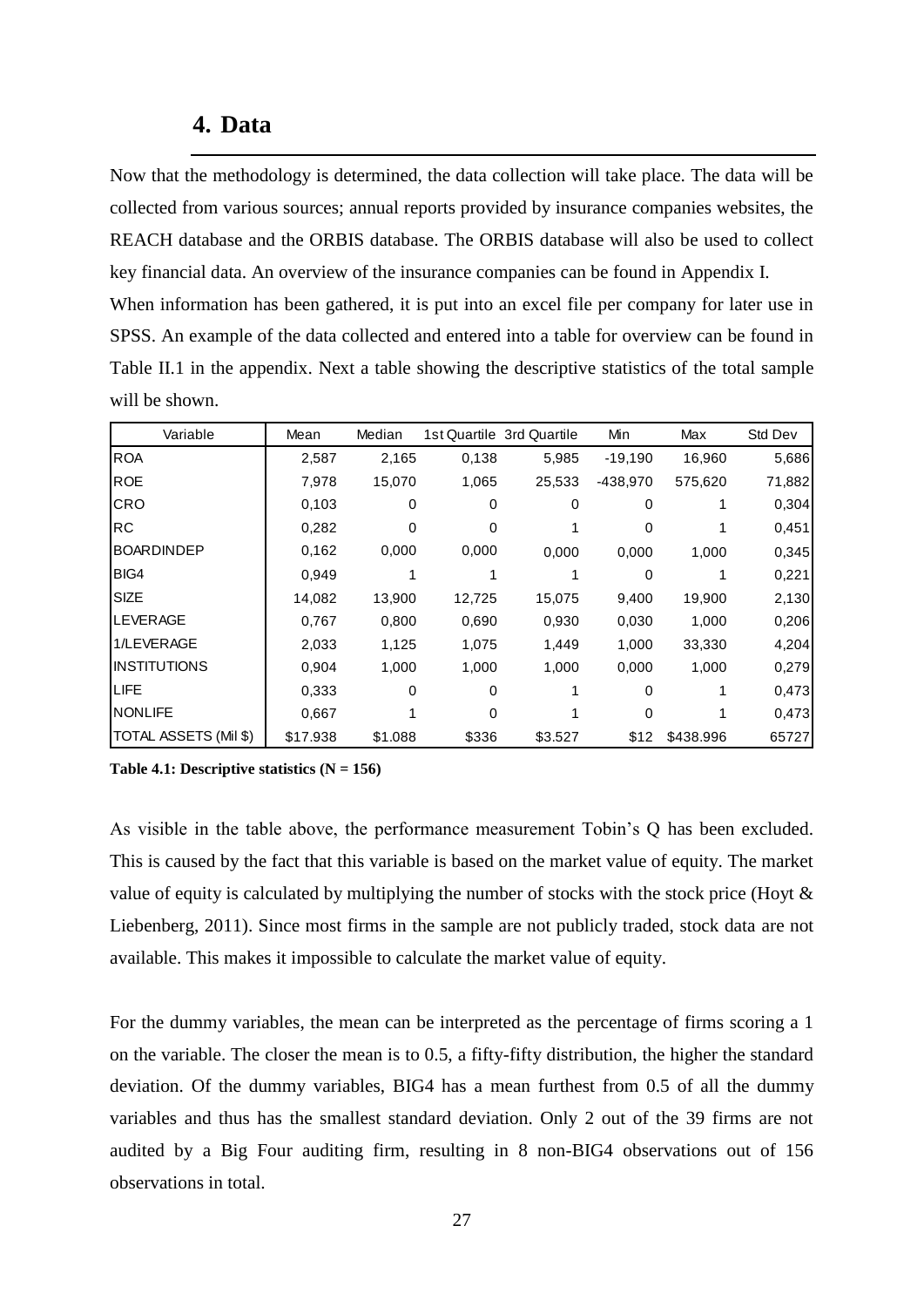Even though BOARDINDEP and INSTITUTIONS are measured as a percentage, the median values and quartiles are scored 0 and 1. This is because 80% of the firms score 0 on BOARDINDEP and 87% of the firms score 1 on INSTITUTIONS.

Table II.2 in the Appendix shows the descriptive statistics of the firm averages of all the years. The only variables that stand out in that table are the performance measures ROA and ROE. The minimum and maximum values are less extreme and also the standard deviation has decreased a lot.

The extreme values found for ROA and ROE could be explained by outliers in the sample. This will be explored and dealt with in Chapter 5.1 before continuing to the analysis. The original descriptive statistics of the performance measures per firm year are visible in Table II.3 in the Appendix

For future use, 1/LEVERAGE will be used for the variable LEVERAGE as is explained earlier in Chapter 3.2.2.

# **4.1 ERM index.**

<span id="page-35-0"></span>Because of the different measures included in the index, it is necessary to develop the index before any analysis can take place. As mentioned before, the construction of the index will take place using the PCA method in SPSS.

The preliminary analysis of the PCA consists of two parts before continuing. First we need to look at the correlation matrix in Table III.1 for any variables being too correlated with others. Too high correlation would mean very similar impact on the result. The correlation between BOARDINDEP and INSTITUTIONS is -0.836 and highly statistically significant. This means that these variables mirror each other which results in loss of statistical power. To handle this problem, there are two options. First, one variable could be deleted. The downside of this option is that some firms score 100% on BOARDINDEP and 0% on INSTITUTIONS, while other firms score exactly opposite. This option would negatively affect one of these groups. The second option is to combine the two variables into a new variable. This could be achieved by adding the variables and dividing this by 2, thus taking the average score. This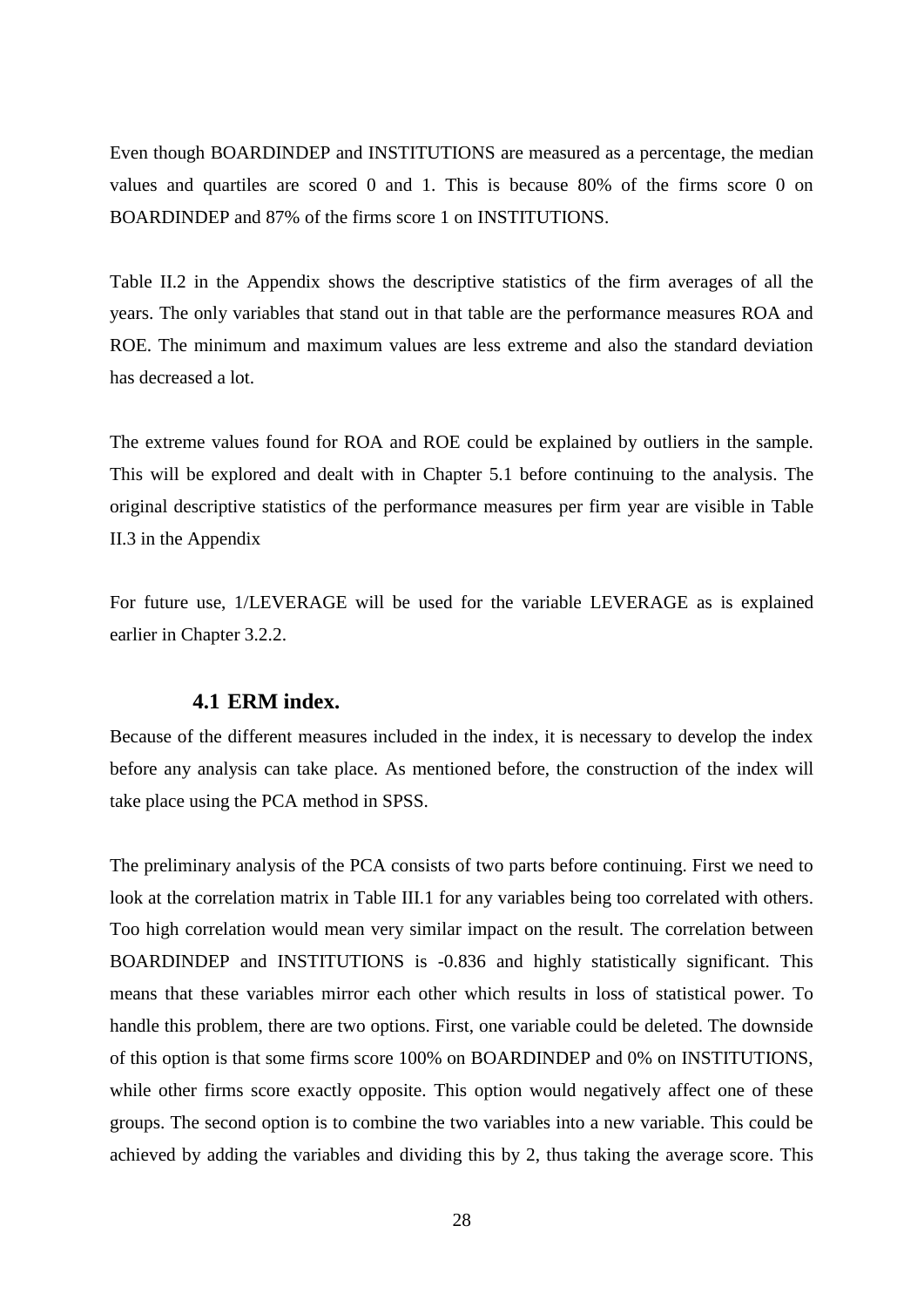new variable will be called BOARDINST and will be used in further analysis. A new correlation matrix is presented in Table III.2

Step two of the preliminary analysis is the Kaiser-Meyer-Olkin (KMO) measure of sampling adequacy. The KMO measure tests how small the partial correlations, relative to the original correlations, between the variables are. If the variables share common factors, the partial correlation is smaller and the KMO score is closer to 1. The KMO measure can vary from 0 to 1 and should be greater than 0.5 to show that the sample is adequate and usable for further analysis (Parinet, Lhote & Legube, 2004; Field, 2005). The sample has a KMO score of 0.616, this is sufficient to continue the analysis.

The Bartlett's test tests for equal variances in the samples. The test has the null hypothesis that the original correlation matrix is an identity matrix. For factor analysis to work we want this test to be significant (Parinet et al., 2004; Field, 2005). The dataset used in the Bartlett's test is highly significant ( $p < 0.01$ ), therefore analysis can continue. The results of the KMO and Bartlett's Test can be found in Table III.3.

Now that the preliminary analysis is completed, we can continue with the PCA. This is done using the standardized variables as described in Formula 3.3. The eigenvalues are shown below in Table 4.2. On the left is the number of components. This equals the number of variables used. The initial eigenvalues represent the variance explained by each component. Component 1 explains 35.083% of the variance in the total sample and component 2 explains 19.896% of the variance. Together these two components explain 55.069% of the variance in the sample.

Next all the components with eigenvalues greater than 1 are extracted. The eigenvalues after rotation are displayed on the right side of the Table. Rotation refers to the rotation of the new components to create a clearer image of the input variables in relation to the new components. It can be seen that component 1 losses a little explaining power of the variance and components 2 becomes a little more explanatory.

A visual representation of the rotation can be seen in Figure III.2 and Figure III.3 in the Appendix.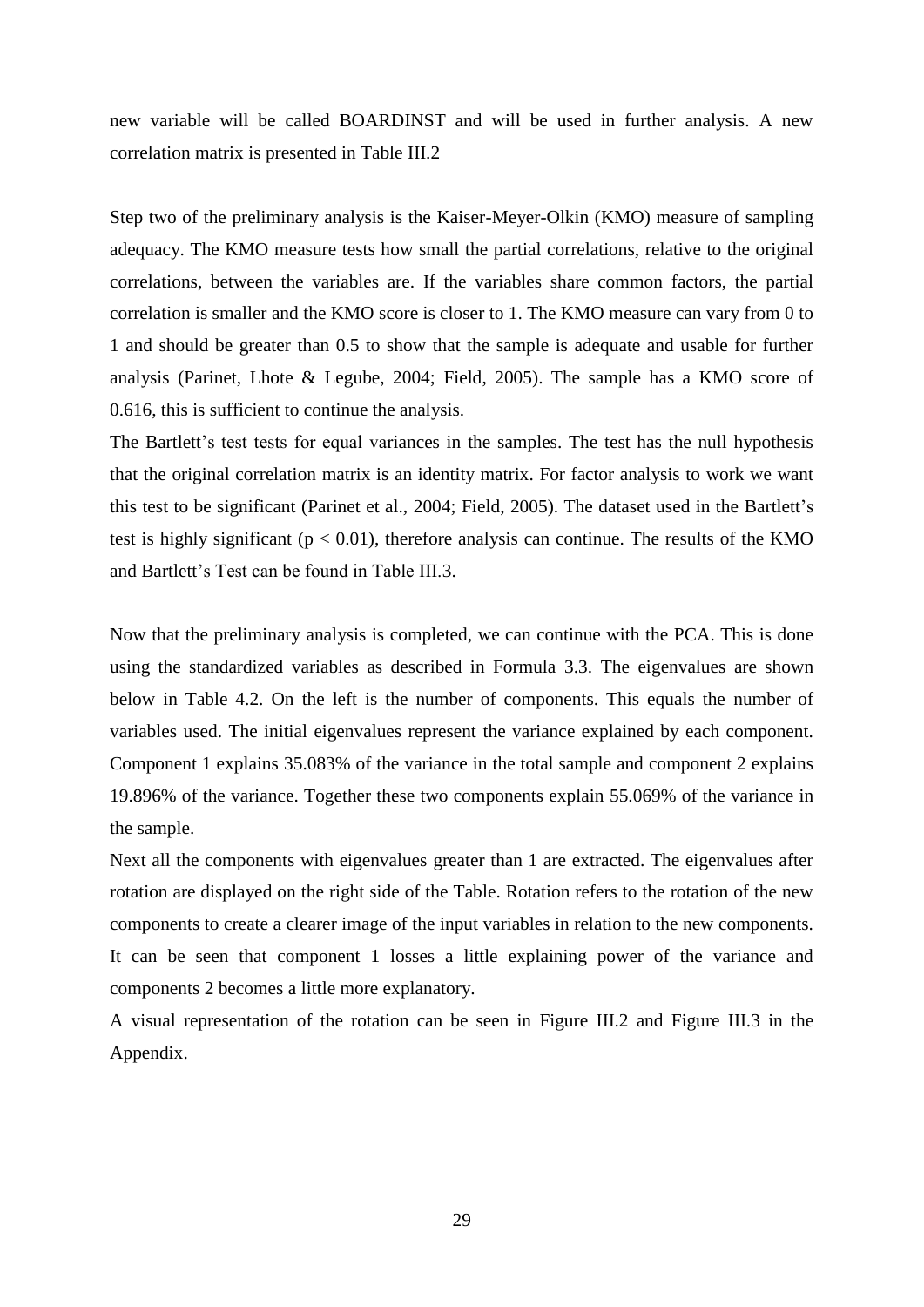|           |       | Initial Eigenvalues |              | Rotation Sums of Squared Loadings |               |              |  |
|-----------|-------|---------------------|--------------|-----------------------------------|---------------|--------------|--|
| Component | Total | % of Variance       | Cumulative % | Total                             | % of Variance | Cumulative % |  |
|           | 2,105 | 35,083              | 35,083       | 2,099                             | 34,990        | 34,990       |  |
| 2         | 1,199 | 19,986              | 55,069       | 1,205                             | 20,080        | 55,069       |  |
| Iз        | .972  | 16,208              | 71,277       |                                   |               |              |  |
| 4         | .758  | 12,637              | 83,914       |                                   |               |              |  |
| 5         | .544  | 9,061               | 92,975       |                                   |               |              |  |
| 6         | .421  | 7,025               | 100,000      |                                   |               |              |  |

 **Total Variance Explained**

Extraction Method: Principal Component Analysis.

#### **Table 4.2: Total Variance Explained**

A scree plot is a graph of the eigenvalues and can be seen in Figure III.1 in the Appendix. The components are arranged in descending order to create a downward sloping graph. Both the scree plot and the eigenvalue can be used to determine the numbers of components to extract. Since this study uses standardized values, Kaizer's criterion can be applied. Kaizer's criterion states that because all the components have been standardized, they all add a variance of 1. All components with an eigenvalue above 1 explain more variance than they add so have explanatory power.

The next step is the rotation matrix as can be seen below in Table 4.3. The rotated component matrix shows the loads of the original variables on the two new components. The underlined scores are the biggest loads per variable.

|                  | Rotated Component Matrix |          |
|------------------|--------------------------|----------|
|                  | Component                |          |
|                  |                          | 2        |
| CRO              | ,670                     | .030     |
| <b>RC</b>        | <u>.790</u>              | .114     |
| <b>BOARDINST</b> | ,522                     | $-653$   |
| BIG4             | ,221                     | ,871     |
| <b>SIZE</b>      | ,782                     | $-0.015$ |
| LEVERAGE         | $-304$                   | .071     |

**Rotated Component Matrix<sup>a</sup>**

a. Rotation converged in 3 iterations.

#### **Table 4.3: Rotated Component Matrix**

One obvious observation is that all variables score high on one component and low on the other. This means that all variables can be expressed in these 2 new components.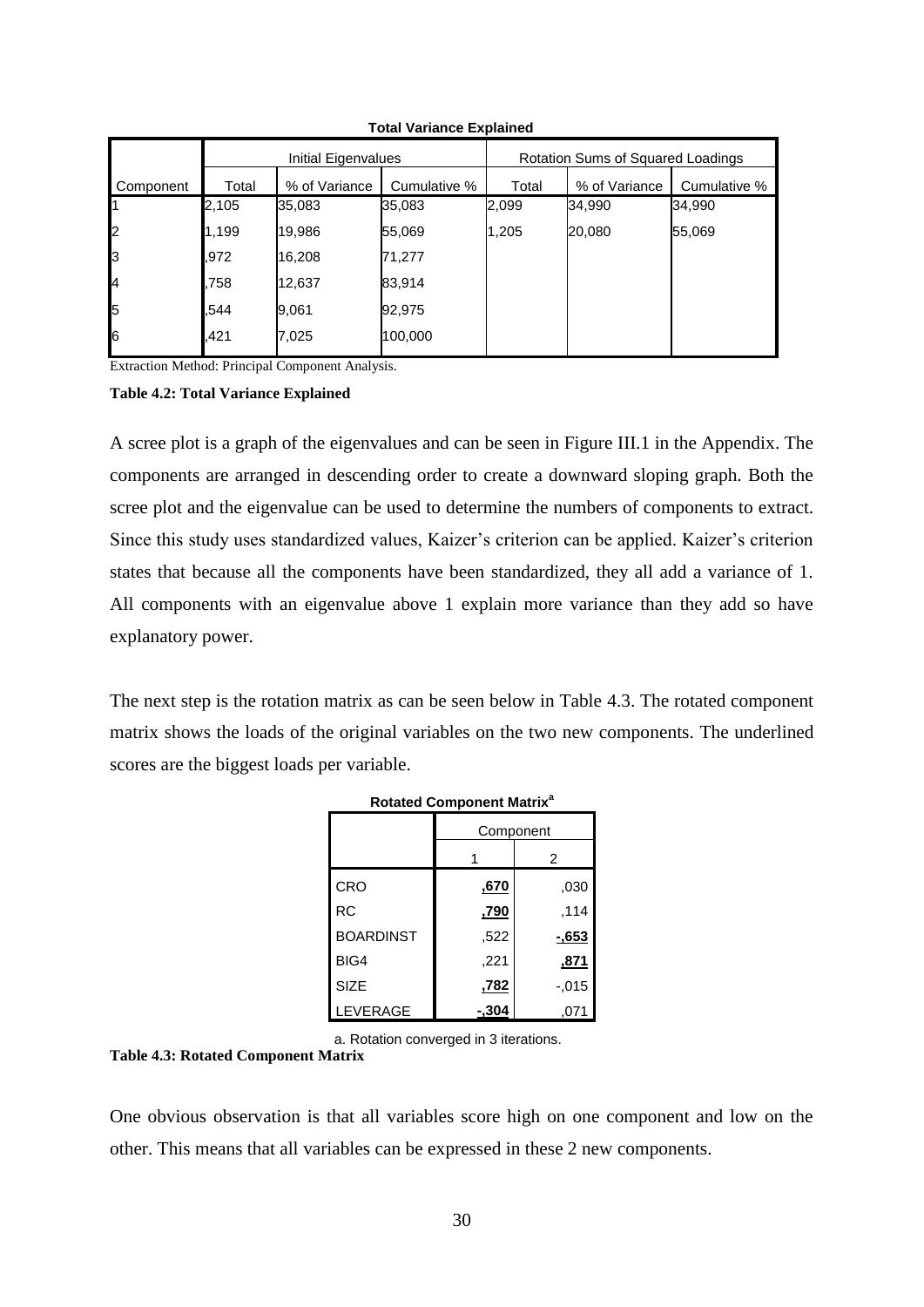The two new components are the results of the PCA and the six input variables. The variables CRO, RC, SIZE and LEVERAGE score high on component 1. The first two variables relate to management and the last two variables relate to the firm's total assets. Component 1 will be named MANTA. The variables BOARDINST and BIG4 score high on component 2. These variables relate to control and ownership of the firm, therefore component 2 will be named CONTROWN. Next the descriptive statistics of the principal component is displayed in Table 4.4.

|                 |       |        | <b>Descriptive Statistics</b> |              |        |       |         |
|-----------------|-------|--------|-------------------------------|--------------|--------|-------|---------|
| Variable        | Mean  | Median | 1st Quartile                  | 3rd Quartile | Min    | Max   | Std Dev |
| <b>IMANTA</b>   | 0.000 | -0.373 | $-0.588$                      | 0.408        | -2.107 | 3.494 | 1,000   |
| <b>CONTROWN</b> | 0,000 | 0.258  | 0.249                         | 0.394        | -4.344 | 0.670 | ,000    |

#### **Table 4.4: Descriptive statistics (N = 156)**

Firms scoring high on the variables MANTA and CONTROWN will be regarded as having a higher level of ERM implementation than firms scoring low.

The descriptive statistics show most of the scores on CONTROWN are packed closely together. The middle 50% of the observations lie between 0.249 and 0.394. The MANTA scores are more evenly spread like a normal distribution.

Studying the correlation matrix in Table III.2 shows that between both variables in CONTROWN, a very significant correlation is present. This results in high scores on this component. The same is true for most of the variables in MANTA.

#### **4.2 Differences between high and low ERM implementation levels.**

To analyze differences between firms based on the ERM implementation level, first a division needs to be made based on whether a firm is regarded as having a high or low ERM implementation level. This division is made based on the yearly firm's scores on CONTROWN and MANTA. Firms with a score higher than the median score on all 4 firm years are regarded as having a high ERM implementation level on that component.

For MANTA, this method leads to similar results as when looking whether a firm has a chief risk officer (CRO) or risk committee (RC) in place, two indicators often used to identify ERM in firms (Liebenberg & Hoyt, 2003; Baxter et al., 2005; Hoyt & Liebenberg, 2011).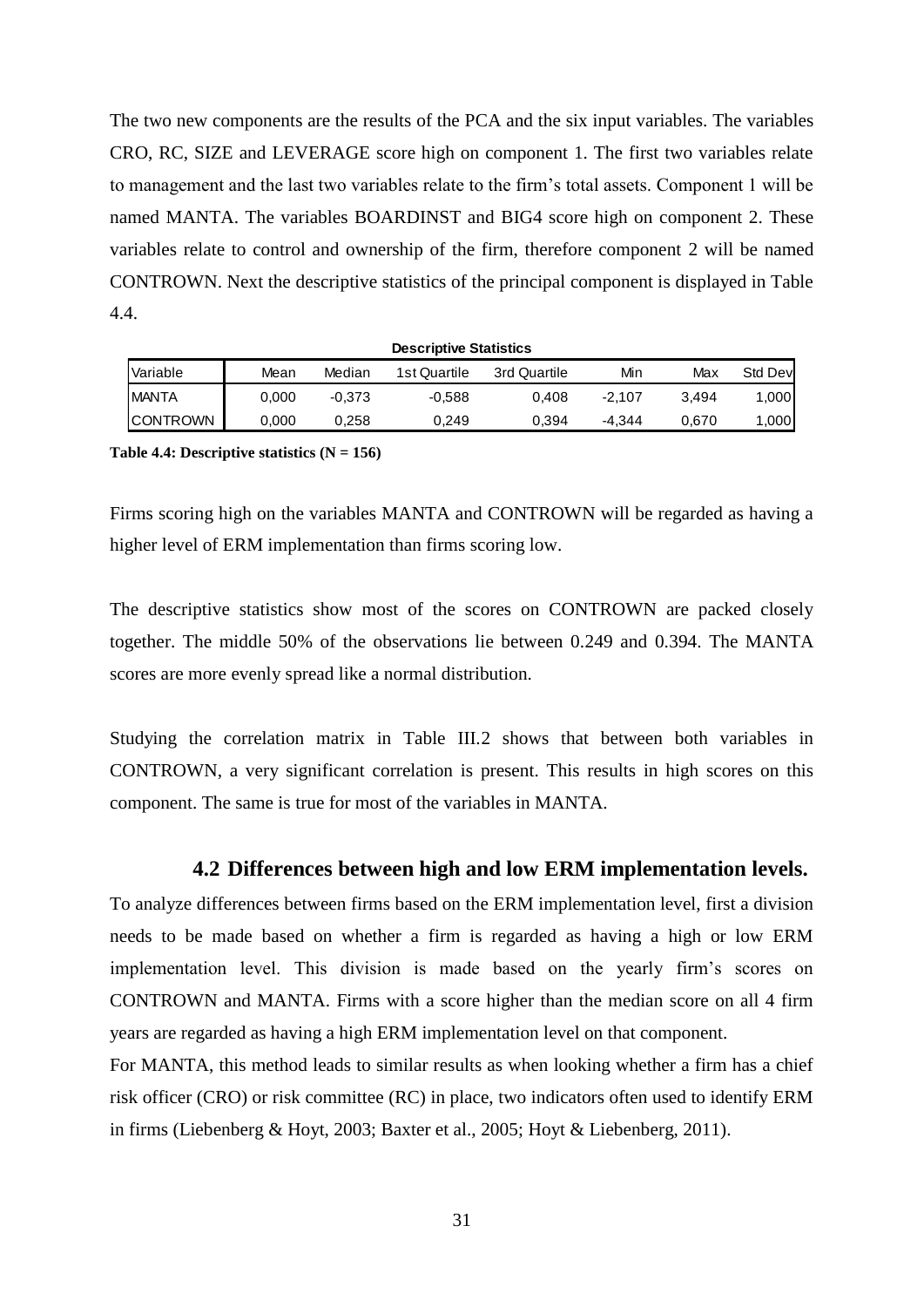After dividing the firms, 15 have been labeled as MANTA high firms and11 firms have been labeled as CONTROWN high firms. The mean descriptive statistics are presented in Table 4.5. The statistical significance of the difference has been determined using t-tests.

|                  |        | <b>MANTA level</b> |            | <b>CONTROWN level</b> |        |                   |  |
|------------------|--------|--------------------|------------|-----------------------|--------|-------------------|--|
|                  | High   | Low                | Difference | High                  | Low    | <b>Difference</b> |  |
| CRO              | 0,217  | 0,031              | $0,185*$   | 0,205                 | 0,063  | 0,142             |  |
| RC               | 0,550  | 0,115              | $0,435**$  | 0,500                 | 0,196  | $0,303*$          |  |
| <b>BOARDINST</b> | 0,557  | 0,519              | 0,037      | 0,500                 | 0,547  | $-0,047$          |  |
| BIG4             | 1,000  | 0,917              | 0,083      | 1,000                 | 0,930  | 0,071             |  |
| <b>SIZE</b>      | 16,030 | 12,865             | $3,165**$  | 15,327                | 13,593 | $1,734*$          |  |
| <b>LEVERAGE</b>  | 0,887  | 0,692              | $0,195**$  | 0,784                 | 0,760  | 0,024             |  |
| <b>LIFE</b>      | 0,600  | 0,167              | $0,433**$  | 0,583                 | 0,222  | $0,361*$          |  |

\*\*. Difference is significant at the 0.01 level (2-tailed), \*. Difference is significant at the 0.05 level (2-tailed). Total observations in sample: 39, MANTA high: 15, low: 24, CONTROWN high: 11, low: 28 **Table 4.5: Differences between high and low ERM implementation level**

Table 4.5 shows the differences between firms with a high and with a low implementation level. For the variable LEVERAGE, the original data are used and not 1/LEVERAGE. The variable LEVERAGE has results opposite to the expectations. Firms scoring high on MANTA have 19.5% more leverage than firms scoring low on MANTA. This result is opposite to earlier research by Pagach & Warr (2010) and Hoyt & Liebenberg (2011).

The descriptive statistics show that firms scoring high on MANTA and CONTROWN, more often have a risk committee (RC) in place. Also a CRO is more frequently in place in firms scoring high on MANTA. These findings correspond with earlier studies, where RC and CRO have been used as an ERM indicator (Beasley et al., 2005; Hoyt & Liebenberg, 2011).

The statistics also show that firms with a higher ERM implementation level are larger on average. This finding is in line with earlier studies, showing that firms with higher ERM implementation levels are larger on average than firms with lower ERM implementation levels (Hoyt & Liebenberg, 2011; Baxter et al., 2013).

Lastly, the results show that life insurers employ higher levels of ERM. The results on both ERM measures are high and statistically significant. Hoyt & Liebenberg (2011) found no difference in ERM implementation between life and non-life insurers.

Next the performance between firms with high and firms with low implementation levels will be discussed.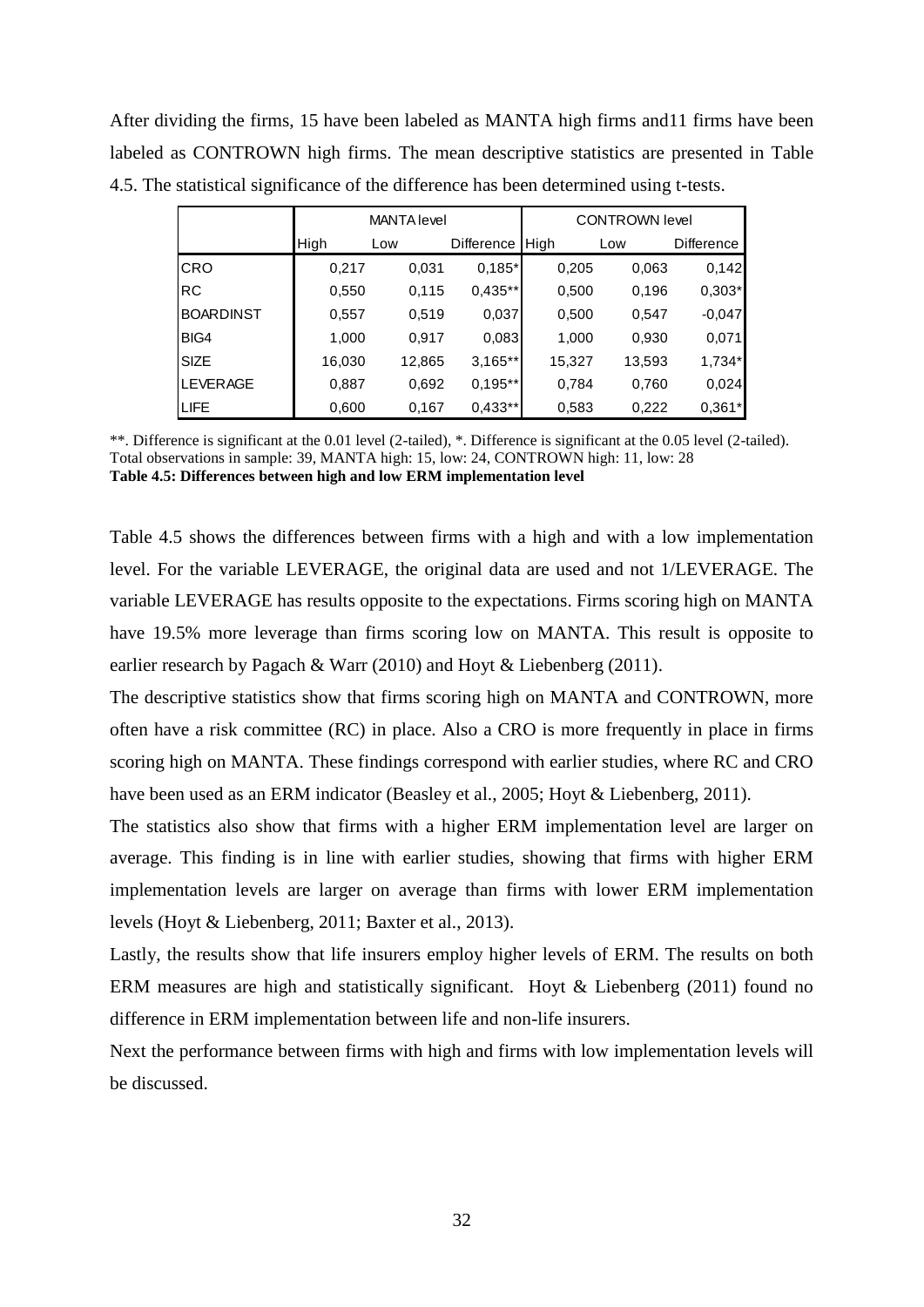# **5. Analysis**

This chapter will begin by discussing the outliers present in the performance data. First the outliers in the performance measures ROA and ROE will be identified and dealt with by using multiple techniques after which one method will be chosen to continue using. Analysing the crisis effect on performance will be part of each technique. Next, the correlations between the variables included in the regression Formula 3.1 will be discussed. This will be followed by the regression analysis and validity testing. Lastly, the differences between firms with high ERM implementation and firms with low ERM implementation will be discussed.

## **5.1 Outliers.**

Before the analysis of the results can be performed, outliers in the data need to be handled. Outliers are values at the lower or upper end that lie apart from the distribution and can have a great impact on the mean and standard deviations. SPSS will be used to locate outliers on the performance variables per year. Outliers are determined by using the interquartile range (IQR). The IRQ is defined as the distance between the first quartile observation and the third quartile observation. Outliers are observations that are located more than 1.5 IQR below the first quartile, or above the third quartile. One example of an outlier will now be discussed.

Nationale-Nederlanden schadeverzekering Maatschappij NV has a ROE of 137.6 in 2007, compared to 29.76 in 2006. This enormous increase is partially caused by a drop in equity, from \$14,801,000 in 2006 to \$5,352,000 in 2007. Combined with \$462,993,000 unspecified gains, has led to this increase in the return on equity. It is possible that this firm has cashed a portion of its equity without reinvesting it, leading to an outlier in the dataset.

There are multiple ways for coping with outliers. The first possible option is deleting the variable altogether. This could be done if the variable is not important or if too many outliers are present. This option will not be applied in this research since the performance measures are the basis of this study.

Another possible option is excluding the found outliers from the sample, this is called trimming. This is a relative simple solution to cope with outliers in the sample, but it could exclude firm years with excellent performance simply for being extraordinary good.

A third option is called winsorisation. In the process of winsorisation, the values of outliers are changed to the nearest non-outlier value. By applying this technique, the firm years with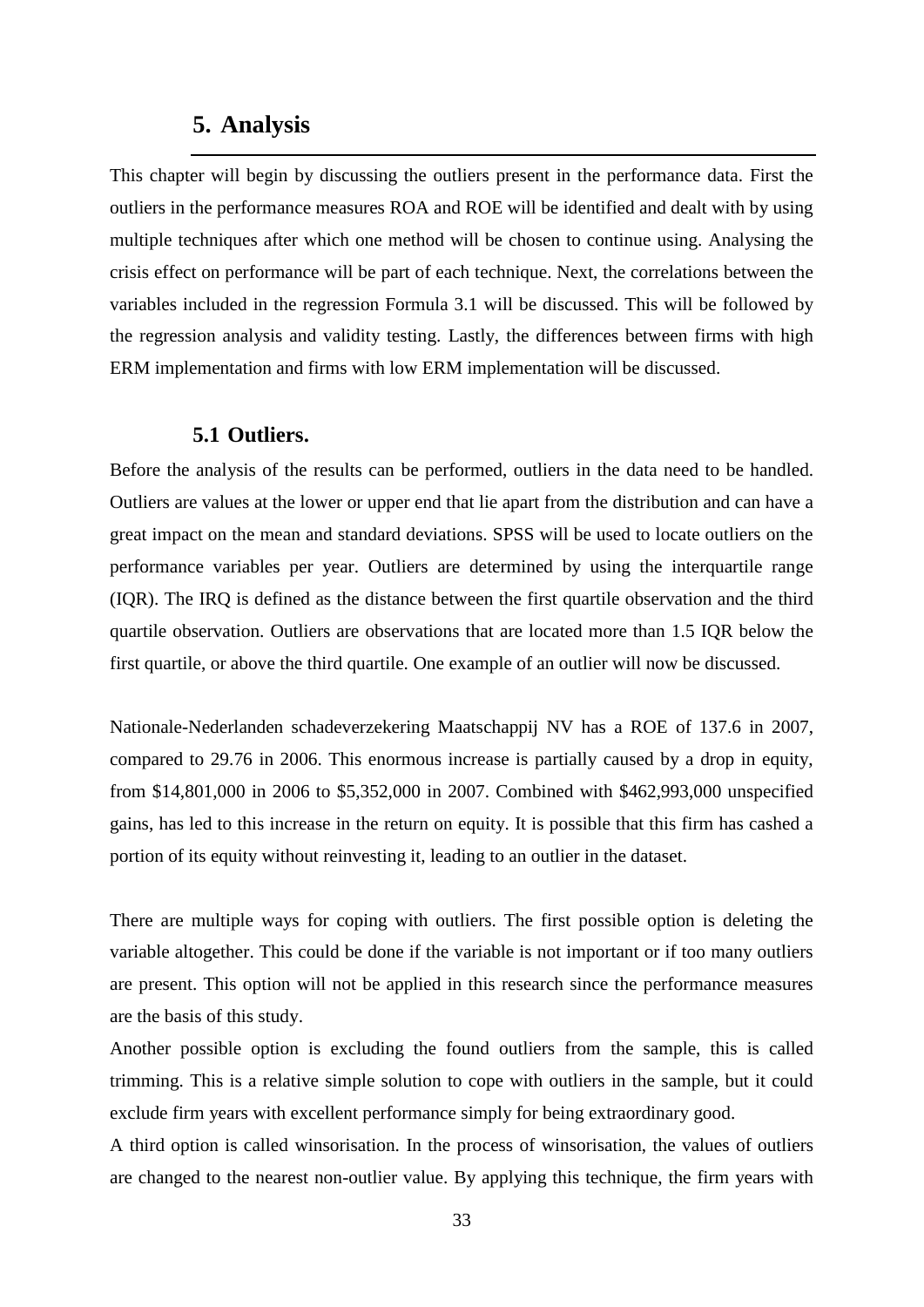extreme values will still be observed as very high or very low, but in a less extreme extend. This technique also allows for all observations to be included in the sample.

Next both the trimming and the winsorisation technique will be used as methods for coping with the outliers in the sample. After coping with the outliers, both techniques will be used to measure the difference in performance before and during the crisis.

### **5.1.1 Trimming.**

In this chapter the effects of trimming the outliers will be described. New descriptive statistics will first be displayed and discussed, followed by the new performance comparison prior to and during the crisis.

With the outliers removed, the new descriptive statistics can be computed. These are shown in Table 5.1 below. The original sample size per firm year was 39, with a complete sample size per performance measure of 156. The complete sample size of ROA has decreased to 149 and the complete sample size of ROE has decreased to 135. The amount of observations left per firm year is displayed in the column  $'N'$ .

|                      |    |           |          | <b>Descriptive Statistics</b> |                                  |           |        |                        |
|----------------------|----|-----------|----------|-------------------------------|----------------------------------|-----------|--------|------------------------|
|                      | N  | Mean      |          |                               | Median 1st Quartile 3rd Quartile | Minimum   |        | Maximum Std. Deviation |
| ROA5                 | 39 | 5,302     | 4,480    | 1,180                         | 8,650                            | $-0.260$  | 15,610 | 4,299                  |
| ROA6                 | 37 | 3,647     | 2,410    | 1,170                         | 6,865                            | $-4,190$  | 11,640 | 3,961                  |
| ROA7                 | 34 | 2,642     | 2,240    | 0,610                         | 4,375                            | $-2,970$  | 9,360  | 2,785                  |
| ROA8                 | 39 | $-1,690$  | $-0.930$ | $-5,270$                      | 2,050                            | $-14,360$ | 8,450  | 5,550                  |
| <b>PreCrisisROA</b>  | 39 | 4,542     | 4,215    | 1,230                         | 7,495                            | 0,175     | 11,545 | 3,531                  |
| <b>DurCrisisROA</b>  | 39 | 0,909     | 0,160    | $-0.975$                      | 3,195                            | $-7,395$  | 9,590  | 3,657                  |
| DifferenceROA        | 39 | $3,632**$ |          |                               |                                  |           |        | 4,426                  |
| ROE <sub>5</sub>     | 38 | 22,686    | 21,780   | 12,785                        | 31,018                           | $-6,380$  | 49,670 | 13,571                 |
| ROE <sub>6</sub>     | 36 | 17,765    | 18,370   | 9,075                         | 25,705                           | $-11,400$ | 42,160 | 13,415                 |
| ROE7                 | 28 | 13,249    | 15,070   | 8,360                         | 17,665                           | $-1,410$  | 26,190 | 6,888                  |
| ROE <sub>8</sub>     | 33 | $-10,164$ | $-6,640$ | $-30,835$                     | 8,580                            | $-68,150$ | 41,670 | 27,298                 |
| <b>PreCrisisROE</b>  | 39 | 20,224    | 18,120   | 12,900                        | 27,440                           | 0,000     | 45,610 | 11,210                 |
| <b>DurCrisisROE</b>  | 36 | 3,649     | 3,125    | $-6,113$                      | 14,513                           | $-29,610$ | 41,670 | 16,473                 |
| <b>DifferenceROE</b> | 36 | 16,445**  |          |                               |                                  |           |        | 18,749                 |

**Descriptive Statistics**

\*\*. Difference is significant at the 0.01 level (2-tailed), \*. Difference is significant at the 0.05 level (2-tailed). ROA5, ROA6, ROA7 and ROA8 represent the return on assets during 2005, 2006, 2007 and 2008 respectively.

PreCrisisROA represents the average ROA of the pre-crisis firm years 2005 and 2006.

DurCrisisROA represents the average ROA of the crisis firm years 2007 and 2008.

If 1 value is missing in the pre-crisis or the crisis period, the variables PreCrisisROA and DurCrisisROA will take the value of the other firm year.

DifferenceROA represents the difference in ROA between the pre-crisis and the crisis period.

For the ROE variables the same logic applies as for the ROA variables.

**Table 5.1: Descriptive Statistics, Performance Measurements after Trimming**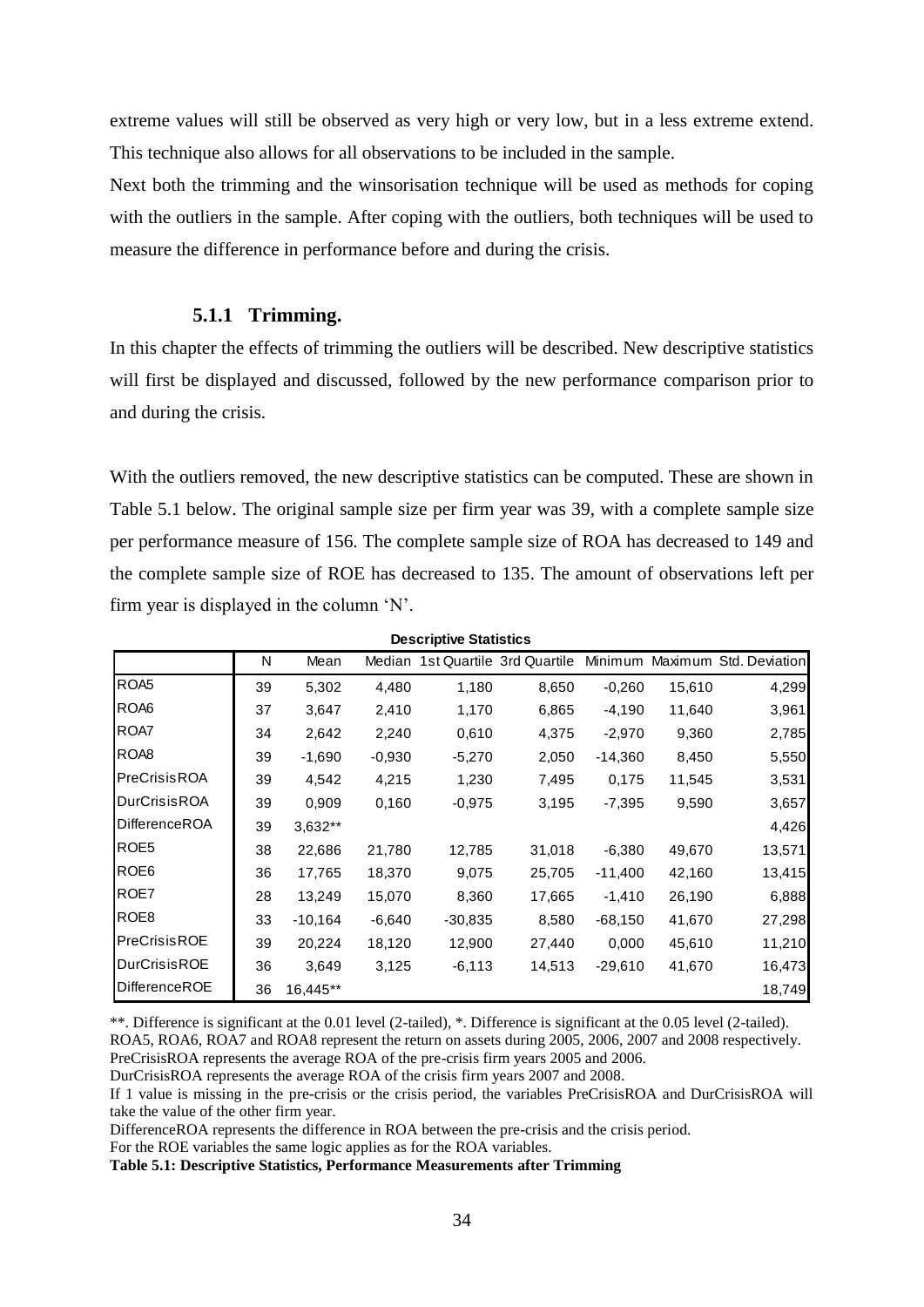In Table II.3, the observation was that both performance measures scored better in 2007 than in 2006. With this new dataset, this is not the case anymore. The mean value of the ROA and the ROE in 2007 is lower than in 2006, as was expected. It can be seen that the performance measurements in 2007 have had more outliers than in 2006. The outliers in 2006 for both the ROA and the ROE were negative. Excluding them has increased the mean performance values. The outliers in 2007 were mostly positive. Excluding them has decreased the mean performance values. The descriptive statistics now show that both performance measurement score higher in the pre-crisis years than during the crisis.

The statistical significance of the difference between pre-crisis and crisis years has been tested by performing paired sample t-tests. The outcomes of these tests are displayed as DifferenceROA and DifferenceROE.

The amount of pairs for ROE comparison has become smaller by 3 pairs due to outliers in both of the crisis years for these 3 firms. This paired sample t-tests show that, without outliers, the results have become more statistically significant to a level of  $p < 0.001$  instead of a level of  $p = 0.001$  for ROA and  $p < 0.005$ . The difference between PRECRISISROA and CRISISROA has become 0.8 bigger after trimming the outliers. The difference between PRECRISISROE and CRISISROE has decreased from 30.382 to 16.445 after trimming the outliers. The standard deviation has decreased even more from 62.549 to 18.749.

#### **5.1.2 Winsorisation.**

In this chapter the effects of the winsorised outliers will be described. Again, new descriptive statistics will first be displayed and discussed, followed by the new performance comparison prior to and during the crisis.

After winsorising the outliers, the outliers have stopped being outliers. With the winsorised outliers, a new set of descriptive statistics can be computed. This is visible in Table 5.2 below.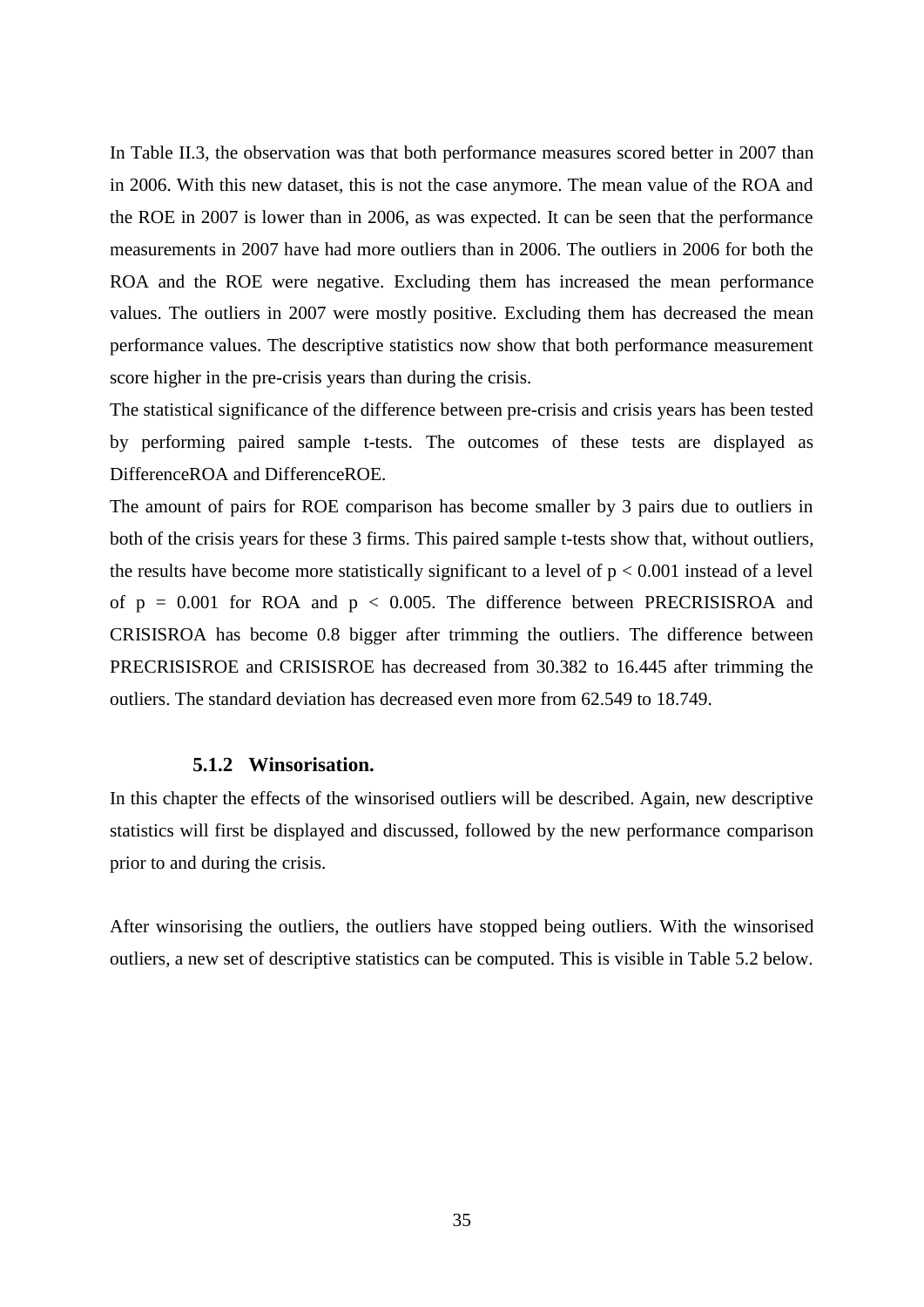|                                                |    |           |           | <b>Descriptive Statistics</b> |                                                                                                                         |           |        |                        |
|------------------------------------------------|----|-----------|-----------|-------------------------------|-------------------------------------------------------------------------------------------------------------------------|-----------|--------|------------------------|
|                                                | N  | Mean      | Median    |                               | 1st Quartile 3rd Quartile                                                                                               | Minimum   |        | Maximum Std. Deviation |
| ROA5                                           | 39 | 5,302     | 4,480     | 1,180                         | 8,650                                                                                                                   | $-0.260$  | 15,610 | 4,299                  |
| ROA6                                           | 39 | 3,245     | 2,350     | 0,800                         | 6,110                                                                                                                   | $-4,190$  | 11,640 | 4,234                  |
| ROA7                                           | 39 | 3,749     | 2,650     | 0,920                         | 6,240                                                                                                                   | $-2,970$  | 11,310 | 3,910                  |
| ROA <sub>8</sub>                               | 39 | $-1,690$  | $-0,930$  | $-5,270$                      | 2,050                                                                                                                   | $-14,360$ | 8,450  | 5,550                  |
| <b>PreCrisisROA</b>                            | 39 | 4,273     | 3,445     | 1,200                         | 7,495                                                                                                                   | 0,175     | 11,545 | 3,582                  |
| <b>DurCrisisROA</b>                            | 39 | 1,030     | 0,160     | $-0.975$                      | 3,195                                                                                                                   | $-7,395$  | 9,880  | 3,864                  |
| <b>DifferenceROA</b>                           | 39 | $3,244**$ |           |                               |                                                                                                                         |           |        | 4,383                  |
| ROE <sub>5</sub>                               | 39 | 23,377    | 21,780    | 12,960                        | 32,570                                                                                                                  | $-6,380$  | 49,670 | 14,071                 |
| ROE <sub>6</sub>                               | 39 | 15,522    | 17,950    | 6,230                         | 25,690                                                                                                                  | $-11,400$ | 42,160 | 15,091                 |
| ROE7                                           | 39 | 16,501    | 16,070    | 7,800                         | 21,460                                                                                                                  | $-5,910$  | 37,550 | 12,833                 |
| ROE <sub>8</sub>                               | 39 | $-16,269$ | $-11,330$ | $-41,450$                     | 7,350                                                                                                                   | $-68,150$ | 41,670 | 33,202                 |
| <b>PreCrisisROE</b>                            | 39 | 19,449    | 18,120    | 11,550                        | 26,755                                                                                                                  | 0,780     | 44,850 | 10,692                 |
| <b>DurCrisisROE</b>                            | 39 | 0,116     | 1,840     | $-13,970$                     | 11,820                                                                                                                  | $-37,030$ | 39,610 | 19,417                 |
| <b>DifferenceROE</b><br>$*$ $*$ $\blacksquare$ | 39 | 19,333**  |           |                               | $\mathcal{L}(\mathcal{L}_{i})$ and at the 0.01 level (0.4.1.4) $\ast$ Difference is similar to the 0.05 level (0.4.1.4) |           |        | 21,295                 |

\*\*. Difference is significant at the 0.01 level (2-tailed), \*. Difference is significant at the 0.05 level (2-tailed).

**Table 5.2: Descriptive Statistics, Performance Measurements with winsorised outliers**

Compared to the descriptive statistics in Table II.3, the ROA and ROE of 2006 and 2007 lie much closer together, but still the performance measures of 2007 exceed those of 2006. Combined with the trimmed results, this confirms the fact that this is caused by outliers in the data sample.

Coping with the outliers by winsorisation has less effect on the statistics than trimming the outliers altogether. Extreme values are not excluded from the sample, but pushed closer to the main data cluster. To examine the statistical significance of the winsorised observations, paired sample t-tests will be performed next.

The results of the paired sample t-tests are quite similar with the winsorised data compared to the trimmed data. Again, the mean difference between PRECRISISROA and CRISISROA has increased and the difference between PRECRISISROE and CRISISROE has decreased. Also the standard deviation on the ROE t-test has decreased dramatically. Lastly, like with the trimmed sample, the statistical significance for both t-tests has increased to  $p < 0.001$ .

These results correspond with the findings of Erkens et al. (2012), showing a decrease in performance during the financial crisis.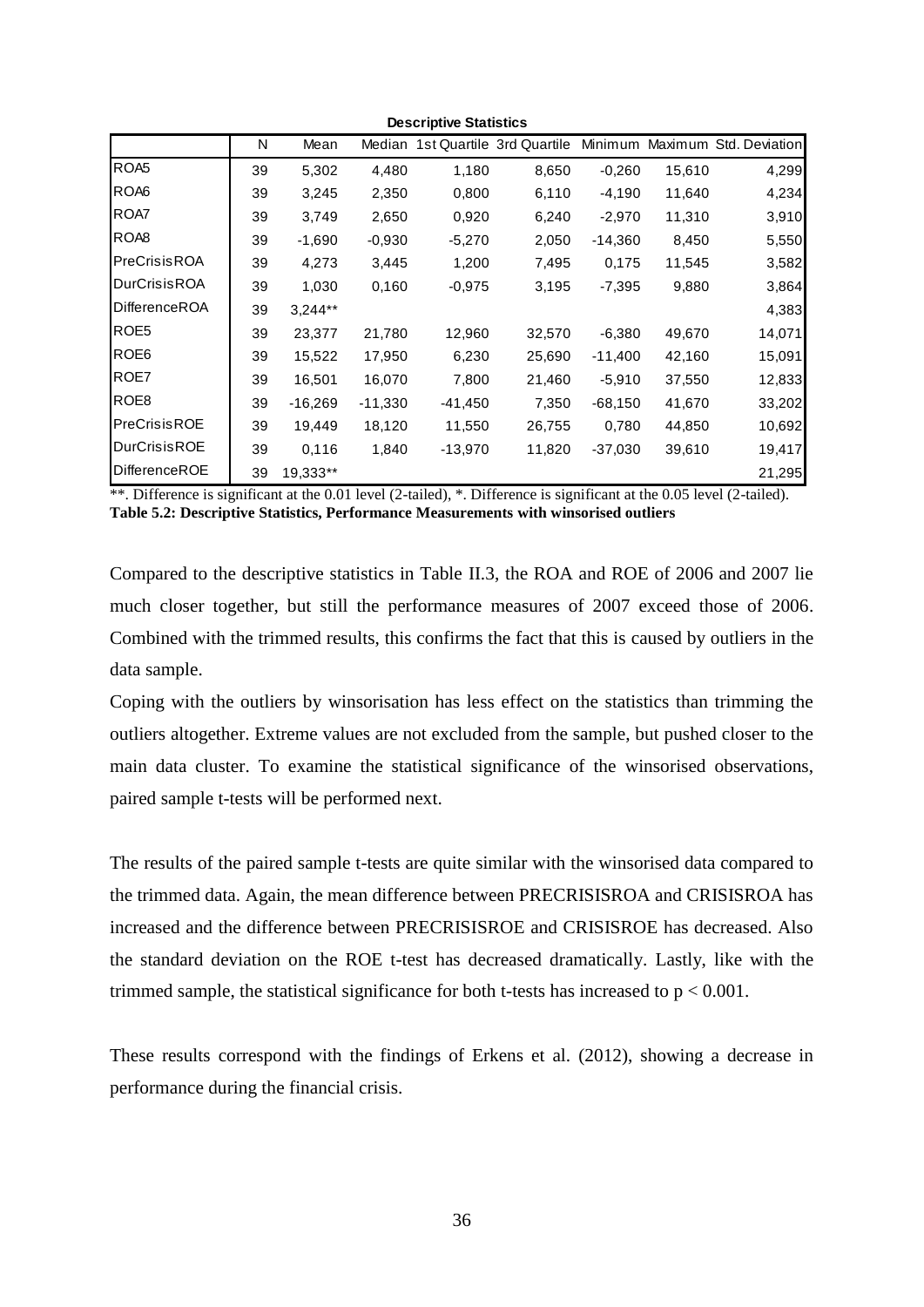The results with trimmed outliers and with winsorised outliers are very similar. Trimming the outliers has excluded 28 firm years and entirely excluded 3 firms on DURINGCRISISROE. To keep all of the data in the study, further calculations will be performed using the winsorised dataset.

## **5.2 ERM index and performance.**

In this chapter the correlation between the ERM index scores and the performance will be discussed with the winsorised outliers. A correlation matrix will be given presented in Table 5.3 containing the total sample, the pre-crisis sample and the during crisis sample. The most interesting findings and differences between the samples will be discussed. Next, the difference in performance between firms with high and low ERM implementation levels will be analysed.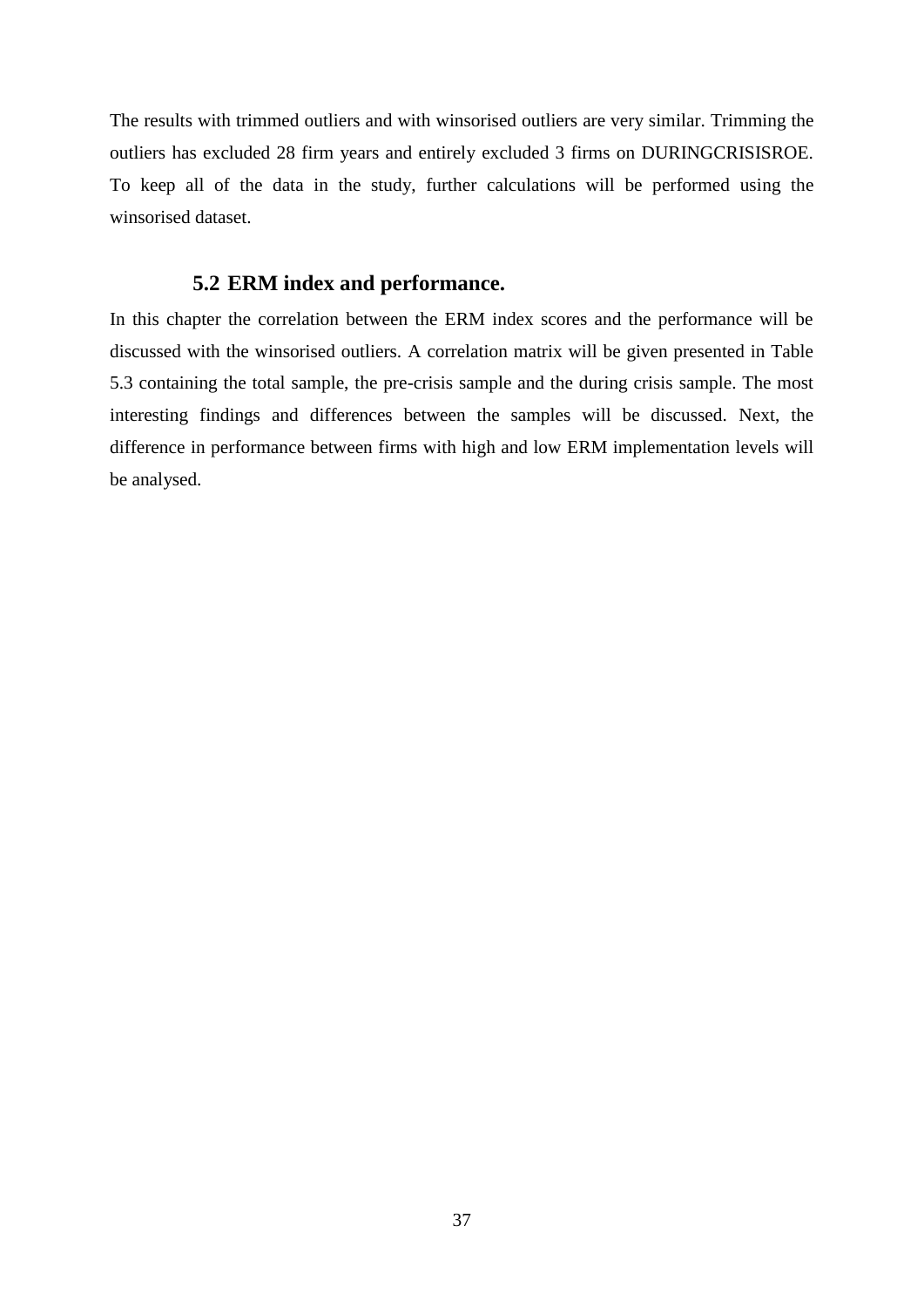|             |                                                                                                                          |                      |                |          |                  |                  | <b>Correlation Matrix</b> |             |           |                 |          |      |        |
|-------------|--------------------------------------------------------------------------------------------------------------------------|----------------------|----------------|----------|------------------|------------------|---------------------------|-------------|-----------|-----------------|----------|------|--------|
|             |                                                                                                                          | <b>ROA</b>           | <b>ROE</b>     | œ<br>C   | RC               | <b>BOARDINST</b> | <b>BIG4</b>               | <b>SIZE</b> | LEVERAGE  | <b>CONTROWN</b> | MANTA    | LIFE | CRISIS |
| Panel A ROA |                                                                                                                          |                      |                |          |                  |                  |                           |             |           |                 |          |      |        |
|             | ROE                                                                                                                      | $.98*$               |                |          |                  |                  |                           |             |           |                 |          |      |        |
|             | CRO                                                                                                                      | 030                  | ,095           |          |                  |                  |                           |             |           |                 |          |      |        |
|             | $\rm RC$                                                                                                                 | $-168*$              | 070.           | 445**    |                  |                  |                           |             |           |                 |          |      |        |
|             | <b>BOARDINST</b>                                                                                                         | $-0.11$<br>0.04      | $-032$         | $232**$  | $.242**$         |                  |                           |             |           |                 |          |      |        |
|             | BIG4                                                                                                                     |                      | ,002           | 0,079    | ,146             | $-223**$         |                           |             |           |                 |          |      |        |
|             | <b>SIZE</b>                                                                                                              | $-244**$             | $-0.57$        | $.284**$ | 468**            | $,386**$         | $168*$                    |             |           |                 |          |      |        |
|             | LEVERAGE                                                                                                                 | 076                  | $-0.055$       | $-0.071$ | $-123$           | $-0.072$         | ,003                      | $-202*$     |           |                 |          |      |        |
|             | <b>CONTROWN</b>                                                                                                          | $-0.90$              | $\overline{0}$ | 030      | ,114             | $-653**$         | $.871**$                  | $-0.15$     | 5         | $\overline{a}$  |          |      |        |
|             | <b>MANTA</b>                                                                                                             | $-173*$              | $-0.017$       | $670**$  | 790**            | $522**$          | $221**$                   | $782**$     | $-.304**$ | 000,            |          |      |        |
|             | LIFE                                                                                                                     | $-337*$              | $-0.94$        | $-0.015$ | 101              | 'nбť             | $,164*$                   | $,454**$    | $-0.37$   | 079             | $.254**$ | Ξ    |        |
|             | CRISIS                                                                                                                   | $-303*$              | $-380**$       | $211**$  | $,228**$         | .064             | 000,                      | ,037        | ,013      | 003             | $,181^*$ | 000, |        |
| Panel B ROA |                                                                                                                          |                      |                |          |                  |                  |                           |             |           |                 |          |      |        |
|             | ROE                                                                                                                      | $665*$               |                |          |                  |                  |                           |             |           |                 |          |      |        |
|             | CRO                                                                                                                      | 029                  | 164            |          |                  |                  |                           |             |           |                 |          |      |        |
|             | RC                                                                                                                       | $-195$               | ,036           | $,428**$ |                  |                  |                           |             |           |                 |          |      |        |
|             | <b>BOARDINST</b>                                                                                                         | 068                  | ,117           | $-0.065$ | ,182             |                  |                           |             |           |                 |          |      |        |
|             | BIC4                                                                                                                     | $-299**$             | $-143$         | ,046     | .109             | $-270*$          |                           |             |           |                 |          |      |        |
|             | <b>SIZE</b>                                                                                                              | $-360**$             | $-0.024$       | ,179     | ,526**           | $,315**$         | ,173                      |             |           |                 |          |      |        |
|             | LEVERAGE                                                                                                                 | 160'                 | $-154$         | 040      | $-0.999$         | $-0.065$         | $-0.003$                  | $-248*$     |           |                 |          |      |        |
|             | CONTROWN                                                                                                                 | $-274*$              | $-162$         | ,138     | 109              | $-662**$         | **168.                    | 036         | ,062      | $\overline{a}$  |          |      |        |
|             | <b>MANTA</b>                                                                                                             | $-276*$              | 074            | 489**    | $808^{\ast\ast}$ | $409**$          | ,222                      | $,841**$    | $-.335**$ | ,060            |          |      |        |
|             | $\begin{array}{c} \Xi \end{array}$                                                                                       | $-450*$              | $-0.34$        | -,141    | ,165             | 015              | 164                       | ,461**      | $-0.92$   | ,129            | $,281*$  |      |        |
| Panel C ROA |                                                                                                                          |                      |                |          |                  |                  |                           |             |           |                 |          |      |        |
|             | ROE                                                                                                                      | $,849**$             |                |          |                  |                  |                           |             |           |                 |          |      |        |
|             | <b>CRO</b>                                                                                                               | $,131$               | 190            |          |                  |                  |                           |             |           |                 |          |      |        |
|             | RC                                                                                                                       | $-0.028$<br>$-0.033$ | ,007           | $424**$  |                  |                  |                           |             |           |                 |          |      |        |
|             | <b>BOARDINST</b>                                                                                                         |                      | $-0.081$       | 349**    | $267*$           |                  |                           |             |           |                 |          |      |        |
|             | BICH                                                                                                                     | 095                  | ,099           | 104      | ,184             | $-189$           |                           |             |           |                 |          |      |        |
|             | <b>SIZE</b>                                                                                                              | $-116$               | ,063           | $358**$  | $436**$          | $,445**$         | ,163                      |             |           |                 |          |      |        |
|             | LEVERAGE                                                                                                                 | $073$                | 010            | $-0.94$  | $-151$           | $-0.078$         | $008$                     | $-163$      |           |                 |          |      |        |
|             | CONTROWN                                                                                                                 | ,093                 | ,128           | $-0.021$ | ,122             | $-654**$         | $853**$                   | $-0.063$    | 77        |                 |          |      |        |
|             | <b>MANTA</b>                                                                                                             | $-0.009$             | $\ddot{a}$     | ,734**   | $.768**$         | $.587**$         | $231*$                    | ,765**      | $-298**$  | $-94$           |          |      |        |
|             | LIFE                                                                                                                     | $-238*$              | $-160$         | 99       | ,056             | .176             | ,164                      | $,448**$    | EQ.       | .031            | .246*    |      |        |
|             | ** Correlation is significant at the 0.01 level (2-tailed), *. Correlation is significant at the 0.05 level (2-tailed).  |                      |                |          |                  |                  |                           |             |           |                 |          |      |        |
|             | Panel A: Total sample ( $N = 156$ ), Panel B: Pre-crisis sample ( $N = 78$ ), Panel C: During crisis sample ( $N = 78$ ) |                      |                |          |                  |                  |                           |             |           |                 |          |      |        |
|             | Table 5.3: Correlation matrix                                                                                            |                      |                |          |                  |                  |                           |             |           |                 |          |      |        |

This correlation matrix shows multiple variables that correlate with each other. A significant correlation can be explained in several ways. First, Variable A can cause variable B, or vice versa. Second, it could be possible a third variable, variable C, is causing both A and B. Panel A is made up from data covering all four years included in the study, panel B consists of pre-crisis data and panel C covers the crisis period.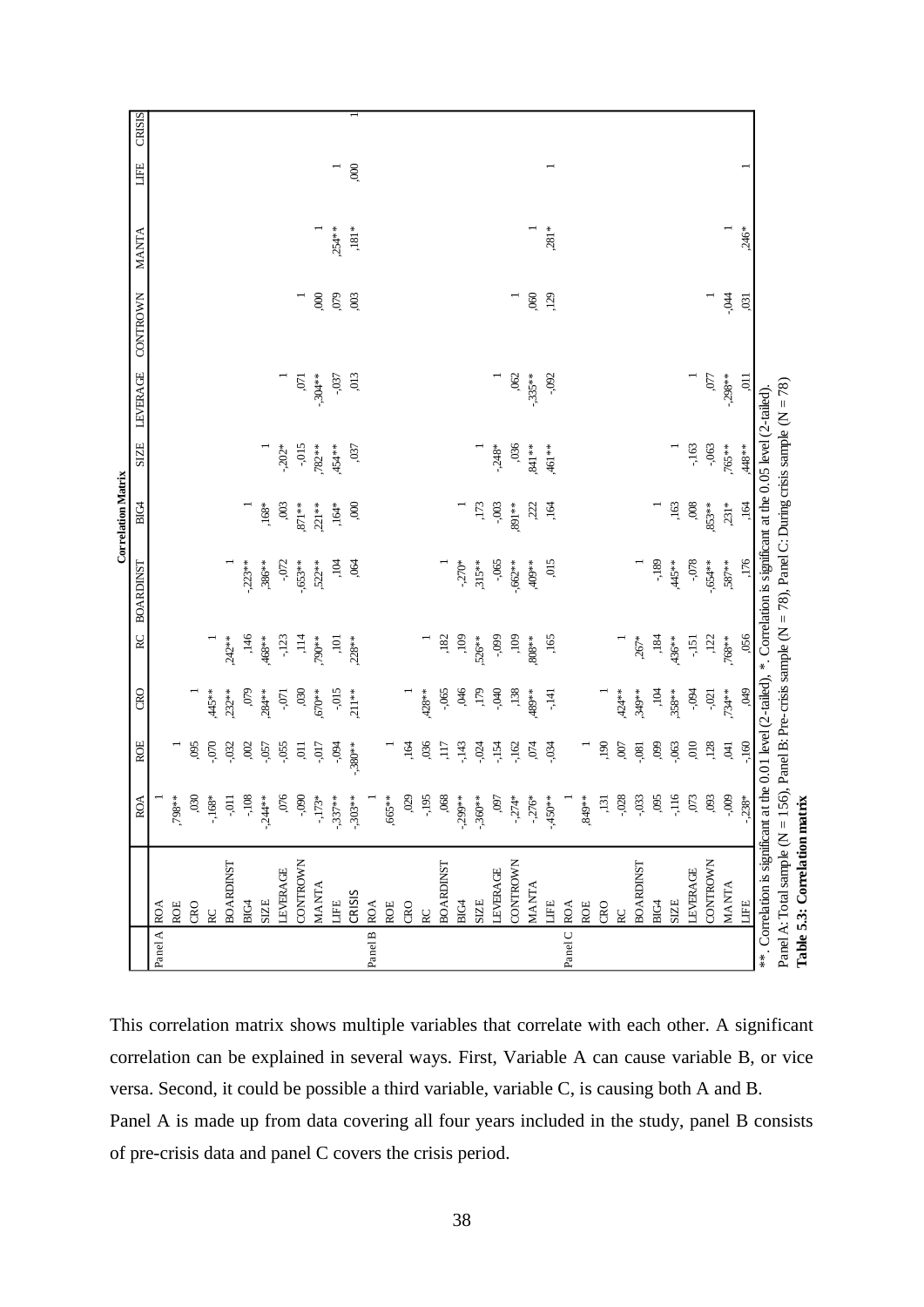From Table 5.3, it can be seen that both performance measurements (ROA and ROE) are significantly correlated in all three panels. This could be explained by the fact that the variables are both calculated using the profit before tax. The correlation between ROA and ROE, and the correlation between ROA and LIFE are the only statistically significant correlation in all three panels in relation to the performance measures.

The negative correlation between LIFE and ROA could mean that insurers focusing on life insurance have lower return on investments than non-life insurers.

Another interesting observation is the statistical significant correlation found between the variables Chief Risk Officer (CRO) and Risk committee (RC) in all of the panels. These two variables both have to do with job positions in the firm for monitoring and managing risks. Next the correlations in individual panels and the differences between panels will be discussed.

In panel A, the variables RC, SIZE, LIFE, MANTA and CRISIS are negatively correlated with ROA. The small negative correlation between SIZE and ROA could be explained by the fact that the variable SIZE is defined by the natural logarithm of the total assets and ROA is calculated by dividing the profit before tax by the total assets. If the book value of assets increases and the profit before tax stay the same, the ROA decreases. This is in accordance to earlier studies where larger firms had a negative relation with performance (Hoyt & Liebenberg, 2011; Dogan, 2013).

When looking at the correlation between the original total assets and ROA, the correlation has become much smaller than the correlation between SIZE and ROA. Also the correlation has stopped being statistically significant. Calculating the firm SIZE based on the natural logarithm has caused the values to be grouped much closer together and has increased the correlation between SIZE and ROA.

The negative correlation between ROA and MANTA is small but statistical significant. This is an indication that ERM is not enhancing performance, but could actually have a negative impact on performance.

The correlation of CRISIS and both the performance measures is negative and statistically significant. This is the only variable with a statistically significant correlation with ROE. The negative correlation between CRISIS and the performance measures supports the earlier evidence of the negative impact the financial crisis has had on performance in Chapter 5.1.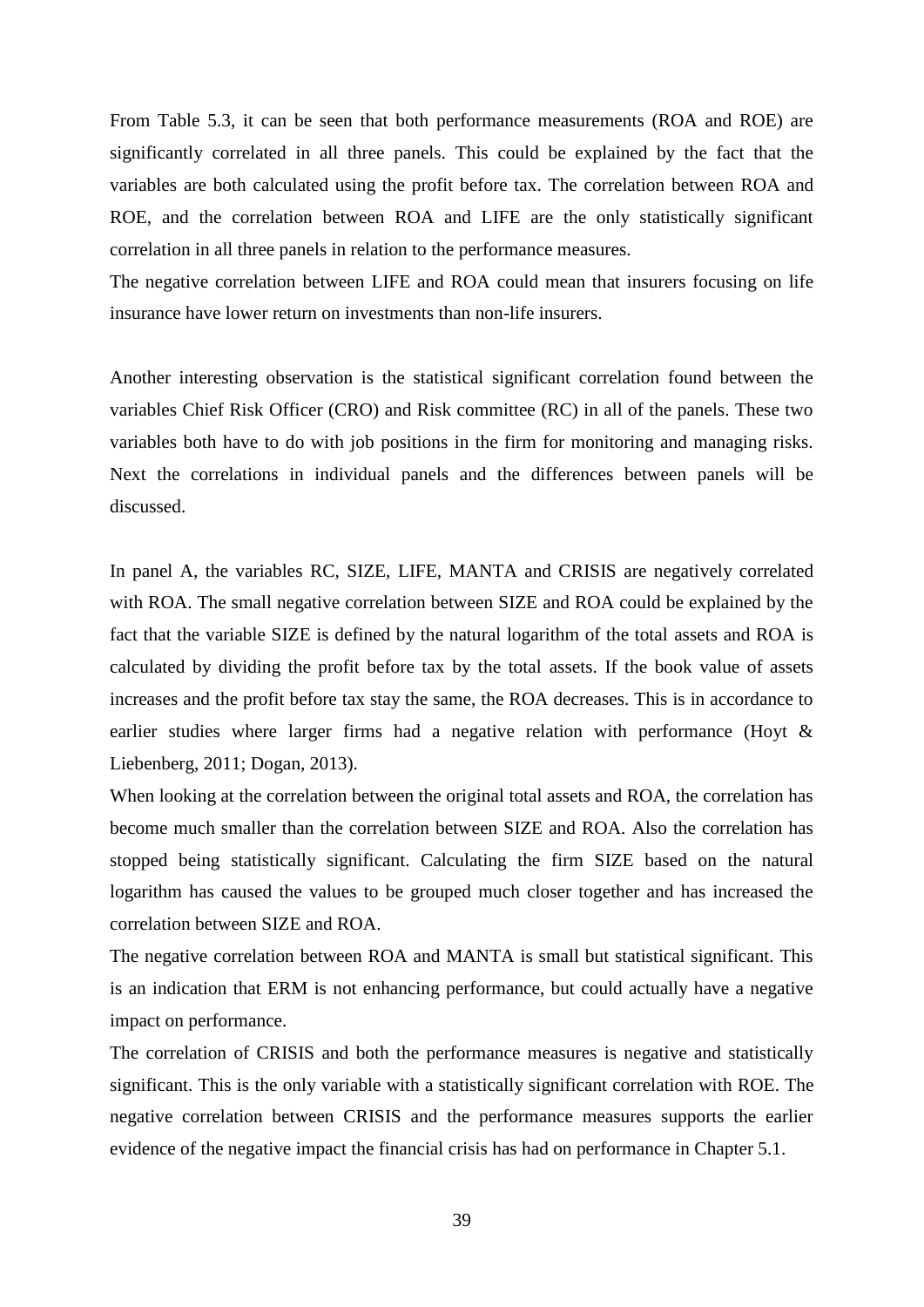CRISIS is only included in panel A, since panels B and C are based on the firm years before and during the crisis.

In panel B, the negative correlation between MANTA and ROA has increased. Also the negative correlation between CONTROWN and ROA has become statistically significant. This is a further indication of the negative impact of ERM on performance in a standard period.

Next the negative correlation between BIG4 and ROA has become statistically significant. The relevance of this correlation is very small since only 2 out of the 39 firms are not audited by a big four auditing firm.

Panel C, the during the crisis sample, shows low correlation values of ROA and ROE with all of the other variables except LIFE. The correlation values are between -0.116 and 0.190. Only the correlations between the performance measures and LIFE are statistically significant. This observation could be caused by erratic movements on the ROA and the ROE during the crisis years.

#### **5.2.1 Differences in performance.**

Next, the difference in performance between firms with a high and with a low implementation level will be analysed. The same division between high and low ERM implementation level will be used as before in Chapter 4.2. Independent sample t-tests will be used for this analysis. The results of the t-tests are presented in Table 5.4.

The mean values per category are shown in the table. "High  $(1)$ " represents the firms with high scores on CONTROWN and MANTA, "Low  $(2)$ " the firms with low scores on CONTROWN and MANTA and  $(3)$  "All" represents the total sample. " $(1)$  -  $(2)$  Difference" indicates the difference between high and low scoring firms,  $\degree(1) - (3)$  Difference" indicates the difference between high scoring firms on CONTROWN and MANTA and the total sample. ROA and ROE represent the averaged performance of all the years, both before and during the crisis. Crisis Effect displays the increase or decrease of the performance during the crisis with respect to the years preceding the crisis. Crisis Effect Ratio displays the relative increase or decrease of the performance during the crisis with respect to the years preceding the crisis. A value of -0.5 represents a drop in performance of 50% compared to the pre-crisis years.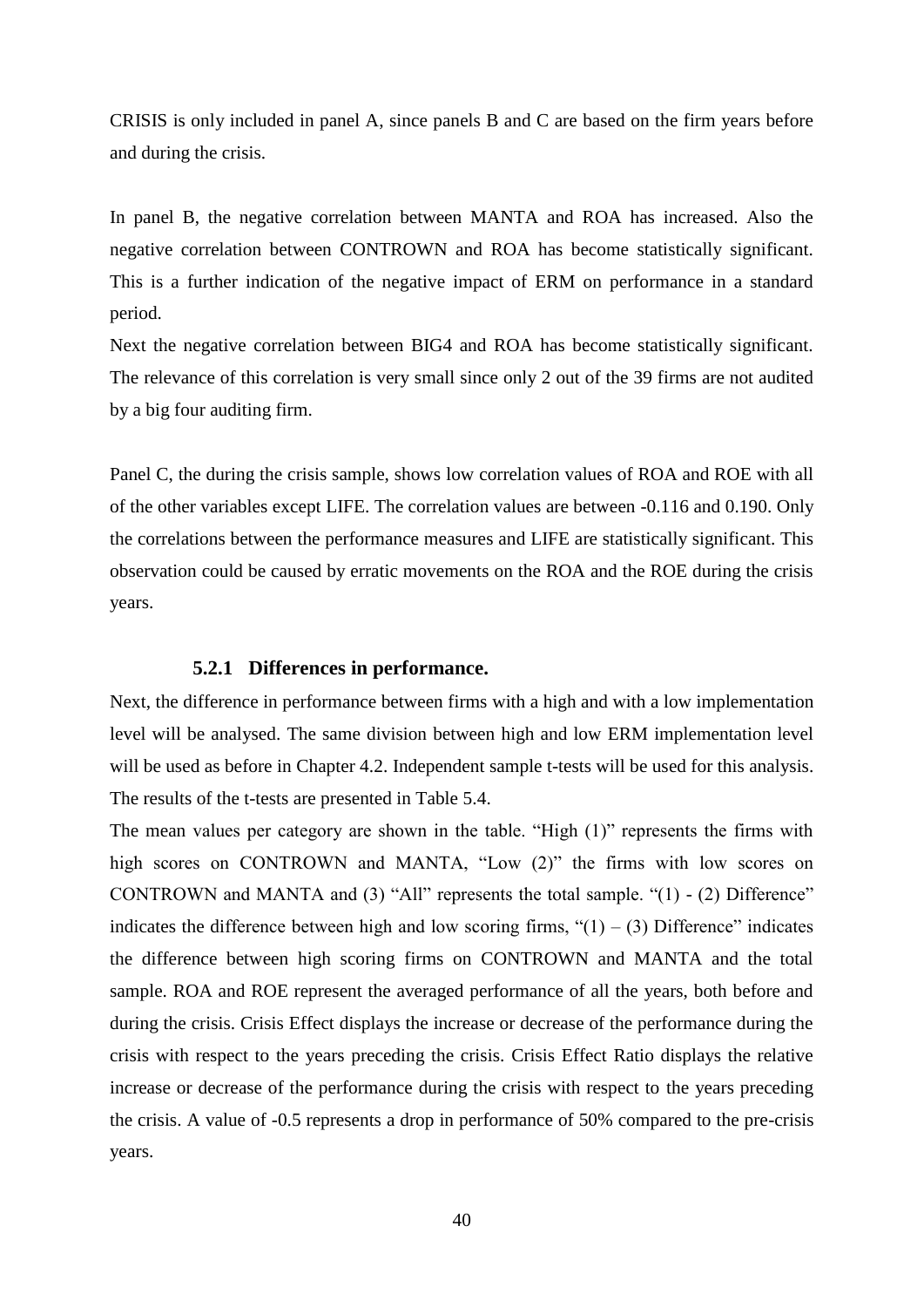|                          | Differences in Perfromance |           |             |           |                   |                       |           |             |           |             |
|--------------------------|----------------------------|-----------|-------------|-----------|-------------------|-----------------------|-----------|-------------|-----------|-------------|
|                          | <b>MANTA</b> level         |           | $(1) - (2)$ |           | $(1) - (3)$       | <b>CONTROWN level</b> |           | $(1) - (2)$ |           | $(1) - (3)$ |
|                          | High $(1)$                 | Low $(2)$ | Difference  | All $(3)$ | <b>Difference</b> | High $(1)$            | Low $(2)$ | Difference  | All $(3)$ | Difference  |
| <b>ROA</b>               | 1,884                      | 3,400     | $-1,516$    | 2,817     | $-0.933$          | 2,766                 | 2,838     | $-0,721$    | 2,817     | $-0.052$    |
| ROA pre-crisis           | 2,656                      | 5,483     | $-2,592*$   | 4,251     | $-1,595$          | 3,596                 | 4,509     | $-0.912$    | 4,251     | $-0,655$    |
| ROA during crisis        | 1,010                      | 1.418     | $-0,408$    | 1,261     | $-0,251$          | 1.795                 | 1,051     | 7,431       | 1,261     | 0,534       |
| Crisis effect ROA        | $-1,541$                   | $-3,599$  | 2,058       | $-2,807$  | 1,267             | $-1,673$              | $-3,259$  | 1,602       | $-2,807$  | 1,134       |
| Crisis effect Ratio      | $-0.857$                   | $-0.783$  | $-0,074$    | $-0.812$  | $-0.046$          | $-0.734$              | $-0,843$  | 0,109       | $-0.812$  | 0,078       |
| <b>ROE</b>               | 12.426                     | 11,038    | 1,398       | 11,572    | 0,854             | 13.481                | 10,822    | 2,659       | 11,572    | 1,909       |
| ROE pre-crisis           | 20,152                     | 19,013    | 1,139       | 19,451    | 0,701             | 19,321                | 19,503    | $-0,182$    | 19,451    | $-0,130$    |
| <b>ROE</b> during crisis | 3,571                      | 3,065     | 0,506       | 3,260     | 0,311             | 6,104                 | 2,142     | 3,961       | 3,260     | 2,844       |
| Crisis effect ROE        | $-15,450$                  | $-15,948$ | 0,498       | $-15,756$ | 0,306             | $-11,676$             | $-17,359$ | 5,683       | $-15,756$ | 4,080       |
| Crisis effect Ratio      | $-0.885$                   | $-0,794$  | $-0.091$    | $-0,829$  | $-0.056$          | $-0,732$              | $-0.867$  | 0,135       | $-0,829$  | 0,097       |

\*\*. Difference is significant at the 0.01 level (2-tailed), \*. Difference is significant at the 0.05 level (2-tailed). Total observations in sample: 39, MANTA high: 15, low: 24, CONTROWN high: 11, low: 28

ROA represents the average ROA of all four years, 2005 – 2008

ROA pre-crisis represent the average ROA of the pre-crisis firm years 2005 and 2006.

ROA during crisis represents the average ROA of the crisis firm years 2007 and 2008.

Crisis effect ROA represents the increase or decrease of the performance during the crisis.

Crisis effect Ratio represents the relative increase or decrease of the performance during the crisis.

For the ROE variables the same logic applies as for the ROA variables.

**Table 5.4: Differences in Performance**

The results in Table 5.4 show only 1 statistically significant result, the difference in the ROA pre-crisis based on the MANTA variable. This result shows that firms with a higher ERM implementation level, based on MANTA, have a statistically significant lower ROA during the pre-crisis period.

The results with positive outcomes for a higher ERM implementation level in relation to the crisis have been underlined. These results show that for firms with high scores on the ERM indicators, the crisis drop in both performance measures is smaller than for firms scoring low on the ERM indicators. Firms scoring high on CONTROWN also experienced a relative smaller effect on performance for both the ROA and the ROE.

The results show a mitigating effect on the crisis impact in firms with a higher ERM implementation level, based on CONTROWN (Crisis effect Ratio). Since none of these effects are statistically significant, hypothesis 3 is not supported by these results.

### **5.3 Multi regression Analysis.**

The regression analysis will show relations between the dependent variables ROA and ROE and several control variables. The regression is used to determine the effects of ERM implementation, leverage, size and life insurance on performance. ERM implementation is measured as CONTROWN and MANTA as output of the PCA. The regression results are displayed below in Table 5.5.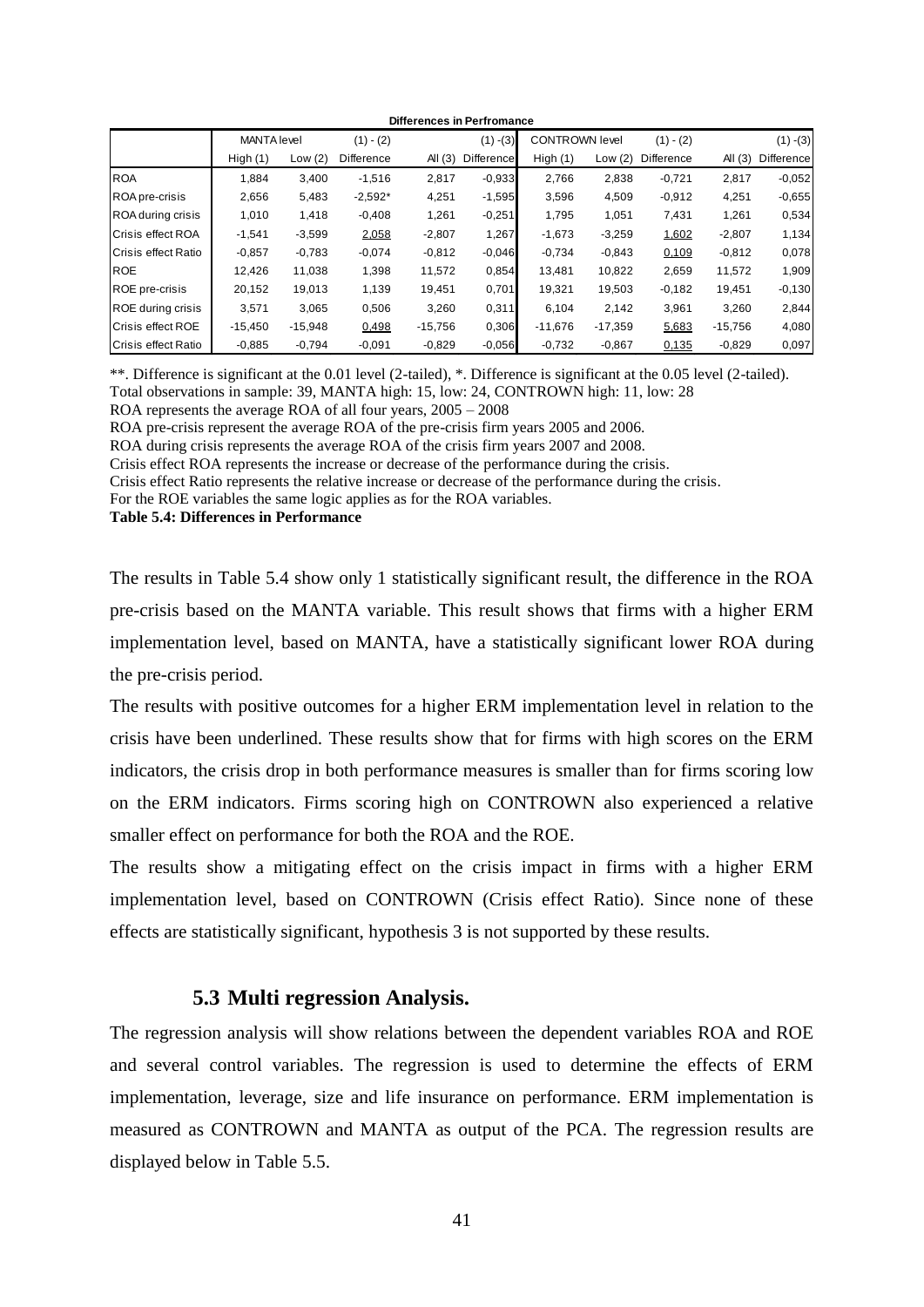|                       |            | Performance |             |          |  |  |  |  |  |  |  |
|-----------------------|------------|-------------|-------------|----------|--|--|--|--|--|--|--|
|                       | <b>ROA</b> | t-value     | <b>ROE</b>  | t-value  |  |  |  |  |  |  |  |
| Intercept             | 9,963*     | 2,390       | 48,098*     | 2,527    |  |  |  |  |  |  |  |
| <b>CONTROWN</b>       | $-1.045*$  | $-2,117$    | $-2,430$    | $-1,078$ |  |  |  |  |  |  |  |
| <b>MANTA</b>          | $-0,021$   | $-0.024$    | 5,829       | 1,504    |  |  |  |  |  |  |  |
| <b>CONTROWNCRISIS</b> | 1,356*     | 1,998       | 5,183       | 1,672    |  |  |  |  |  |  |  |
| <b>MANTACRISIS</b>    | 0,820      | 1,100       | $-1,812$    | $-0,532$ |  |  |  |  |  |  |  |
| <b>LEVERAGE</b>       | 0.080      | 0,932       | $-0.115$    | $-0,295$ |  |  |  |  |  |  |  |
| <b>SIZE</b>           | $-0.355$   | $-1,197$    | $-1,891$    | $-1,397$ |  |  |  |  |  |  |  |
| <b>LIFE</b>           | $-2,724**$ | $-3,307$    | $-2,678$    | $-0,712$ |  |  |  |  |  |  |  |
| <b>CRISIS</b>         | $-2,954**$ | $-4,204$    | $-17,223**$ | $-5,367$ |  |  |  |  |  |  |  |

**Regression Results**

\*\*. Significant at the 0.01 level, \*. Significant at the 0.05 level. **Table 5.5: Regression Results (N = 156)**

The results for the variables CONTROWN and CONTROWNCRISIS are statistically significant in relation to ROA. The beta  $(\beta_1)$  related to CONTROWN, has a value of -1.045. This means that firms scoring higher on CONTROWN have a lower ROA. The beta related to CONTROWNCRISIS  $(\beta_5)$ , has a value of 1.356. This means that scoring higher on CONTROWN during the crisis period results in a higher ROA. The positive beta of CONTROWNCRISIS is the first statistically significant result supporting a positive effect of ERM implementation on performance.

The sign of LIFE is negative relating to both performance measures and is statistically significant in relation to ROA. This implies that life insurers have scored lower on the performance measures than non-life insurers.

The regression also shows a negative relation between CRISIS and both performance measures. This further supports the earlier finding of the negative effect of the crisis on performance.

Some statistically significant evidence has been found relating the implementation of ERM to better performance. These two findings are contradictive for a general argument about ERM implementation and performance.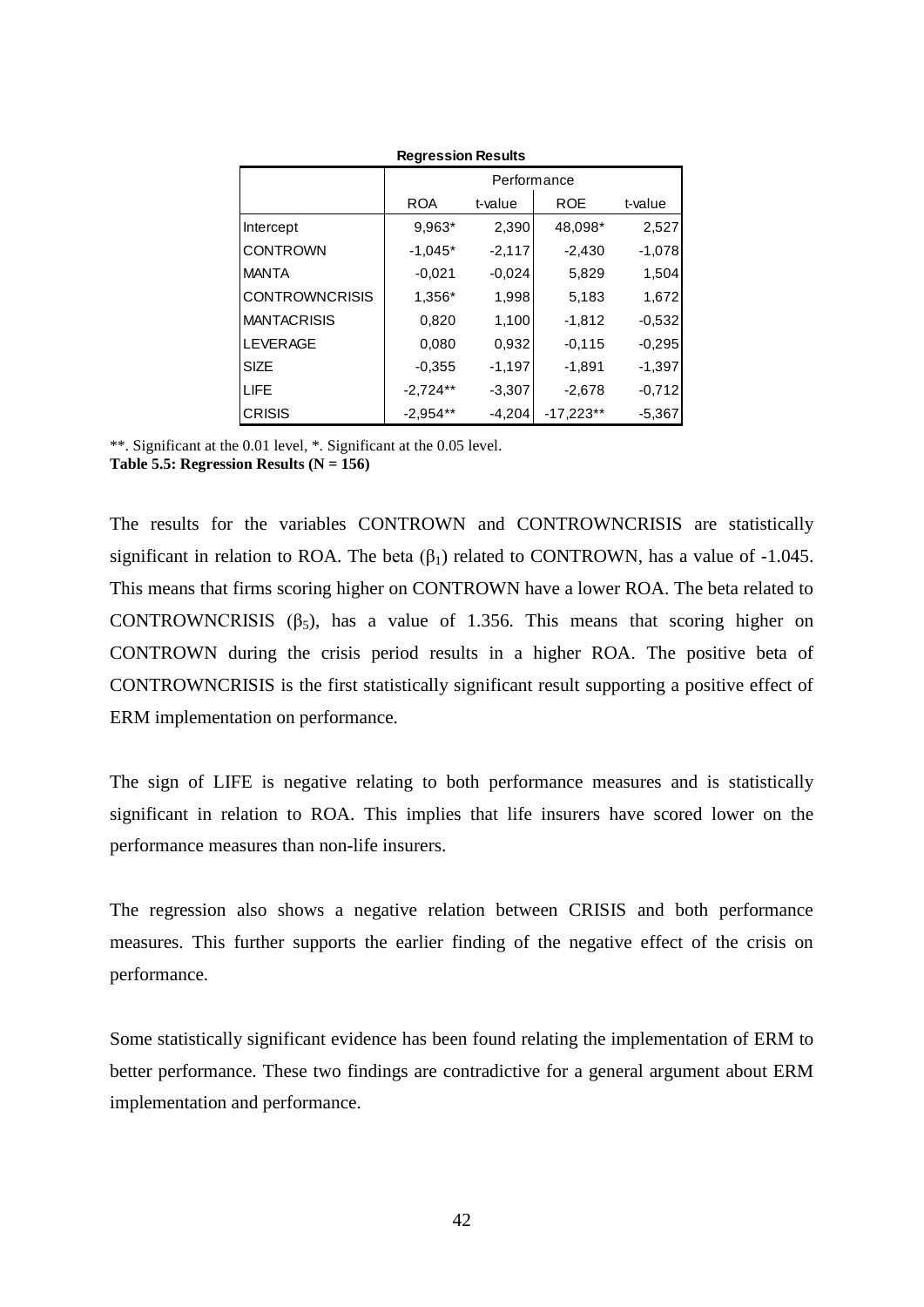#### **5.4 Validity.**

Before drawing conclusions from the regression results the validity of the results needs to be tested. There are multiple methods for testing the validity. These methods will now be discussed and the appropriate test will be conducted.

# **5.4.1 R 2 .**

 $R<sup>2</sup>$  is the amount of variation explained by the independent and control variable in the regression model. The score of  $R^2$  can vary from 0 to 1. The higher the score, the more variation is explained by the variables. There are two types of  $R^2$  presented in SPSS when performing regression analysis; the regular  $R^2$  and the adjusted  $R^2$ . The adjusted  $R^2$  takes into account the number of variables in the analysis. Adding additional variables would otherwise lead to as higher  $R^2$  and would influence the results. Below both the regular  $R^2$  and the adjusted  $R^2$  are presented in Table 5.6.

| $R^2$ Results            |       |                |
|--------------------------|-------|----------------|
| Performance Measure      | $R^2$ | Adjusted $R^2$ |
| <b>ROA</b>               | .253  | .212           |
| ROE.                     | .188  | .143           |
| Table 5.6: $R^2$ Results |       |                |

The adjusted R squared  $(R^2)$  show very little variation explained by the model for both ROA and ROE. The model only explains 21.2% of the variation of ROA and even less of the variation of the ROE, 14.3%. This low explanatory power harms the validity of the models. To further test the validity, the residuals will be analysed.

#### **5.4.2 Residuals analysis.**

A regression analysis should have normally distributed residuals for the results to be valid. There are multiple ways to test for sample normality. This can be achieved by multiple visual methods, like a P-P plot and a histogram, or by using a numerical test like the Shapiro-Wilk test for normality. The visual methods are more difficult to interpret because of the subjectivity of the interpreter where the numerical tests of normality simply give a number. The numerical tests however, can be thrown off by even 1 outlier, showing results for a false non-normality.

The Shapiro-Wilk test for normality will be performed using SPSS because this has been proven the most powerful test of normality (Razali & Wah, 2011). The results of the P-P plots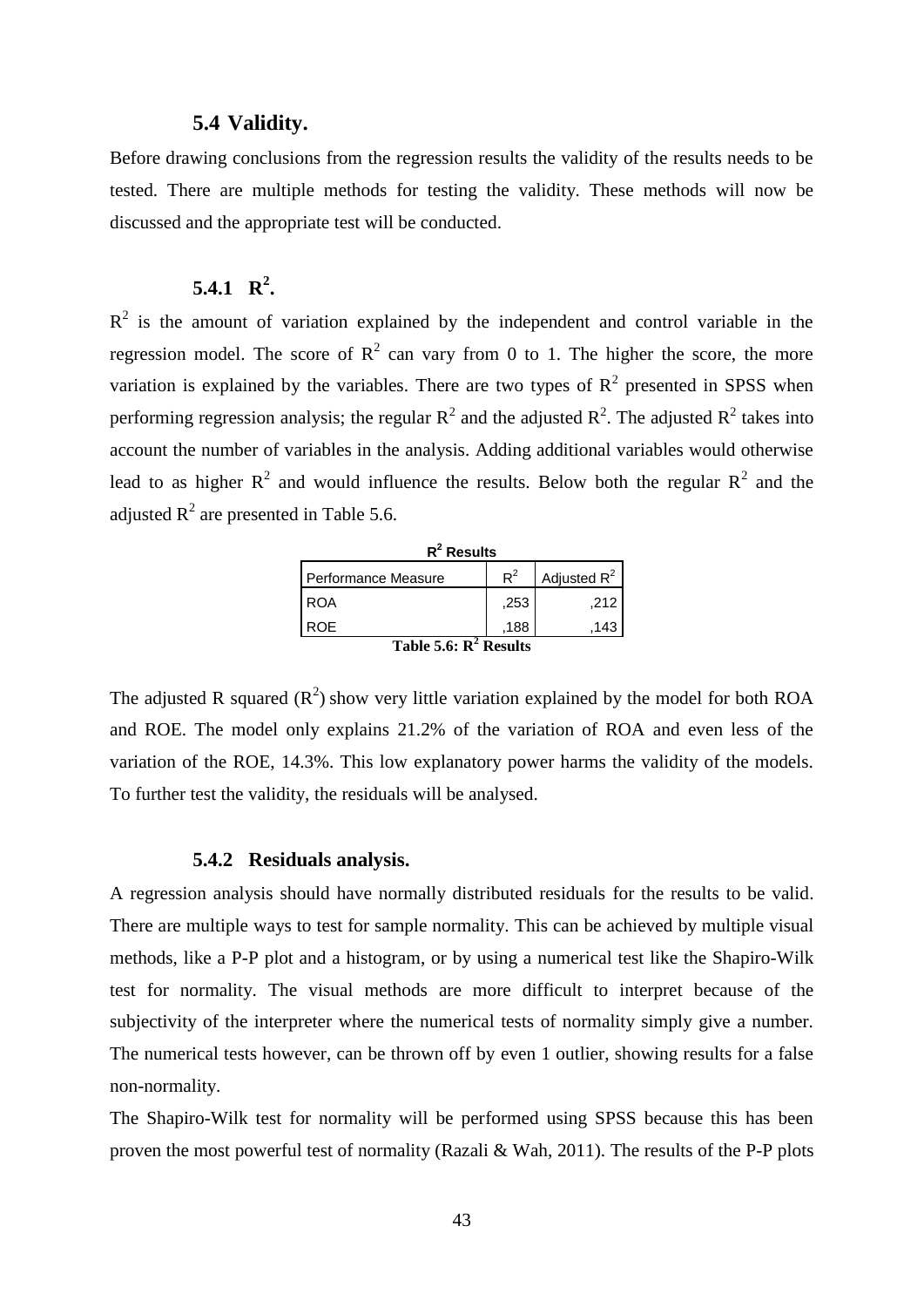and histogram are visible in Appendix VI. The results of the Shapiro-Wilk test are presented in Table 5.7.

The Histogram for ROA, presented in Figure V.1, does not show a normal distribution of the residuals. The mean is 0 and the standard deviation 1 close to 1, but this is due to the standardisation of the residuals. The residuals do not follow the pattern of the bell shaped line displayed in the graph. The P-P plot presented in Figure V.2 also shows that the distribution is not a normal distribution. A normal distribution would have the residual observations on the diagonal regression line. The visual tests do not deviate a lot from a normal distribution, making discussion of the normality possible.

The Histogram for ROE, presented in Figure V.3, and the P-P plot, presented in Figure V.4, show that the residuals are reasonably normally distributed. The first half of the findings does not match the diagonal line in the P-P plot, but the second half does match the diagonal line. The visual methods provide indicators of normally distributed residuals for ROE.

Now that the visual methods have been investigated, the Shapiro-Wilk tests of normality will now be for mathematical proof.

|                      | <b>Tests of Normality</b> |    |              |      |
|----------------------|---------------------------|----|--------------|------|
|                      |                           |    | Shapiro-Wilk |      |
|                      | Statistic                 | df | Sig.         |      |
| <b>Residuals ROA</b> | .973                      |    | 156          | .004 |
| <b>Residuals ROE</b> | .971                      |    | 156          |      |

**Table 5.7: Test of Normality**

The Shapiro-Wilk test, tests the hypothesis that the sample is not normal distributed. Both for the residuals of ROA and ROE, the tests are highly statistically significant ( $p < 0.05$ ). This indicates that the hypothesis of a non-normal distribution has been proven.

With proof from both the visual and mathematical tests that the ROA residuals are not normal distributed, the results of the regression analysis have been proven invalid. Therefore no real conclusions could be drawn from the results of the regression analysis on the performance measure ROA.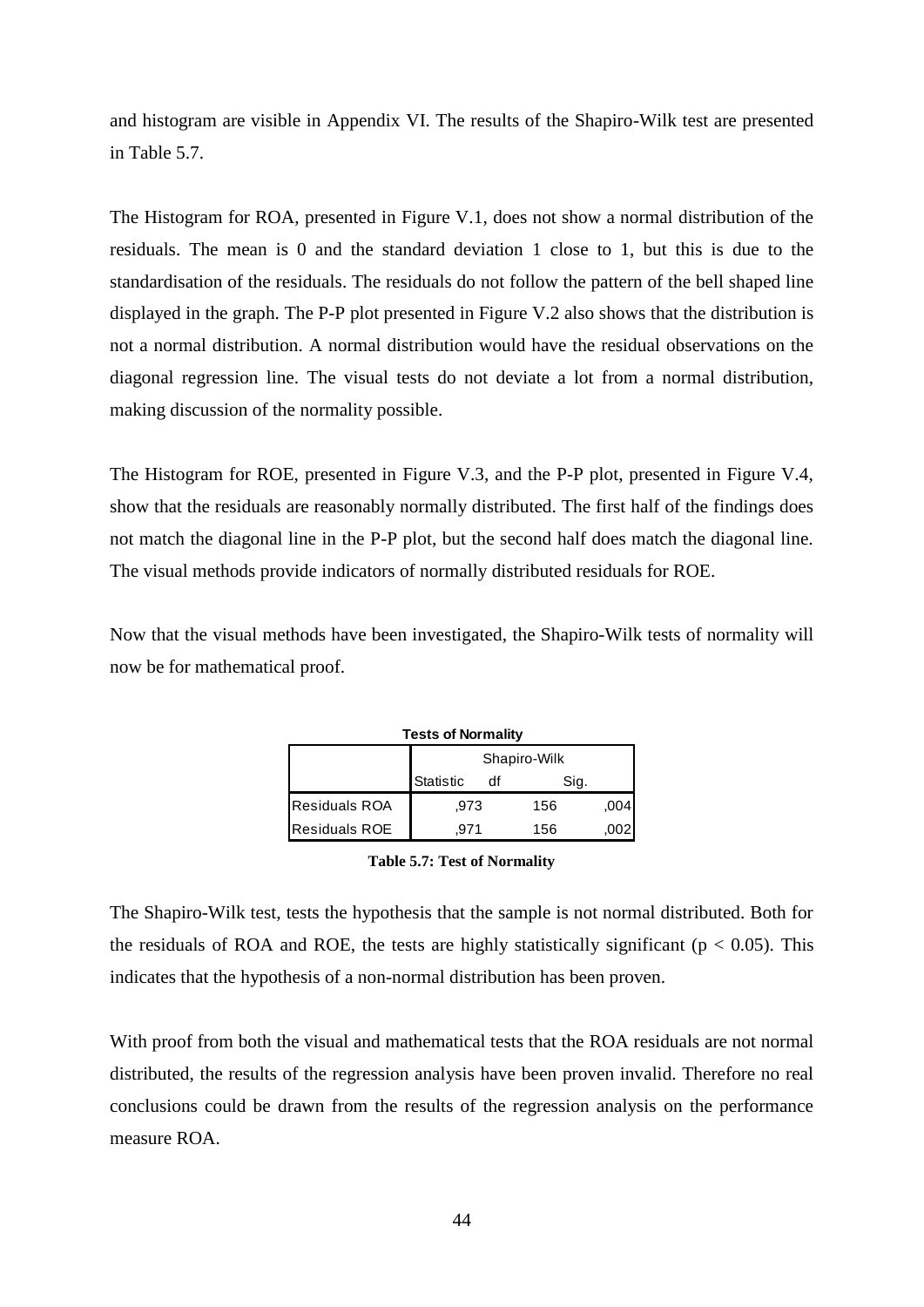In an attempt to cope with the non-normality of the ROA residuals in the regression analysis, the ERM indicators have been transformed in multiple ways. First, the ERM indicators have been squared  $[ERM^2]$ . This has a huge impact on the data since all of the negative scores become positive. Second, the absolute values of the ERM indicators were used for the next transformations. The square root [√ERM] has been used to transform the ERM indicators. Lastly, the natural logarithm of the ERM indicator values was introduced in the regression analysis [ln (ERM)] (Seber & Lee, 2012).

None of these additional variables in the regression analysis has led to a normal distribution of the residuals according to the Shapiro-Wilk test of normality.

Analysis of the residuals has shown that the non-normality of the residuals is caused by the extreme values, both positive and negative. Deleting 10 outliers of the residuals, 3 positive and 7 negative, results in a normally distributed set of residuals according to the Shapiro-Wilk test of normality. The new histogram containing 146 residual statistics looks quite similar to the original histogram displayed in Figure V.1.

When deleting firm years from the original regression analysis. Only 7 firm years have to be deleted in order to provide normally distributed residuals. The regression results also change a little in comparison to the original results, but the signs of the variables stay the same.

Only a few observations are causing the non-normality of the residuals. For this reason, the results of the regression analysis will be taken into consideration for the conclusions in Chapter 6, but they will be handled with care.

In the following part, conclusions are drawn. The results of the winsorised sample will be used to answer the hypotheses. The results of the regression analysis are not valid and do not represent the total population of insurance firms.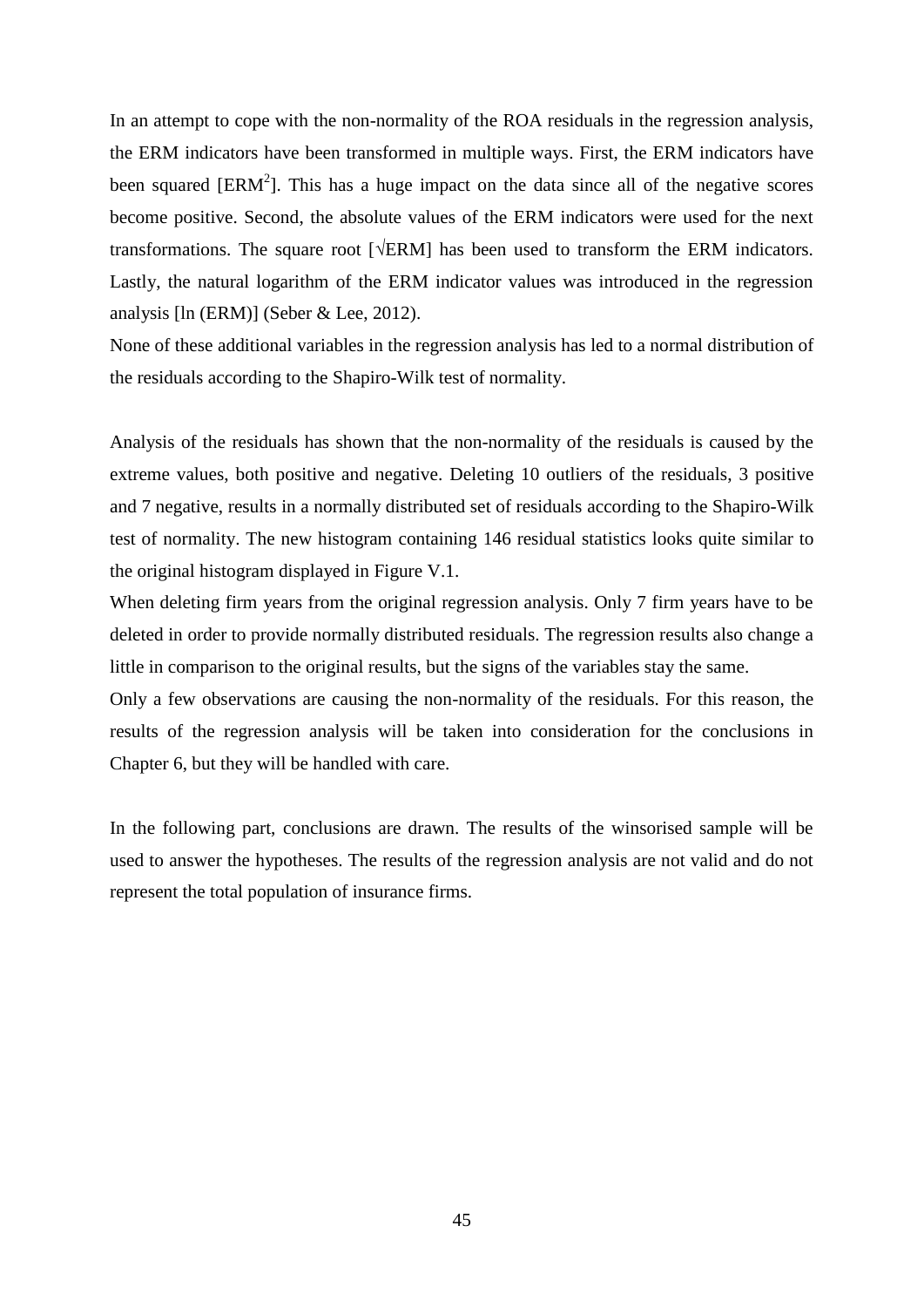# **6. Conclusions**

In this chapter, the conclusions will be drawn based on findings in the earlier chapters. The hypotheses will be answered followed by answering the sub questions of the main research question. Lastly, the main research question will be answered.

## **6.1 Testing the hypotheses.**

First, the hypotheses are discussed based on the findings of the research. Conclusions will be drawn from the findings to see whether the hypotheses are supported.

*H1: Performance in the insurance industry level has been worse during the financial crisis.*

To answer this hypothesis, information will be drawn from Tables 5.1 and 5.2 from Chapter 5.1 and Table II.3. In these chapters the comparison between performance before and during the crisis was made. All of the t-tests showed, with a statistical significance level of  $p < 0.01$ , that performance before the crisis was lower than during the crisis years. In the sample after trimming the outliers, the difference in return on assets (ROA) was highest at a level of 3.632. The difference in the original sample was the lowest at a level of 2.829. The winsorised sample was in between the other samples at a level of 3.244.

In the sample with all of the original observations, the difference in return on equity (ROE) was highest at a level 30.382. After trimming the outliers, the difference in ROE was lowest at a level of 16.445. Again, the results of the winsorised sample lay in between the other samples at a level of 19.333.

All of the observations made between performance before and during the crisis show that performance during the crisis was worse than before the crisis. Therefore the hypothesis is supported by the results.

*H1: Performance in the insurance industry level has been worse during the financial crisis.* **Supported.**

The results match the findings of Erkens et al. (2012), who found a drop in firm performance during the crisis.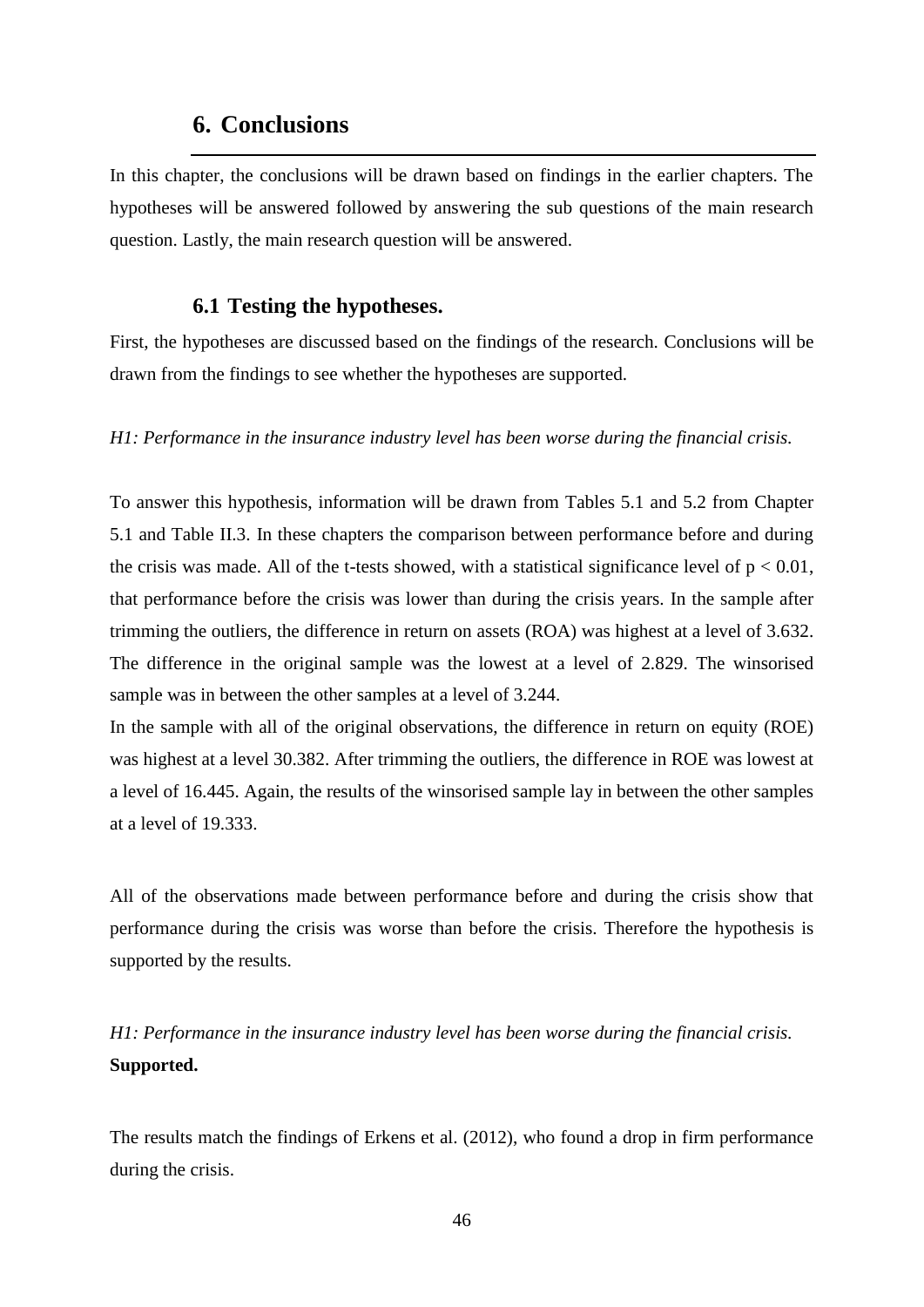The next hypothesis is related to the difference in performance between firms with high ERM implementation levels and firms with a low ERM implementation level. A division has been made between these groups with the new variables CONTROWN and MANTA from the principal component analysis (PCA).

*H2: Insurance companies having higher levels of ERM implementation perform better than insurance companies with lower levels of ERM implementation.*

As can be seen in Table 5.4, firms with lower ERM implementation levels have scored better on both of the performance measures than firms with higher levels of ERM implementation. An indicator for this result could also be found in the correlation matrices in Table 5.3 in Chapter 5.2. All statistically significant correlations found between ROA and CONTROWN and MANTA are negative, suggesting that a higher ERM implementation level has a negative impact on the ROA.

There is only 1 statistically significant result in both of the regression analyses between the ERM indicators and the performance measures. CONTROWN has a  $\beta$  of -1.045 in relation to ROA, providing a statistically significant result disproving hypothesis 2.

There are some relations between the ERM indicators and ROE which are positive, but the positive effects however are not statistically significant and therefore provide no proof for the hypothesis.

The only statistically significant results show a negative relation between the ERM indicators and ROA. These findings are opposite to the hypothesis, suggesting not only no performance improvement in firms implementing ERM, but a decrease in performance in firms implementing ERM.

*H2: Insurance companies having higher levels of ERM implementation perform better than insurance companies with lower levels of ERM implementation.*

### **Not supported.**

The lack of evidence of ERM implementation positively affecting performance is similar to the findings of Baxter et al. (2013), who also found no supporting results.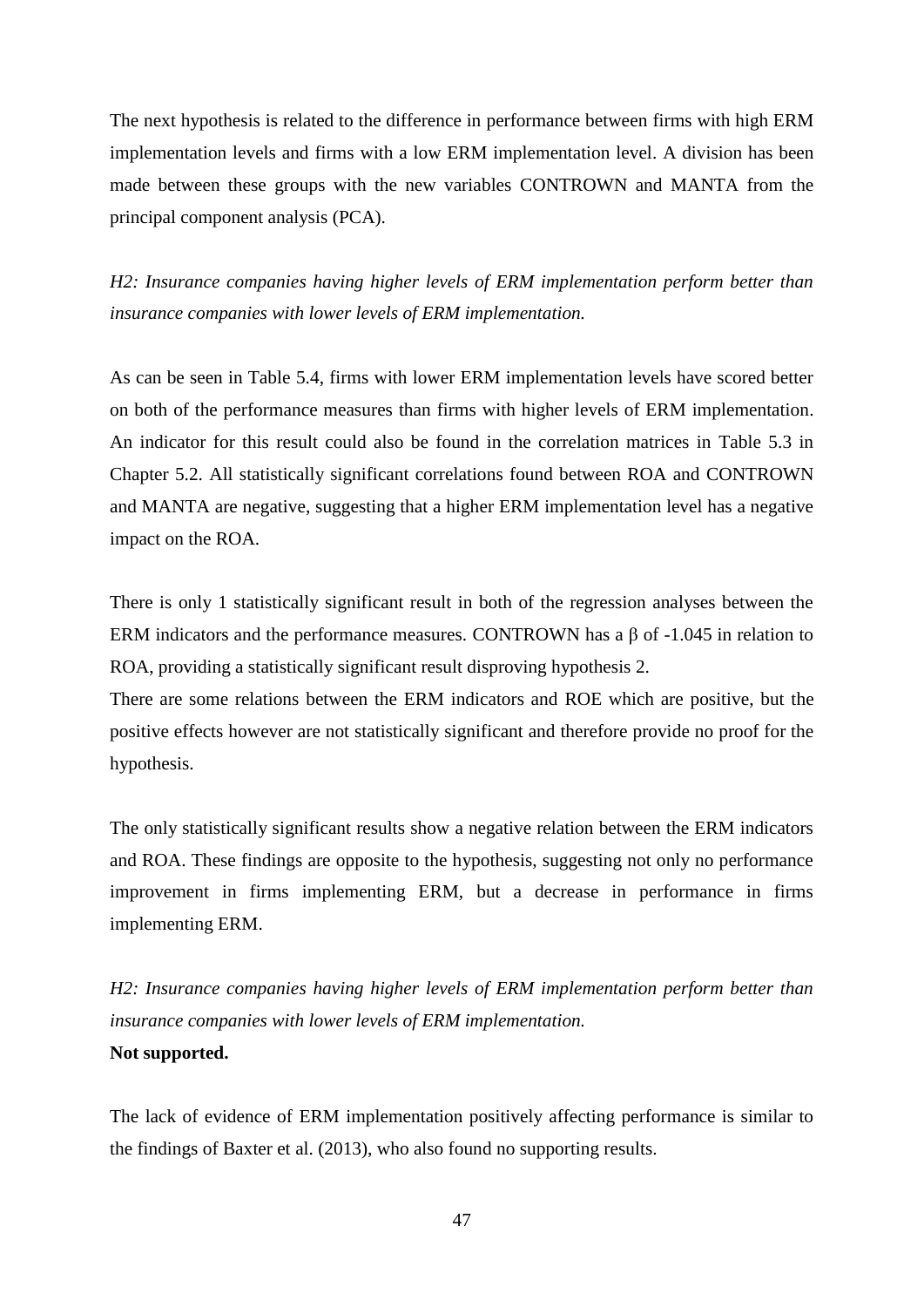Hypothesis 3 assumes a mitigating effect of ERM on the negative effects of the crisis on performance.

*H3: A higher level of ERM implementation mitigates the effects of a financial crisis on performance of insurance companies.*

Results relating to this hypothesis can be found in Chapter 5.2.1. The effects of the crisis are displayed in Table 5.4. In Table 5.4, the drop in performance for firms with high ERM implementation levels is smaller than for firms with low ERM implementation levels. Also the relative performance drop for firms scoring high on CONTROWN is smaller than for firms scoring low on CONTROWN. None of these results, supporting the mitigating effect of ERM implementation, is statistically significant. Due to a lack of statistical significance, these results are no proof of hypothesis 3.

The only statistical significant result, showing a mitigating effect of ERM implementation on performance, can be found in the regression results in Table 5.5. The results show a statistically significant positive relation between CONTROWNCRISIS and ROA. This implies that a positive score on CONTROWN during the crisis positively affects performance.

Very little evidence supporting the hypothesis that a high ERM implementation level has a mitigating effect on performance has been found and for this reason the hypothesis is rejected.

*H3: A higher level of ERM implementation mitigates the effects of a financial crisis on performance of insurance companies.*

## **Not supported.**

Baxter et al. (2013) found no evidence of ERM implementation mitigating the effects of the crisis. The results of this study match the results found by Baxter et al. (2013).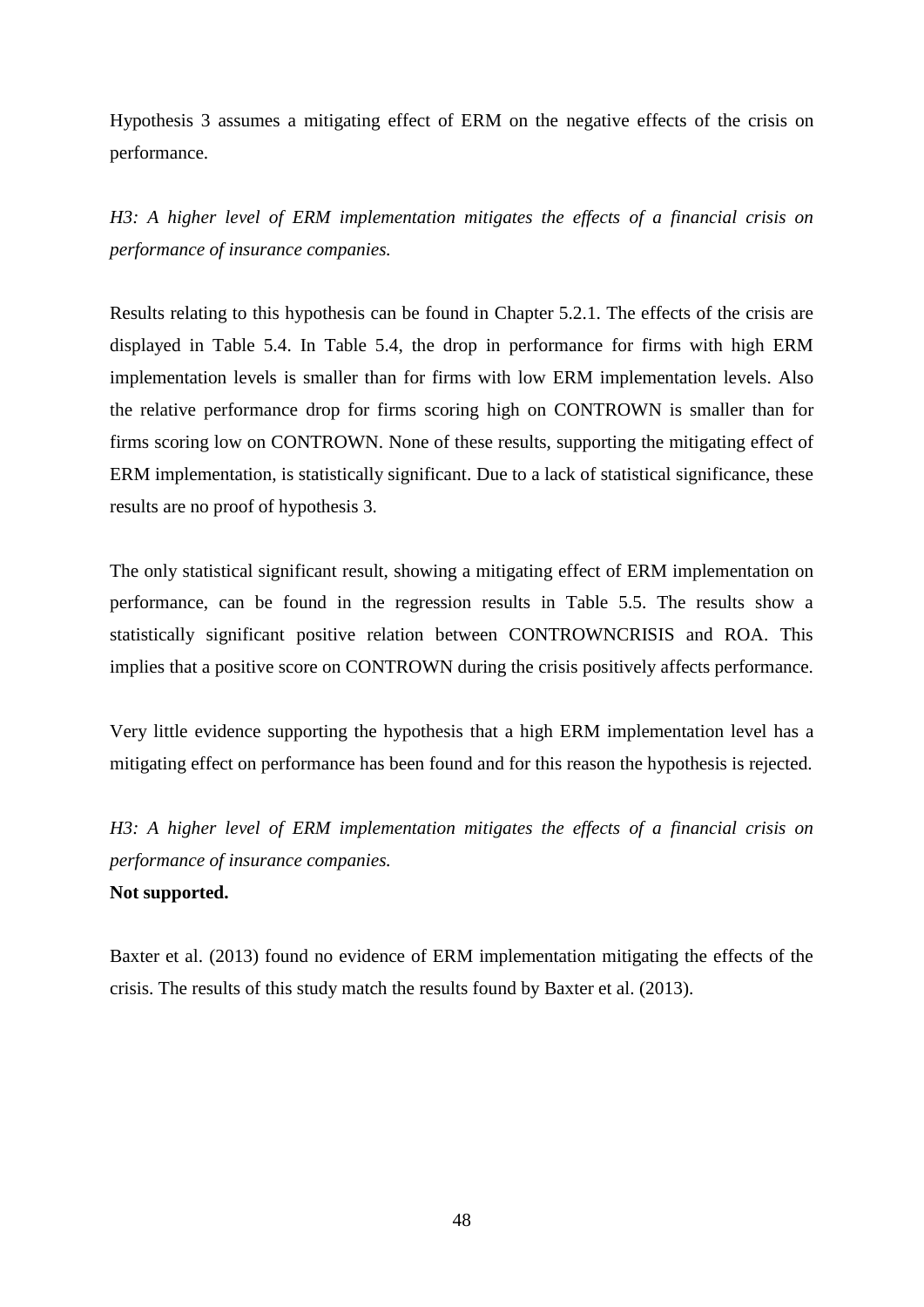## **6.2 Research Question.**

Now that the hypotheses have been answered, the answering of the sub questions will take place. The second set of sub questions will be answered on basis of the earlier answered hypotheses. These sub questions have been formulated as a stepping stone to answering the main research question. After discussing all of the sub questions, an answer to the main research will be formulated.

#### *Is there a difference in performance before and during the crisis?*

This question is answered based on the same information as hypothesis 1. As was expected based on both earlier research and general knowledge, performance of insurance firms was worse during the financial crisis of 2007 and 2008. The fact that this sub question was positively answer was vital for this research. If performance did not differ during the crisis, the main research question would have been pointless.

The next two sub questions relate to ERM and performance and will be answered together.

*Does the implementation of ERM lead to better performance? Do insurance firms with a higher level of ERM implementation perform better than insurance firms with a lower level of ERM implementation?*

This study has found no evidence that firms with high ERM implementation levels perform better than firms with low ERM implementation levels. Evidence, even though not all statistically significant, points to the fact that firms with high ERM implementation levels perform worse than firms with low ERM implementation levels, both before and during the crisis.

To answer the sub questions, we need to look at the variables CONTROWN and MANTA. The only statistically significant correlations between the ERM indicators and the performance variables are negative. This suggests a negative relation between the ERM implementation level and performance. Some of the results of the regression analysis are also negative and some are positive, but most results are not statistically significant.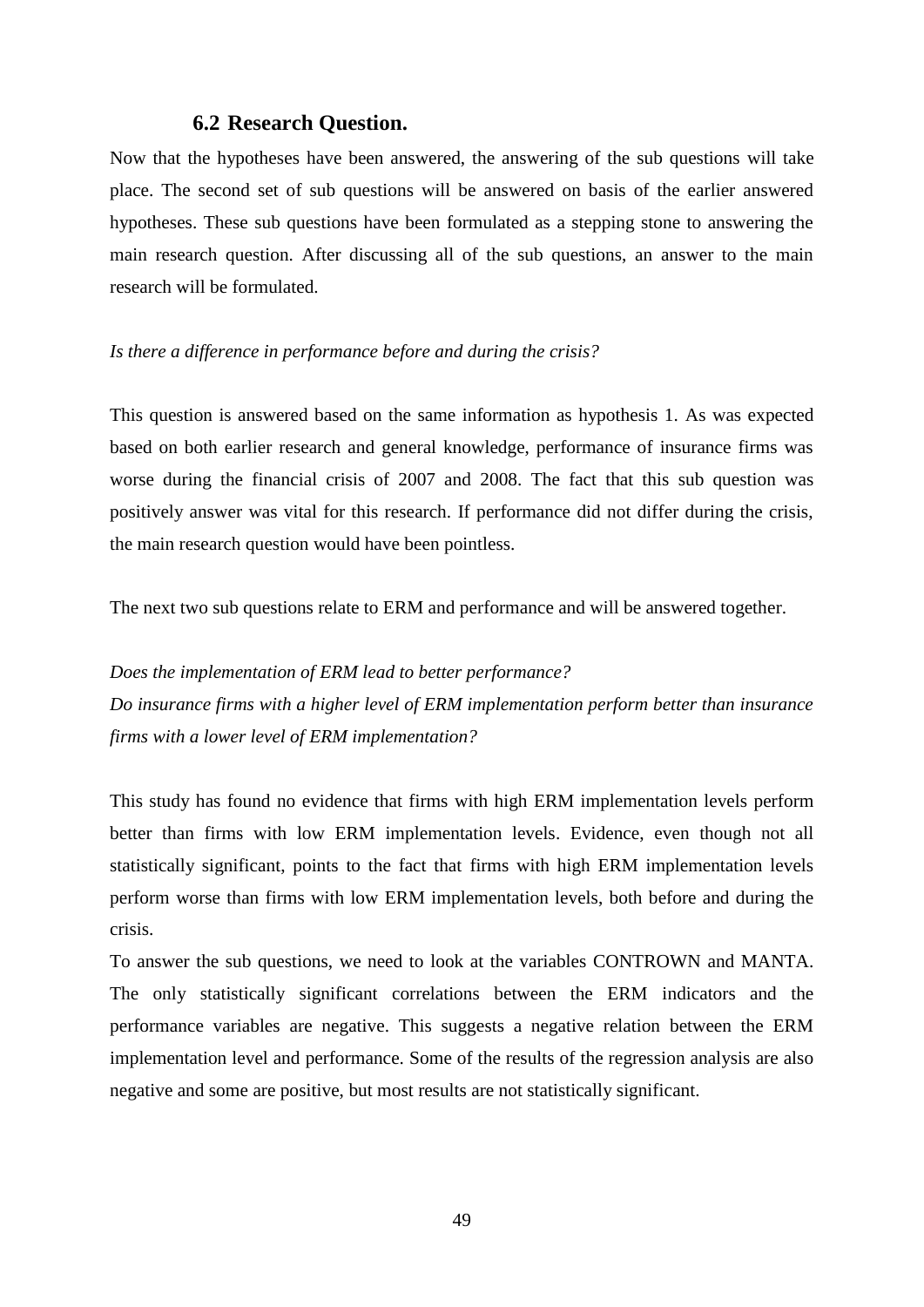Only the variable CONTROWNCRISIS has a positive statistically significant effect on ROA. Scoring high on CONTROWN has a positive effect on ROA during the crisis. This is only 1 statistically significant result in the regression analyses, which is not enough evidence for a mitigating effect of ERM implementation.

Based on these findings, the sub questions can be answered with "no", insurance firms with a higher ERM implementation level do not perform better than firms with a lower ERM implementation level.

Now that the sub questions have been answered, the main research question will be discussed. The main research question relates closely to hypothesis 3.

*Does ERM implementation mitigate the effect of the crisis on performance of insurance companies?*

Just like the answer to hypothesis 3, the answer to the main research question is also based on findings shown in Chapter 5. The same arguments as in H3 can be used in answering the main research question. None of the results found in this chapter, supporting the mitigating effect of ERM implementation, are statistically significant and therefore are not supportive of the main research question.

The results of this study suggest that the assumed positive relation between ERM and performance was false. Actually, the results point to the fact that performance of insurance firms with a higher level of ERM is lower than that of firms with a lower level of ERM. Some findings showing this negative relation are statistically significant, where only 1 statistically significant positive relation was found. The results of the effect of ERM implementation on performance during a crisis might point to one direction, but no real conclusions can be made because on the absence of statistical significance of these findings. Below is an answer to the research question in one sentence:

*Very little evidence has been found to support a mitigating effect of ERM implementation on the negative effects on insurance company performance of the crisis.* 

In the next chapter, the research contributions, research limitations and directions for future research will be discussed.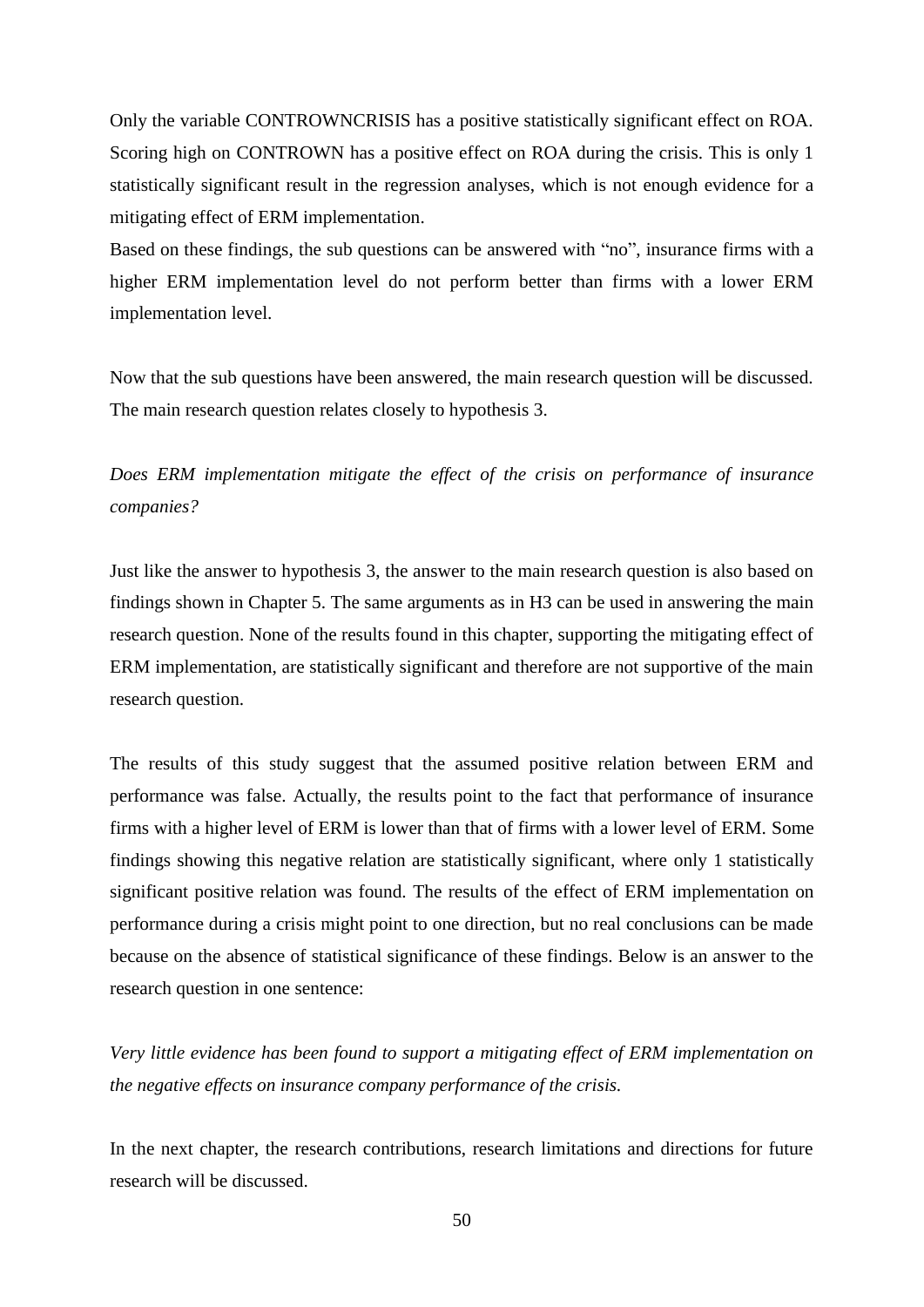# **7. Research discussion and future research**

In this final chapter the relevance of this research will be discussed. This will be followed by a discussion of the limitation of this research and some directions for future research.

### **7.1 Research contributions.**

This research has contributed to the existing literature in the following ways. First, there have not been many studies on the effects of ERM on the impact of the crisis in the insurance industry. This research has shown that ERM might be negatively affecting performance and actually be aggravating the effects of the crisis.

This research has confirmed findings of earlier studies, but has also found results opposite to current literature relating to ERM. This research has confirmed that ERM firms more often have risk committees and are larger in size (Beasley et al., 2005; Aebi et al., 2011). Where studies by Pagach & Warr (2010) and Hoyt & Liebenberg (2011) found that ERM firms have lower leverage than non-ERM firms, this study found the opposite results that firms with a higher level of ERM have higher leverage than firms with a lower level of ERM.

#### **7.2 Research limitations.**

Next to contributions, this research also has limitations. First, the developed regression model was invalid, providing no answers to the effects of the ERM implementation level. For this reason all of the statistically significant results gathered, came from correlations and t-tests.

Second, Due to data limitations on the implementation of ERM in the sample firms, an ERM index was constructed. It is possible that some factors indication ERM implementation were not included in the PCA. This could have caused some firms to be scored low on ERM implementation where they actually have a high level of ERM implementation in place and vice versa. Ideally multiple ERM implementation measurement methods would have been used, but due to time considerations this was not possible.

Lastly, the sample only contained 39 firms, which is a small sample to draw conclusions for the entire population of insurance firms. Also this sample contained a mix of subsidiary firms and parent firms. This mix led to the exclusion of 8 firms of the original 48 firms, decreasing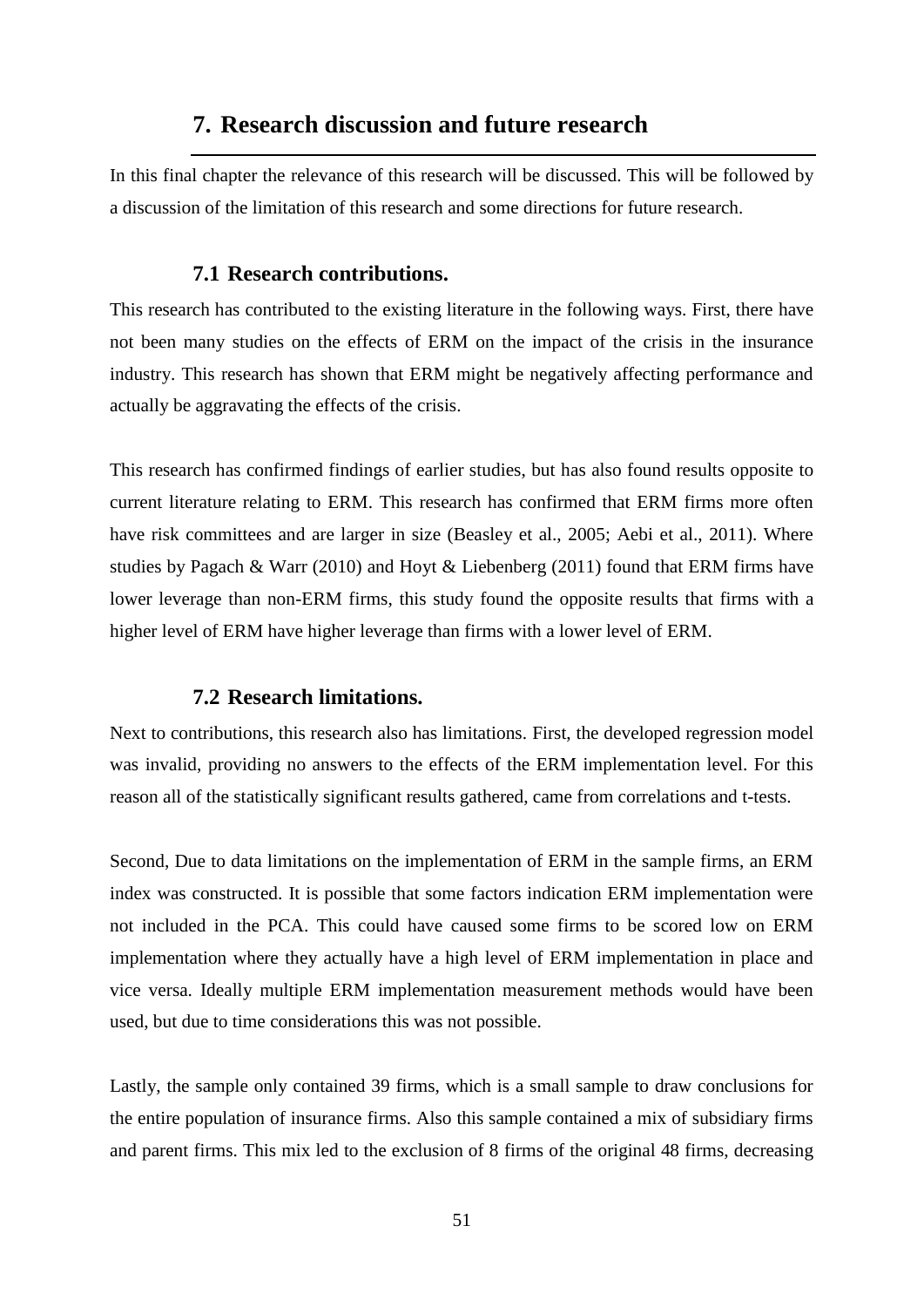the sample. Using subsidiary firms also caused the disability to calculate Tobin's Q, a frequently used indicator for firm value.

## **7.3 Future research.**

Based on the research contributions and limitations, some directions for future research are formulated.

One of the limitations in this research was the measurement of ERM implementation. More research would be needed on the best way of measuring ERM. This could be done by using multiple methods on the same sample to investigate differences between such methods. Also the inclusion of the Standard & Poor's index would be a useful tool.

Also the inclusion of non-traded firms has made the use of Tobin's Q impossible. To get a good understanding of the impact of ERM on firm value, the market value of equity needs to be taken into account. This could be achieved by taking a larger sample of publicly traded European insurance firms, this way stock data are readily available. This would also solve the problem of the high correlation between board independence and institutional ownership. Using a larger sample could also be useful to produce more statistically significant results. The sample size used by Hoyt & Liebenberg (2011) contained over 600 firm years.

Lastly, using a European sample could help to investigate the impact of the Solvency II directive has on insurance firm performance, but also on whether this new directive leads to a higher average ERM implementation level. Is creating new rules for the insurance industry really a good thing to do and what is the impact, both for individual firms and the industry as a whole?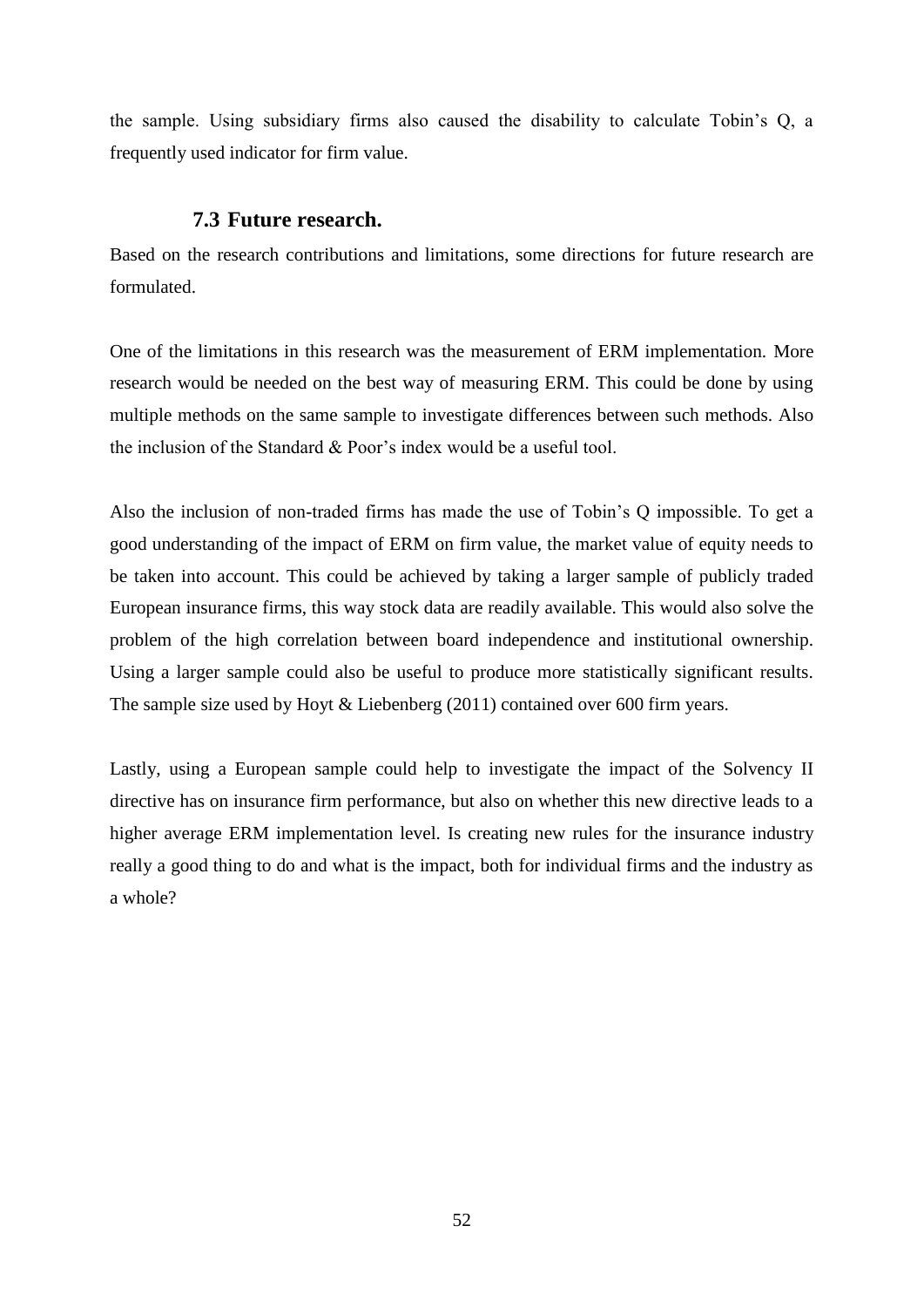# **References**

Aebi, V., Sabato, G., & Schmid, M. (2012). Risk management, corporate governance, and bank performance in the financial crisis. *Journal of Banking & Finance*, *36*(12), 3213-3226.

Ai, J., & Brockett, P. L. (2008). Enterprise Risk Management (ERM). *Encyclopedia of Quantitative Risk Analysis and Assessment*. Chichester: John Wiley & Sons Ltd.

Allen, L., & Rai, A. (1996). Operational efficiency in banking: An international comparison. *Journal of Banking & Finance*, *20*(4), 655-672.

Anderson, R. C., & Reeb, D. M. (2003). Founding‐family ownership and firm performance: evidence from the S&P 500. The journal of finance, 58(3), 1301-1327.

Ashby, S. G., & Diacon, S. R. (1998). The Corporate Demand for Insurance: A Strategic Perspective, *Geneva Papers on Risk and Insurance*, *23*, 34-51.

Basle Committee on Banking Supervision. (2004). *International convergence of capital measurement and capital standards: a revised framework*. Basel: Bank for International Settlements.

Baxter, R., Bedard, J. C., Hoitash, R., & Yezegel, A. (2013). Enterprise risk management program quality: Determinants, value relevance, and the financial crisis. *Contemporary Accounting Research*, *30*(4), 1264-1295.

Bessembinder, H. (1991). Forward contracts and firm value: Investment incentive and contracting effects. *Journal of Financial and quantitative Analysis*,*26*(04), 519-532.

Beasley, M. S., Clune, R., & Hermanson, D. R. (2005). Enterprise risk management: An empirical analysis of factors associated with the extent of implementation. *Journal of Accounting and Public Policy*, *24*(6), 521-531.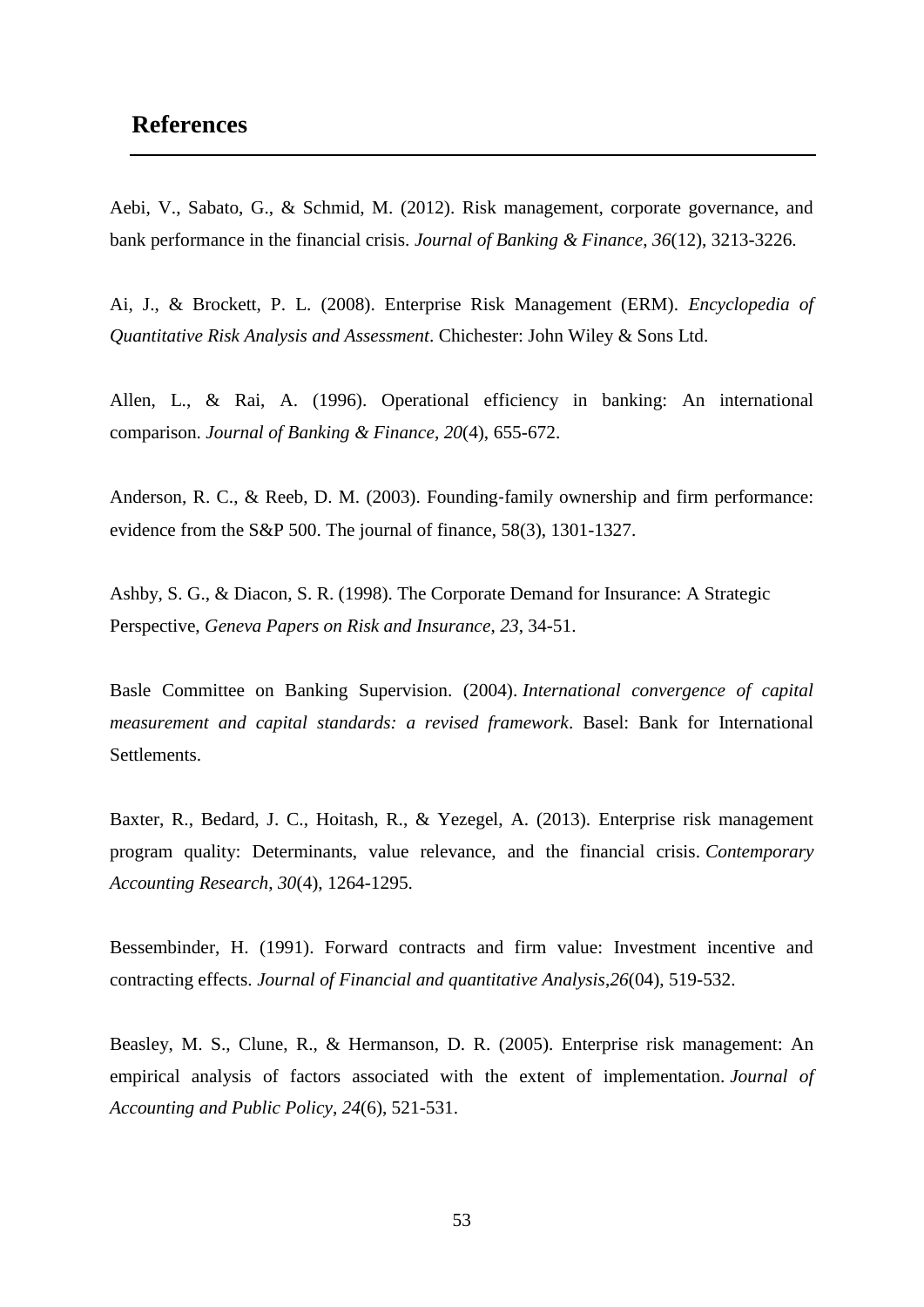Beasley, M., Pagach, D., & Warr, R. (2008). Information conveyed in hiring announcements of senior executives overseeing enterprise-wide risk management processes. *Journal of Accounting, Auditing & Finance*, *23*(3), 311-332.

Campbell, T. S., & Kracaw, W. A. (1990). Corporate risk management and the incentive effects of debt. *The journal of finance*, *45*(5), 1673-1686.

Casualty Actuarial Society. Overview of Enterprise Risk Management. May 2003. Retrieved July  $10^{th}$ , 2013, from http://www.casact.org/area/erm/overview.pdf.

Cerny, B. A., & Kaiser, H. F. (1977). A study of a measure of sampling adequacy for factoranalytic correlation matrices. Multivariate Behavioral Research, 12(1), 43-47.

Clarke, M., Seng, D., & Whiting, R. H. (2011). Intellectual capital and firm performance in Australia. Journal of Intellectual Capital, 12(4), 505-530.

Colquitt, L. L., Hoyt, R. E., & Lee, R. B. (1999). Integrated risk management and the role of the risk manager. *Risk Management and Insurance Review*, *2*(3), 43-61.

Commission of Committee of Sponsoring Organizations of the Treadway. (2004). Enterprise risk management - An integrated framework. *Executive summary*

Cumming, C. M., & Hirtle, B. J. (2001). The challenges of risk management in diversified financial companies. *Federal Reserve Bank of New York Economic Policy Review*, *7*(1), 1-17.

Cummins, J. D., Lewis, C. M., & Wei, R. (2006). The market value impact of operational loss events for US banks and insurers. *Journal of Banking & Finance*, *30*(10), 2605-2634.

Cummins, J. D., & Weiss, M. A. (2013). Analyzing firm performance in the insurance industry using frontier efficiency and productivity methods. In *Handbook of insurance* (p. 795-861). New York: Springer.

Dogan, M. (2013). Does Firm Size Affect The Firm Profitability? Evidence from Turkey. Research Journal of Finance and Accounting, 4(4), 53-59.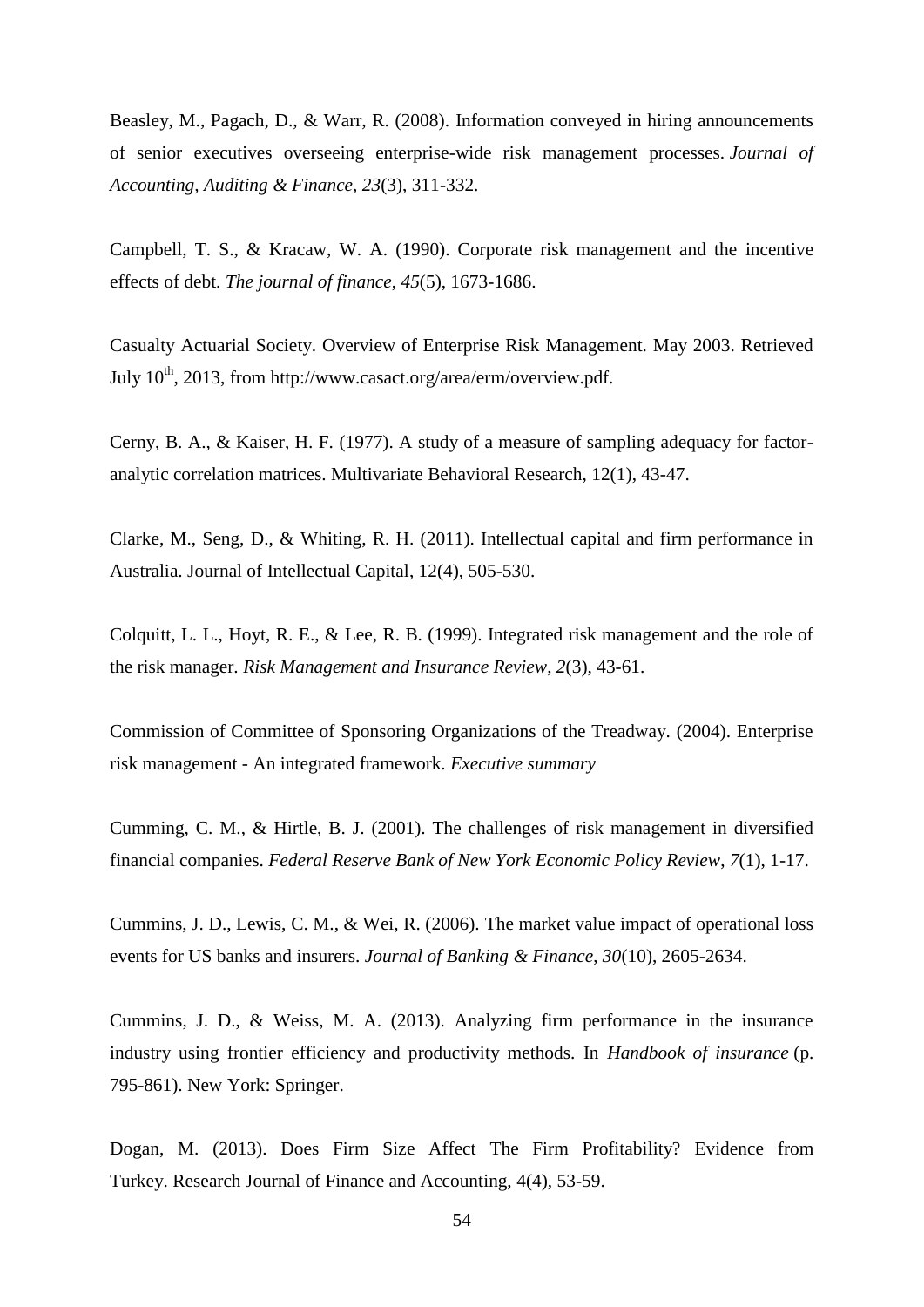Eckles, D. L., Hoyt, R. E., & Miller, S. M. (2014). The impact of enterprise risk management on the marginal cost of reducing risk: Evidence from the insurance industry. *Journal of Banking & Finance*, *43*, 247-261.

Elango, B., Ma, Y. L., & Pope, N. (2008). An investigation into the diversification– performance relationship in the US property–liability insurance industry. *Journal of Risk and Insurance*, *75*(3), 567-591.

Eling, M. & Schmeiser, H. (2010). Insurance and the Credit Crisis: Impact and Ten Consequences for Risk Management and Supervision. *The Geneva Papers, 35,* 9-34.

Ellul, A., & Yerramilli, V. (2013). Stronger risk controls, lower risk: Evidence from US bank holding companies. The Journal of Finance, 68(5), 1757-1803.

Erkens, D. H., Hung, M., & Matos, P. (2012). Corporate governance in the 2007–2008 financial crisis: Evidence from financial institutions worldwide.*Journal of Corporate Finance*, *18*(2), 389-411.

Field, A. P. (2005). *Discovering statistics using SPSS* (2<sup>nd</sup> edition). Sage, London.

Froot, K. A., Scharfstein, D. S., & Stein, J. C. (1993). Risk managements coordinating corporate investment and financing policies. *the Journal of Finance*, *48*(5), 1629-1658.

Gordon, L. A., Loeb, M. P., & Tseng, C. (2009). Enterprise risk management and firm performance: A contingency perspective. *Journal of Accounting and Public Policy*, *28*(4), 301–327.

Horcher, K. A. (2005). *Essentials of Financial Risk Management?* Hoboken, NJ: John Wiley & Sons, Inc.

Hoyt, R. E., & Khang, H. (2000). On the Demand for Corporate Property Insurance, *Journal of Risk and Insurance*, *67*(1), 91-107.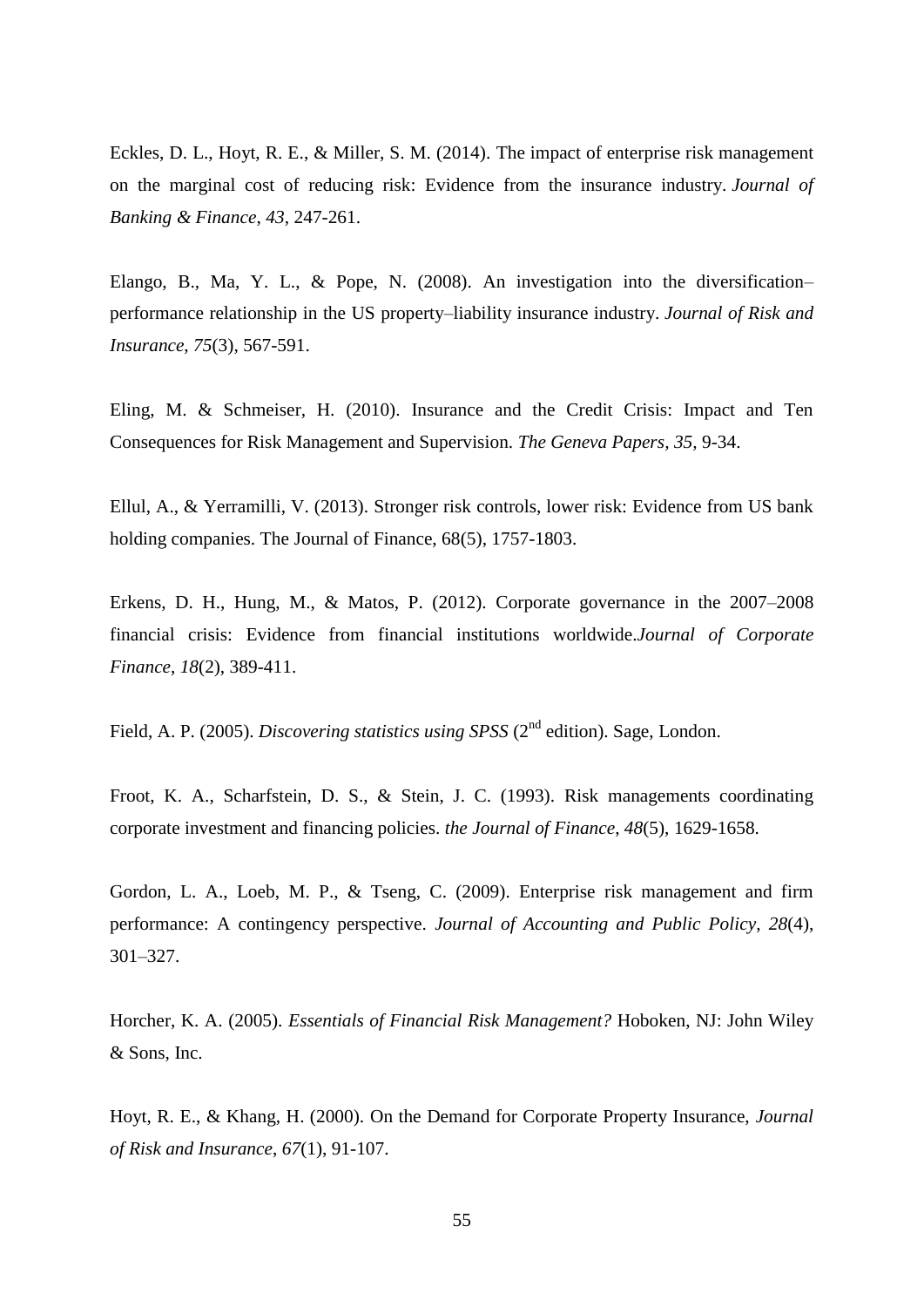Hoyt, R. E., & Liebenberg, A. P. (2011). The value of enterprise risk management. *Journal of Risk and Insurance*, *78*(4), 795-822.

Jensen, M. C. (1986). Agency costs of free cash flow, corporate finance, and takeovers. *The American economic review*, 323-329.

Kumaraswamy, S. (2005). *Corporate Insurance: A Primer for Business Managers, CEOs and CFOs*. New Delhi: Tata McGraw-Hill Education.

Kleffner, A. E., Lee, R. B., & McGannon, B. (2003). The effect of corporate governance on the use of enterprise risk management: Evidence from Canada. *Risk Management and Insurance Review*, *6*(1), 53-73.

Laeven, R. J. A. & Perotti, E. C. (November 9, 2010). Optimal Capital Structure for Insurance Companies. *Netspar Discussion Paper No. 11/2010-073*. Downloaded on 18-01-2013, from: http://papers.ssrn.com/sol3/papers.cfm?abstract\_id=1730231.

Lam, J. C., & Kawamoto, B. M. (1997). Emergence of the chief risk officer. *Risk Management*, *44*(9), 30-36.

Lam, J. (2000). Enterprise-wide risk management and the role of the chief risk officer. *white paper, ERisk.com, March*, *25*.

Lam, J. (2001). CRO: Here to Stay. *Risk management*, *48*(4), 16-24.

Leach, J., & Melicher, R. (2012). *Entrepreneurial Finance.* Mason: South-Western.

Liebenberg, A. P., & Hoyt, R. E. (2003). The determinants of enterprise risk management: Evidence from the appointment of chief risk officers. *Risk Management and Insurance Review*, *6*(1), 37-52.

MacMinn, R. D. (1987). Insurance and Corporate Risk Management, *Journal of Risk and Insurance*, *54*(4), 658-677.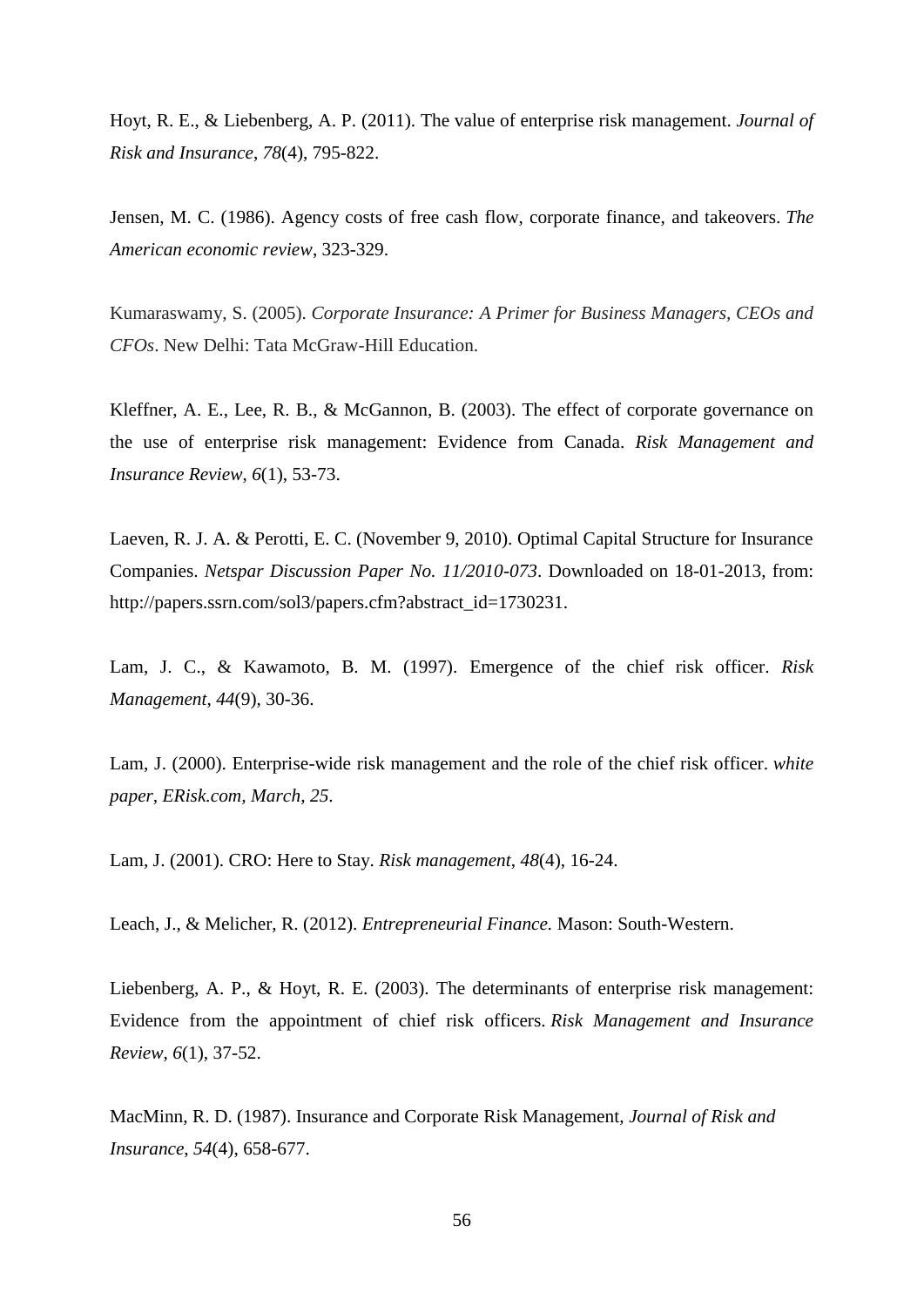Mayers, D., & Smith, C. W. (1982). On the Corporate Demand for Insurance, *Journal of Business*, *55*(2), 281-296.

Mayers, D., & Smith, C. W. (1990). On the Corporate Demand for Insurance: Evidence from the Reinsurance Market, *Journal of Business*, *63*(1), 19-40.

McNeil, A.J., Frey, R. & Embrechts, P. (2005). *Quantitative Risk Management: Concepts, Techniques and Tools.* Princeton, NJ: Princeton University Press.

McShane, M. K., Nair, A., & Rustambekov, E. (2011). Does enterprise risk management increase firm value?. *Journal of Accounting, Auditing & Finance*, *26*(4), 641-658.

Merton, R. C., & Perold, A. (1993). Theory of risk capital in financial firms. *Journal of Applied Corporate Finance*, *6*(3), 16-32.

Meulbroek, L. K. (2002). A senior manager's guide to integrated risk management. *Journal of Applied Corporate Finance*, *14*(4), 56-70.

Mongiardino, A., & Plath, C. (2010). Risk governance at large banks: Have any lessons been learned?. *Journal of Risk Management in Financial Institutions*, *3*(2), 116-123.

Myers, S.C. & Read, J.A. Jr. (2001). Capital Allocation for Insurance Companies. *The Journal of Risk and Insurance, 68* (4), 545-580.

Nair, A., Rustambekov, E., McShane, M., & Fainshmidt, S. (2013). Enterprise Risk Management as a Dynamic Capability: A test of its effectiveness during a crisis. *Managerial and Decision Economics*.

Nance, D. R., Smith, C. W., & Smithson, C. W. (1993). On the determinants of corporate hedging. *The Journal of Finance*, *48*(1), 267-284.

Pagach, D., & Warr, R. (2010). The effects of enterprise risk management on firm performance. *Retrieved May*, *12*, 2014, from http://ssrn.com/abstract=1155218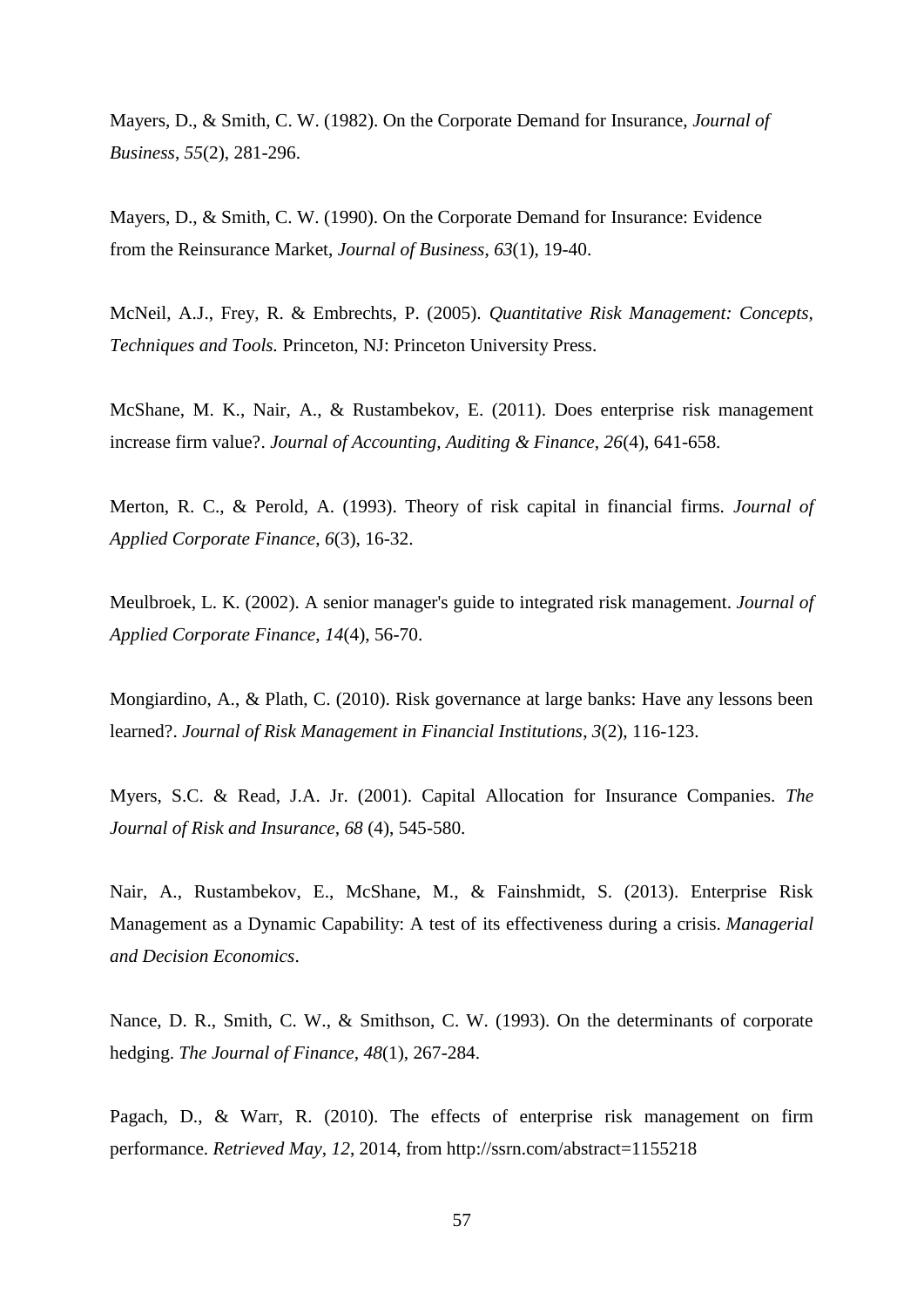Palia, D. (2001). The endogeneity of managerial compensation in firm valuation: A solution. *Review of Financial Studies*, *14*(3), 735-764.

Parinet, B., Lhote, A., & Legube, B. (2004). Principal component analysis: an appropriate tool for water quality evaluation and management—application to a tropical lake system. *Ecological Modelling*, *178*(3), 295-311.

Quon, T. K., Zéghal, D., & Maingot, M. (2012). Enterprise risk management and business performance during the financial and economic crises.

Razali, N. M., & Wah, Y. B. (2011). Power comparisons of shapiro-wilk, kolmogorovsmirnov, lilliefors and anderson-darling tests. *Journal of Statistical Modeling and Analytics*, *2*(1), 21-33.

Sabato, G. (2010). Financial crisis: where did risk management fail? *International Review of Applied Financial Issues and Economics*, (2), 315-327.

Seber, G. A., & Lee, A. J. (2012). *Linear regression analysis*. Hoboken, NJ: John Wiley & Sons.

Smith, C. W., & Stulz, R. M. (1985). The determinants of firms' hedging policies. *Journal of financial and quantitative analysis*, *20*(4), 391-405.

Smithson, C., & Simkins, B. J. (2005). Does risk management add value? A survey of the evidence. *Journal of Applied Corporate Finance*, *17*(3), 8-17.

Solvency II Directive (2009). Downloaded on 01-07-2013, from: http://eur-lex.europa.eu/LexUriServ/LexUriServ.do?uri=CELEX:32009L0138:EN:NOT

Standard & Poor's (2014). How we rate insurers. April 3.

Van Groningen, B. & De Boer, C. (2010). *Beschrijvende statistiek: Het berekenen en interpreteren van tabellen en statistieken.* Den Haag: Boom Lemma uitgevers.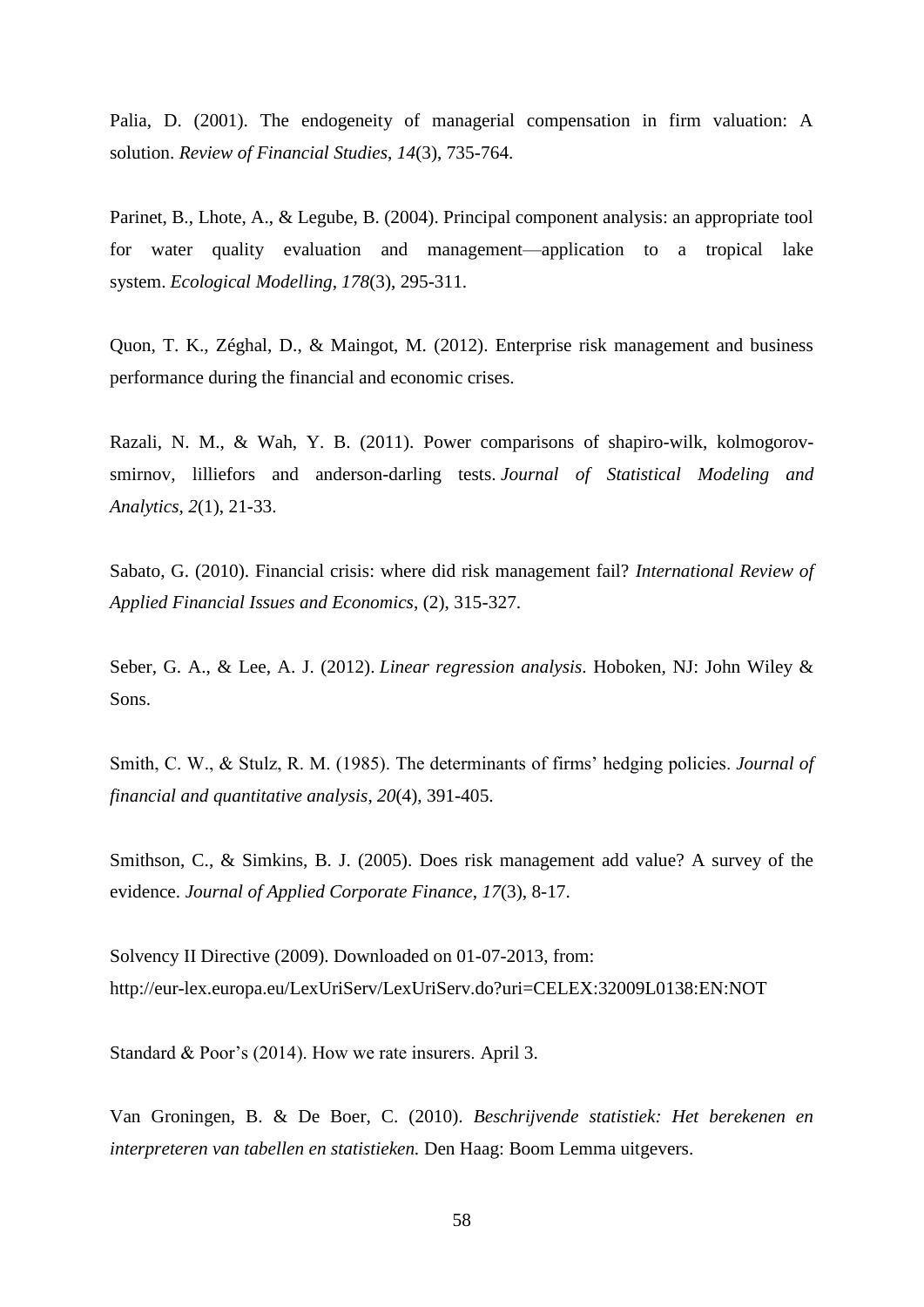Williams, R., Bertsch, B., Dale, B., van der Wiele, T., van Iwaarden, J., Smith, M., & Visser, R. (2006). Quality and risk management: what are the key issues? *The TQM Magazine*, *18*(1), 67-86.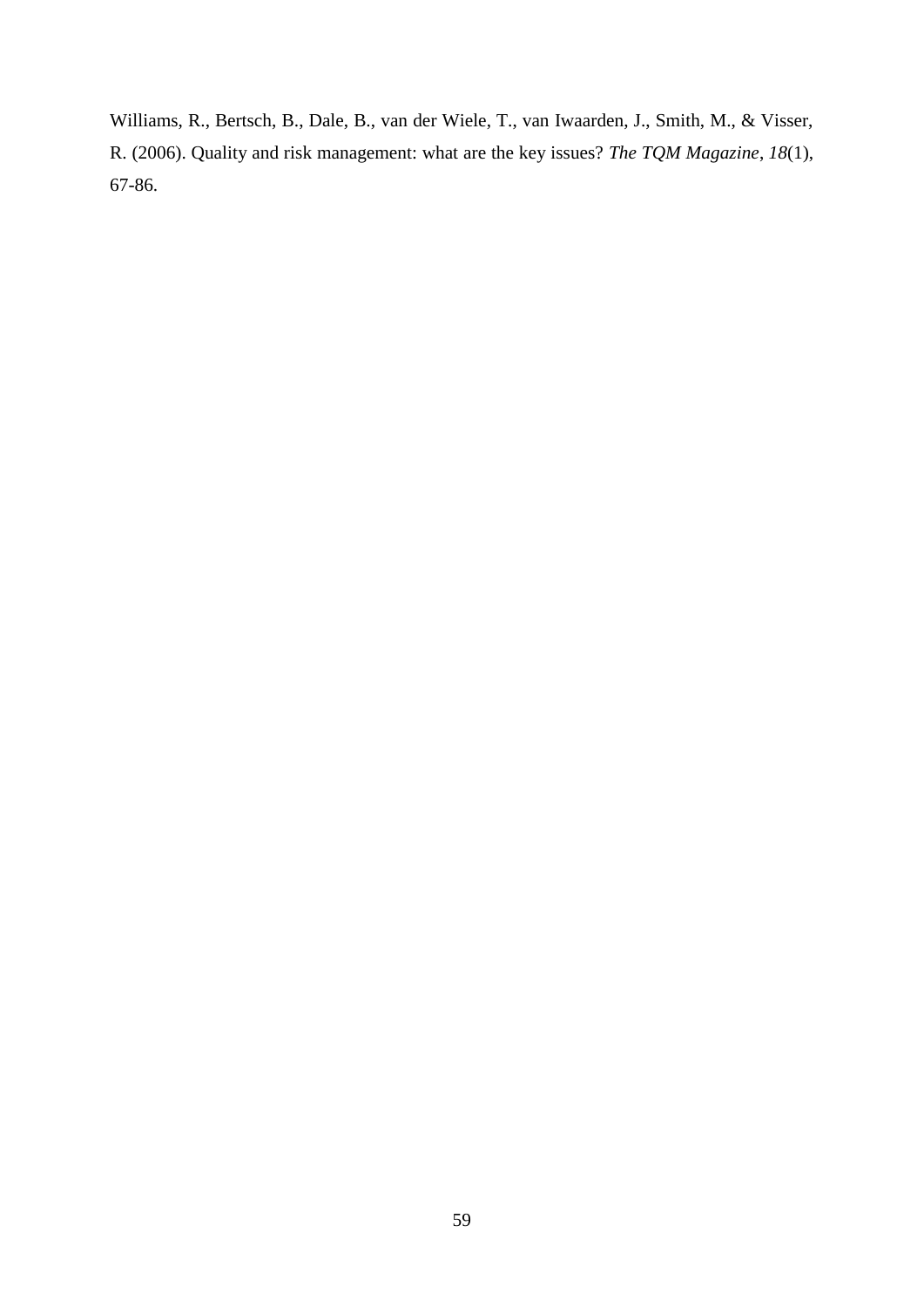# **Appendices**

## **Appendix I: Sample.**

ABN AMRO Levensverzekeringen N.V. ABN AMRO Schadeverzekeringen N.V. Achmea B.V. Achmea Pensioen en Levensverzekeringen N.V. AEGON N.V. Allianz Nederland Groep N.V. Allianz Risk Transfer N.V. ASR Nederland N.V Atradius Dutch State Business N.V. Automatiseringsmaatschappij Gouda B.V. Bovemij Verzekeringsgroep N.V. Chubb Nederland B.V. Coöperatie TVM U.A. DELA Coöperatie Delta Lloyd Levensverzekeringen N.V. Delta Lloyd Schadeverzekeringen N.V. Goudse Levensverzekeringen N.V. Goudse Schade verzekeringen N.V. Klaverblad Schadeverzekeringsmaatschappij N.V. Legal & General Nederland Levensverzekering Maatschappij N.V. Loyalis Leven N.V.

Maatschappij voor zorgverzekering Gouda N.V. Manuta Holding N.V. MOVIR Nationale Nederlanden Schadeverzekering Maatschappij N.V. N.V. Schadeverzekering voor de Metaal en Technische Bedrijfstakken N.V. Univé Zorg Univé Schade te Zwolle OHRA Ziektekostenverzekeringen N.V. Onderlinge Noordhollandsche Brandwaarborg Maatschappij U.A. ONVZ Ziektekostenverzekeraar N.V. Robein Leven N.V. Univé Services B.V. UVM Verzekeringsmaatschappij N.V. Verenigde Assurantiebedrijven Nederland N.V. VGZ Zorgverzekeraar N.V. VVAA Levensverzekeringen N.V. VVAA Schadeverzekeringen N.V. Yarden Uitvaartverzekeringen N.V.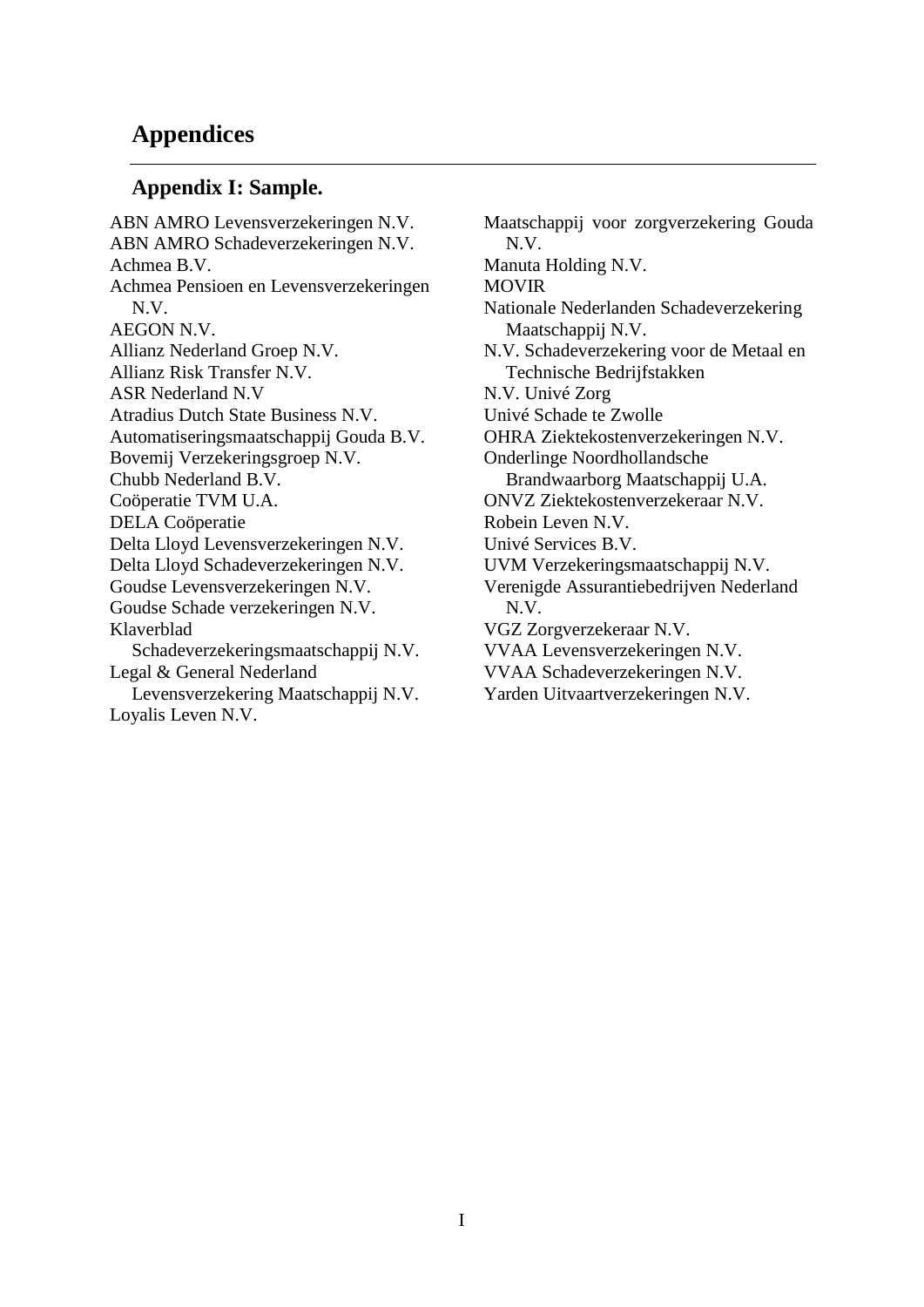# **Appendix II: Data collection**

| <b>DELA COOPERATIE</b>     | 2005      | 2006      | 2007      | 2008      |
|----------------------------|-----------|-----------|-----------|-----------|
| <b>CRO</b>                 |           |           |           |           |
| <b>RISK COM</b>            |           |           |           |           |
| <b>BOARD INDEP</b>         | 100%      | 100%      | 100%      | 100%      |
| BIG4                       |           |           |           |           |
| <b>SIZE</b>                | 14,9      | 15,2      | 15,4      | 15,3      |
| <b>LEVERAGE</b>            | 0,75      | 0,74      | 0,74      | 0,82      |
| 1/LERERAGE                 | 1,33      | 1,35      | 1,35      | 1,23      |
| <b>INSTITUTIONS</b>        | 0%        | $0\%$     | 0%        | 0%        |
| <b>ROA</b>                 | 4,48      | 2,41      | 2,92      | $-6,28$   |
| <b>ROE</b>                 | 18,11     | 9,33      | 11,17     | $-34,19$  |
| <b>LIFE</b>                |           |           |           |           |
| Book Value Assets (Th \$)  | 3.030.542 | 4.039.792 | 4.729.606 | 4.376.438 |
| Shareholder Value (Th \$), | 750.528   | 1.042.999 | 1.236.768 | 803.960   |
| Debt $(Th $)$              | 2.280.014 | 2.996.793 | 3.492.838 | 3.572.478 |

**Table II.1: Example of gathered data: DELA COOPERATIE**

| <b>Descripive Statistics</b> |          |         |          |                           |            |           |         |  |
|------------------------------|----------|---------|----------|---------------------------|------------|-----------|---------|--|
| Variable                     | Mean     | Median  |          | 1st Quartile 3rd Quartile | Min        | Max       | Std Dev |  |
| <b>ROA</b>                   | 2,587    | 1,725   | 0,470    | 4,730                     | $-3,710$   | 10,100    | 3,349   |  |
| <b>ROE</b>                   | 7,978    | 7,050   | $-0,755$ | 18,635                    | $-104,650$ | 159,390   | 37,945  |  |
| <b>CRO</b>                   | 0.103    | 0,0     | 0,0      | 0,0                       | 0,0        | 1,0       | 0,235   |  |
| <b>RC</b>                    | 0,282    | 0,0     | 0,0      | 0,5                       | 0,0        | 1,0       | 0,372   |  |
| <b>BOARDINDEP</b>            | 0.162    | 0,0     | 0,0      | 0,0                       | 0,0        | 1,0       | 0,341   |  |
| BIG4                         | 0,949    | 1,0     | 1,0      | 1,0                       | 0,0        | 1,0       | 0,223   |  |
| <b>SIZE</b>                  | 14,082   | 13,875  | 12,600   | 15,050                    | 10,100     | 19,800    | 2,139   |  |
| <b>LEVERAGE</b>              | 0,767    | 0,803   | 0,693    | 0,930                     | 0,170      | 0,990     | 0,197   |  |
| 1/LEVERAGE                   | 2,033    | 1,252   | 1,075    | 1,449                     | 1,010      | 19,650    | 3,286   |  |
| <b>INSTITUTIONS</b>          | 0,904    | 1,000   | 1,000    | 1,000                     | 0,000      | 1,000     | 0,281   |  |
| <b>LIFE</b>                  | 0.333    | 0       | 0        |                           | 0          |           | 0,478   |  |
| <b>NONLIFE</b>               | 0,667    |         | 0        |                           | 0          |           | 0,478   |  |
| TOTAL ASSETS (Mil \$)        | \$17.938 | \$1.062 | \$302    | \$3.458                   | \$28       | \$398.214 | 66129   |  |

**Table II.2: Descriptive statistics, averaged over years (N = 39)**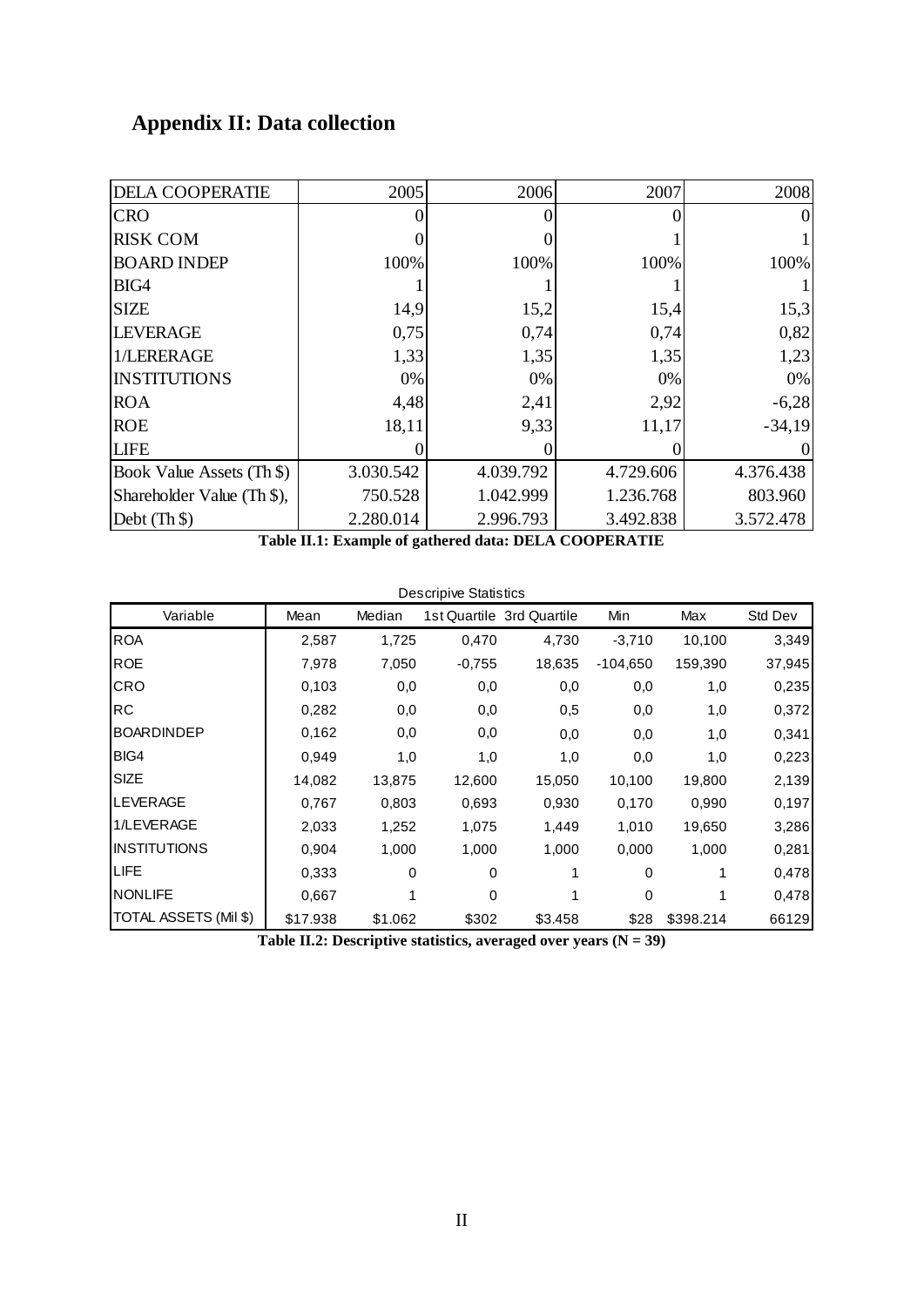| <b>Descriptive Statistics</b> |    |           |           |              |              |            |         |                |
|-------------------------------|----|-----------|-----------|--------------|--------------|------------|---------|----------------|
|                               | N  | Mean      | Median    | 1st Quartile | 3rd Quartile | Minimum    | Maximum | Std. Deviation |
| ROA <sub>5</sub>              | 39 | 5,302     | 4,480     | 1,180        | 8,650        | $-0.260$   | 15,610  | 4,299          |
| ROA6                          | 39 | 2,702     | 2,350     | 0,800        | 6,110        | $-19,190$  | 11,640  | 5,730          |
| ROA7                          | 39 | 4,035     | 2,650     | 0,920        | 6,240        | $-2,970$   | 16,960  | 4,611          |
| ROA <sub>8</sub>              | 39 | $-1,690$  | $-0,930$  | $-5,270$     | 2,050        | $-14,360$  | 8,450   | 5,550          |
| PreCrisisROA                  | 39 | 4,002     | 3,445     | 1,140        | 7,495        | $-7,030$   | 11,550  | 4,053          |
| <b>DurCrisisROA</b>           | 39 | 1,172     | 0,160     | $-0.975$     | 3,195        | $-7,400$   | 12,710  | 4,200          |
| DifferenceROA                 | 39 | 2,829**   |           |              |              |            |         | 4,824          |
| ROE5                          | 39 | 36,863    | 21,780    | 12,960       | 32,570       | $-6,380$   | 575,620 | 89,547         |
| ROE <sub>6</sub>              | 39 | 9,475     | 17,950    | 6,230        | 25,690       | $-158,790$ | 42,160  | 35,531         |
| ROE7                          | 39 | 19,884    | 16,040    | 7,800        | 21,460       | $-19,880$  | 137,600 | 25,469         |
| ROE <sub>8</sub>              | 39 | $-34,311$ | $-11,330$ | $-41,450$    | 7,350        | -438,970   | 130,880 | 91,142         |
| PreCrisisROE                  | 39 | 23,169    | 18,120    | 11,065       | 27,440       | $-56,590$  | 287,810 | 47,234         |
| <b>DurCrisisROE</b>           | 39 | $-7,214$  | 0,805     | $-13,970$    | 11,820       | $-227,190$ | 91,830  | 50,983         |
| DifferenceROE                 | 39 | 30,382**  |           |              |              |            |         | 62,459         |

\*\*. Difference is significant at the 0.01 level (2-tailed), \*. Difference is significant at the 0.05 level (2-tailed).

**Table II.3: Descriptive Statistics Performance Measurements**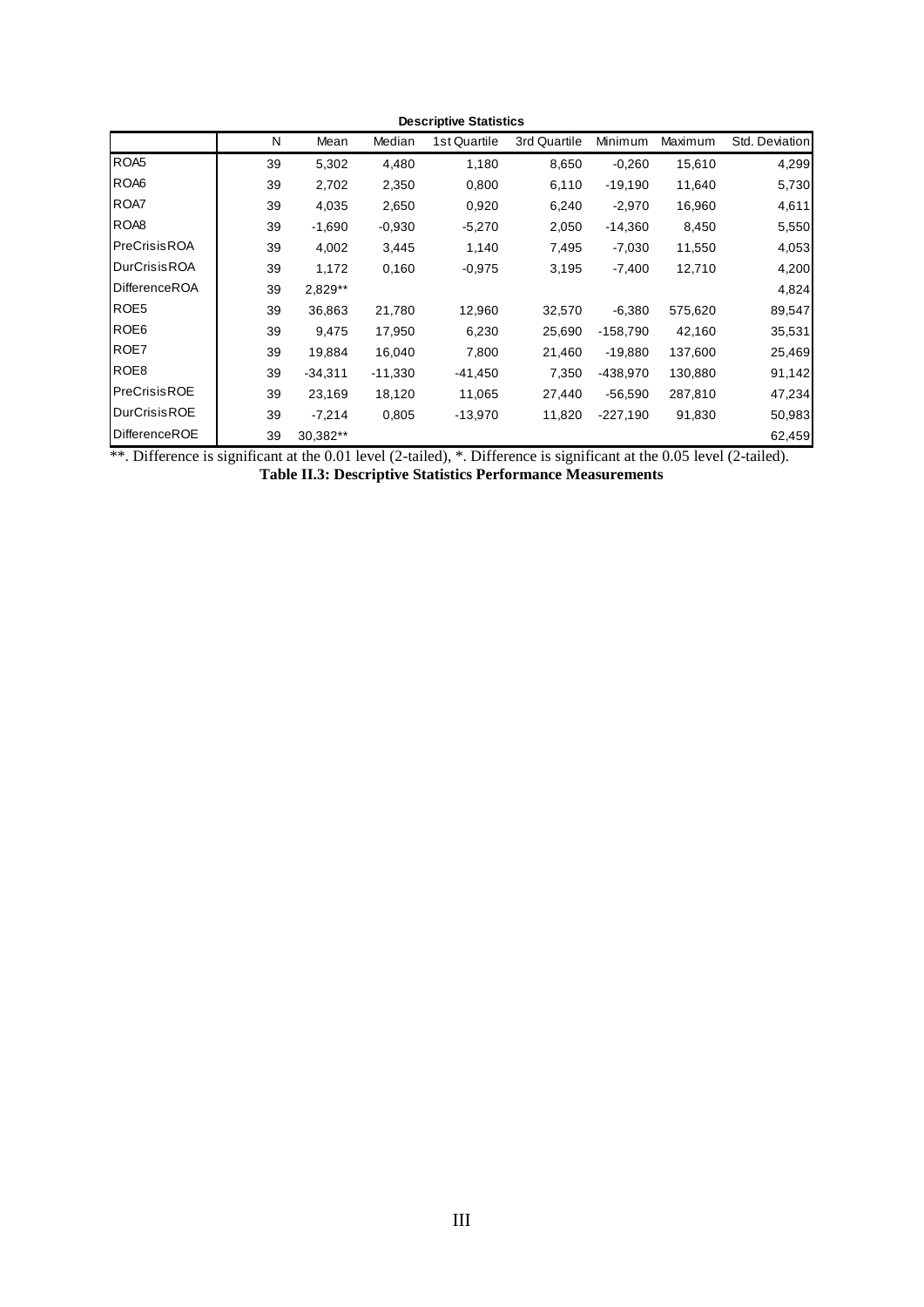# **Appendix III: ERM index.**

| Appendix III: ERM index.  |                                                                                                               |        |            |         |          |      |  |  |  |
|---------------------------|---------------------------------------------------------------------------------------------------------------|--------|------------|---------|----------|------|--|--|--|
| <b>Correlation Matrix</b> |                                                                                                               |        |            |         |          |      |  |  |  |
|                           | <b>RC</b><br><b>CRO</b><br><b>BOARDINDEP</b><br><b>LEVERAGE</b><br><b>INSTITUTIONS</b><br>BIG4<br><b>SIZE</b> |        |            |         |          |      |  |  |  |
| <b>CRO</b>                |                                                                                                               |        |            |         |          |      |  |  |  |
| <b>RC</b>                 | $.445**$                                                                                                      |        |            |         |          |      |  |  |  |
| <b>BOARDINDEP</b>         | ,051                                                                                                          | ,083   |            |         |          |      |  |  |  |
| BIG4                      | ,079                                                                                                          | ,146   | $-398**$   |         |          |      |  |  |  |
| <b>SIZE</b>               | $,284**$                                                                                                      | .468** | ,139       | $,168*$ |          |      |  |  |  |
| <b>LEVERAGE</b>           | $-.071$                                                                                                       | $-123$ | $-.060$    | ,003    | $-.202*$ |      |  |  |  |
| <b>INSTITUTIONS</b>       | ,095                                                                                                          | ,061   | $-0.836**$ | .338**  | ,091     | ,025 |  |  |  |

\*\*. Correlation is significant at the 0.01 level (2-tailed), \*. Correlation is significant at the 0.05 level (2-tailed).

**Total observations in sample: 156**

**Table III.1: Correlation matrix**

|  | <b>Correlation Matrix</b> |  |
|--|---------------------------|--|
|  |                           |  |
|  |                           |  |

| <b>Correlation Matrix</b> |            |           |                  |         |             |                 |  |
|---------------------------|------------|-----------|------------------|---------|-------------|-----------------|--|
|                           | <b>CRO</b> | <b>RC</b> | <b>BOARDINST</b> | BIG4    | <b>SIZE</b> | <b>LEVERAGE</b> |  |
| <b>CRO</b>                |            |           |                  |         |             |                 |  |
| <b>RC</b>                 | ,445**     |           |                  |         |             |                 |  |
| <b>BOARDINST</b>          | $,232**$   | $,242**$  |                  |         |             |                 |  |
| BIG4                      | ,079       | ,146      | $-.223**$        |         |             |                 |  |
| <b>SIZE</b>               | ,284**     | ,468**    | ,386**           | $,168*$ |             |                 |  |
| <b>LEVERAGE</b>           | $-.071$    | $-123$    | $-.072$          | ,003    | $-.202*$    |                 |  |

\*\*. Correlation is significant at the 0.01 level (2-tailed), \*. Correlation is significant at the 0.05 level (2-tailed). **Total observations in sample: 156** 

**Table III.2: Correlation matrix**

#### **KMO and Bartlett's Test**

| Kaiser-Meyer-Olkin Measure of Sampling Adequacy. | .616    |
|--------------------------------------------------|---------|
| <b>Bartlett's Test of Sphericity</b>             | 129,667 |
|                                                  | 15      |
|                                                  |         |

**Table III.3: KMO and Bartlett's Test**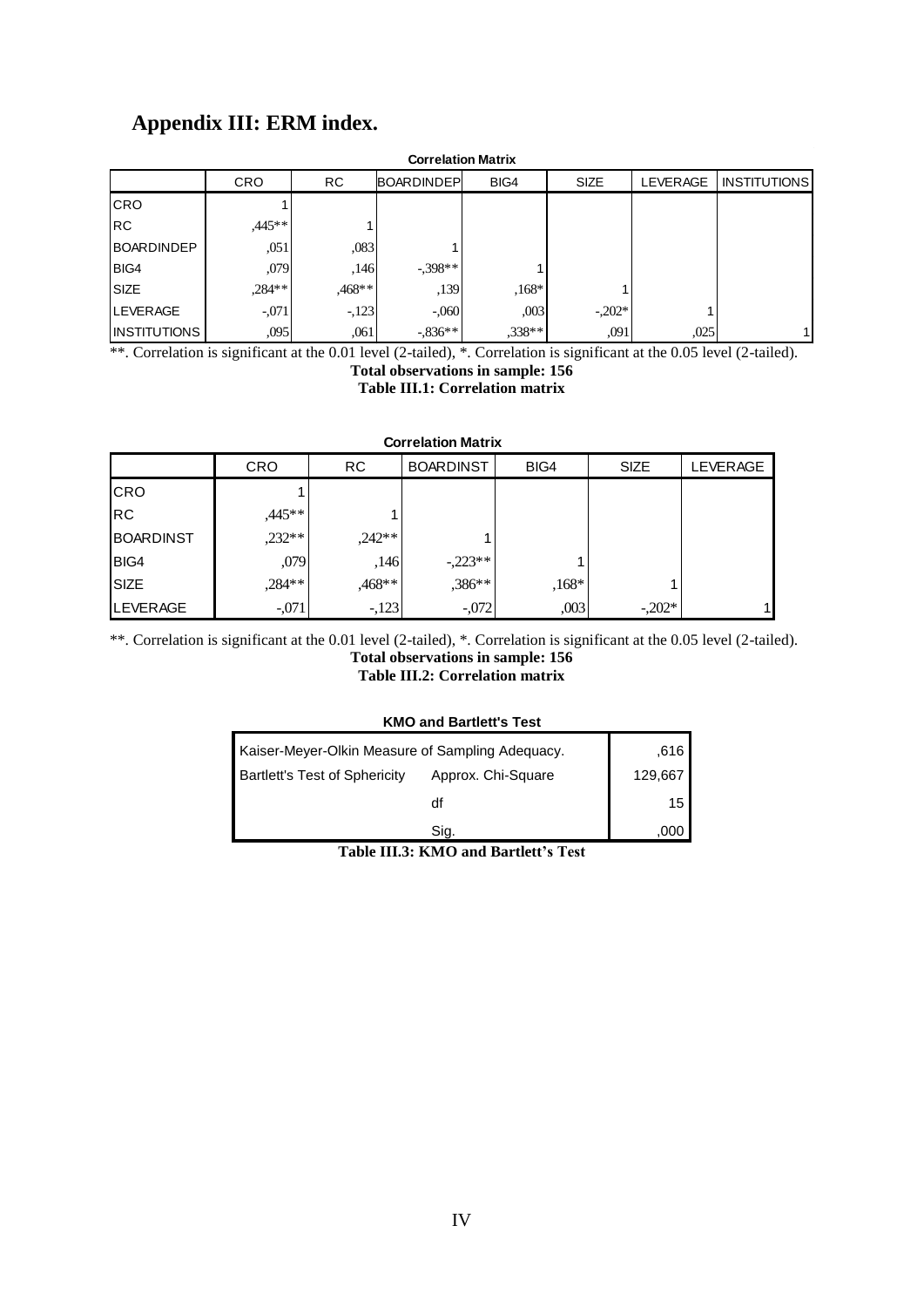

**Figure III.1: Scree Plot**



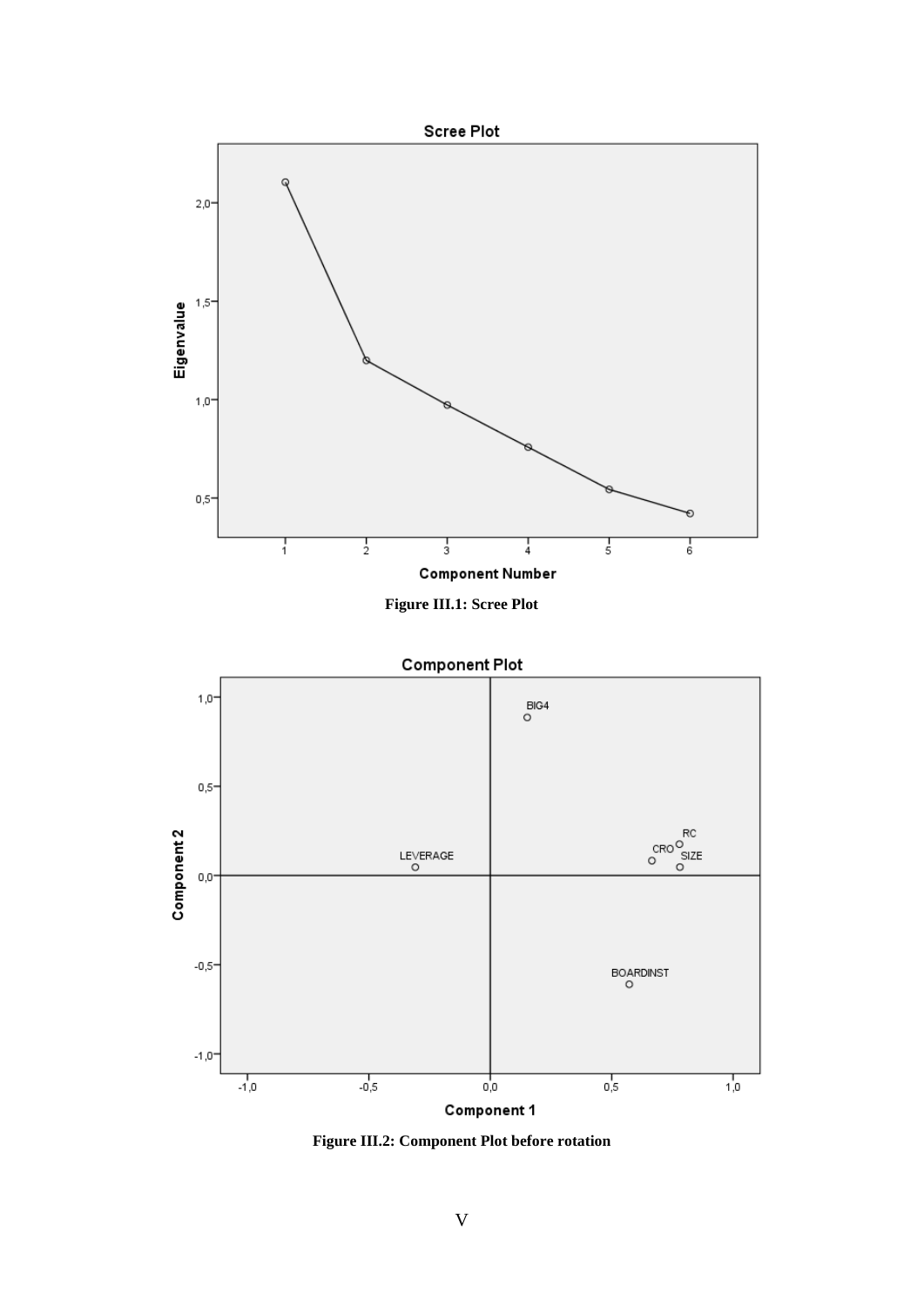

**Figure III.3: Component Plot after rotation**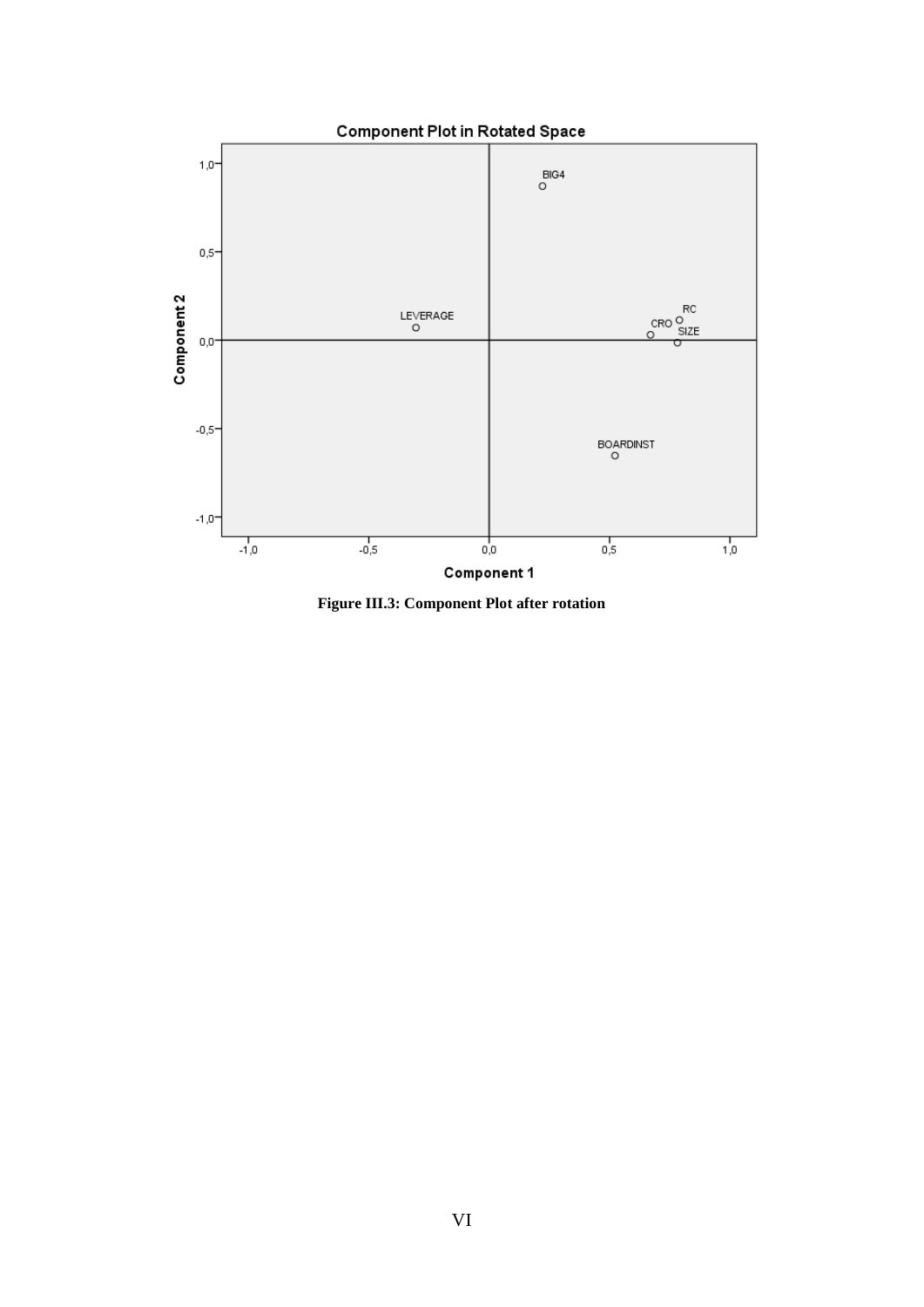## **Appendix IV: Performance.**



**Figure IV.1: Histogram PreCrisisROA**



**Figure IV.2: Histogram CrisisROA**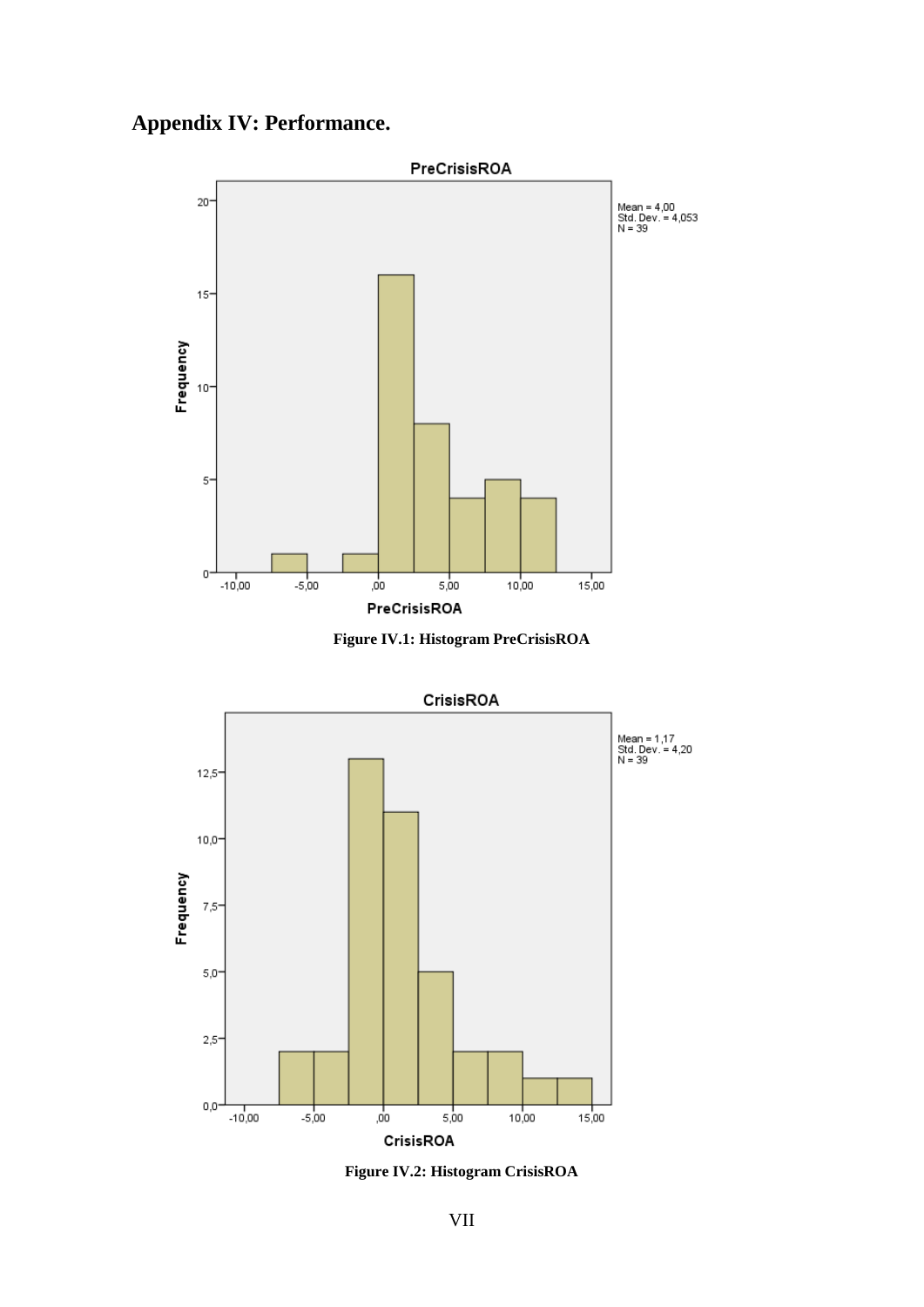





**Figure IV.4: Histogram CrisisROE**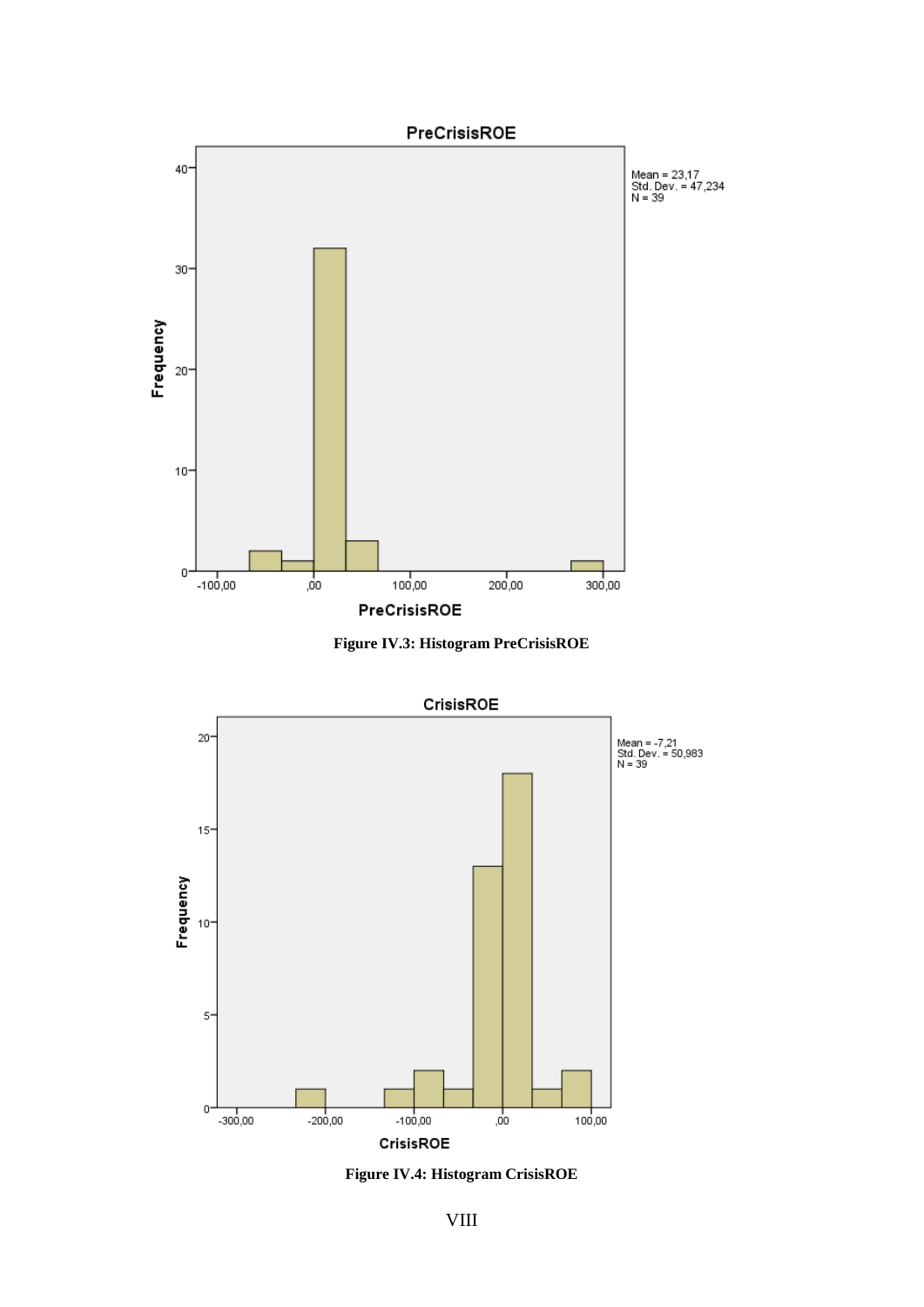## **Appendix V: Tests of Normality**





 $0.4$ 

0,0

o,o

 $\overline{0.2}$ 

**Observed Cum Prob** 

**Figure V.2: ROA Residuals P-P Plot**

 $\frac{1}{0.6}$ 

 $_{0,8}$ 

 $1,0$